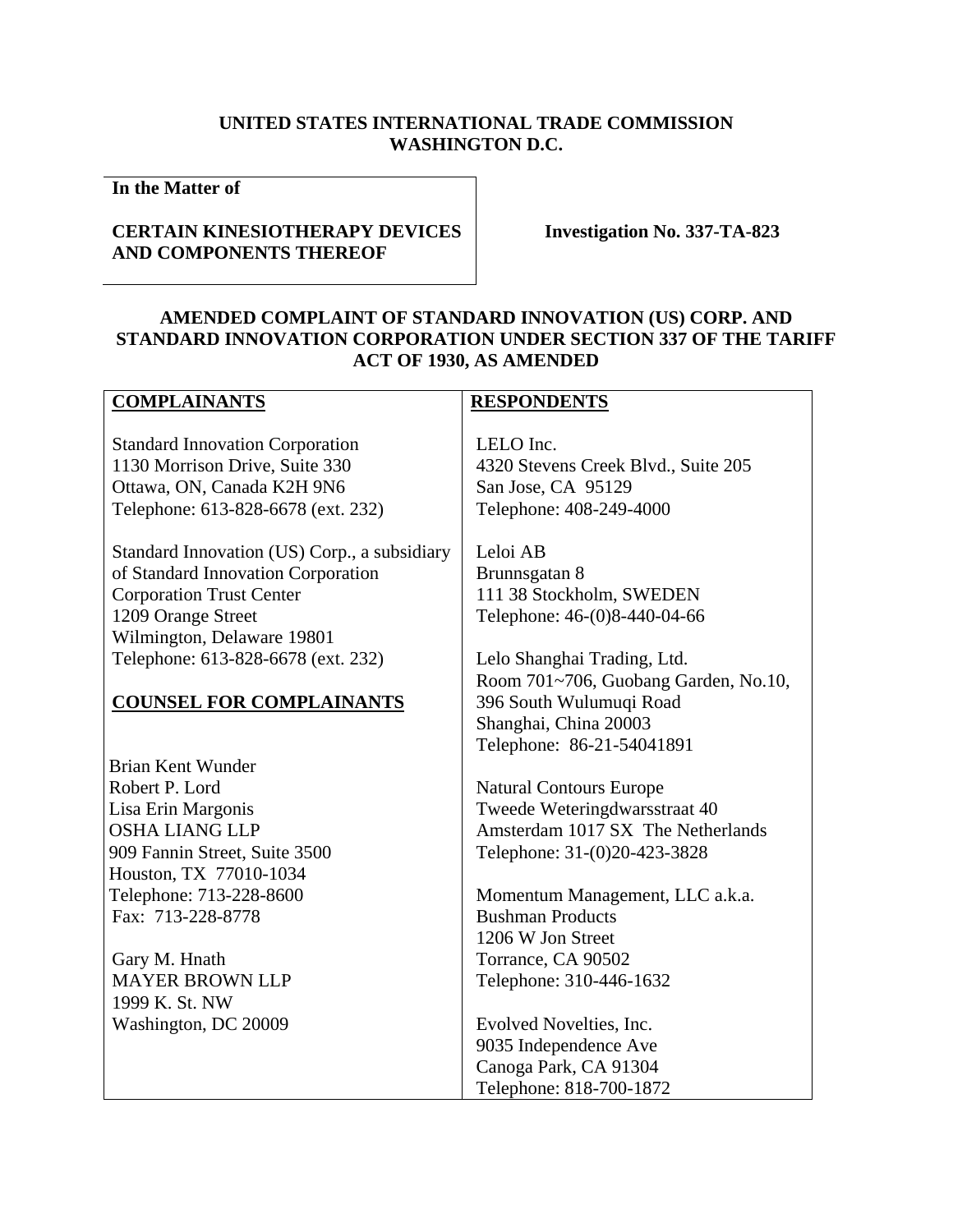| Nalpac Enterprises, Ltd. d/b/a Nalpac, Ltd. |
|---------------------------------------------|
| 1111 E. 8 Mile Rd.                          |
| Ferndale, MI 48220                          |
| Telephone: 248-541-1140                     |
| E.T.C., Inc. d/b/a Eldorado Trading         |
| Company, Inc.                               |
| 2325 West Midway Blvd.                      |
| Broomfield, CO 80020                        |
| Telephone: 303-444-4622                     |
| Williams Trading Co., Inc.                  |
| 9250 Commerce Highway                       |
| Pennsauken, NJ 08110                        |
| Telephone: 856-662-3344                     |
| Honey's Place, Inc.                         |
| 640 Glenoaks Blvd.                          |
| San Fernando, CA 91340-1419                 |
| Telephone: 818-256-1101                     |
| Lover's Lane & Co.                          |
| 46750 Port St.                              |
| Plymouth, MI 48170-6031                     |
| Telephone: 734-414-0010                     |
| PHE, Inc. d/b/a Adam & Eve                  |
| 302 Meadowland Drive                        |
| Hillsborough, NC 27278                      |
| Telephone: 919-644-8100                     |
| Castle Megastore Group, Inc.                |
| 1045 S. Edward Drive                        |
| Tempe, AZ 85281                             |
| Telephone: 480-921-1005                     |
| Shamrock 51 Management Company, Inc.        |
| d/b/a Fairvilla.com                         |
| 105 Candace Drive, Unit 109                 |
| Maitland, FL 32751                          |
| Telephone: 407-843-5840                     |
| Peekay Inc.                                 |
| 901 W. Main Street, Suite A                 |
| Auburn, WA 98001                            |
| Telephone: 253-351-5001                     |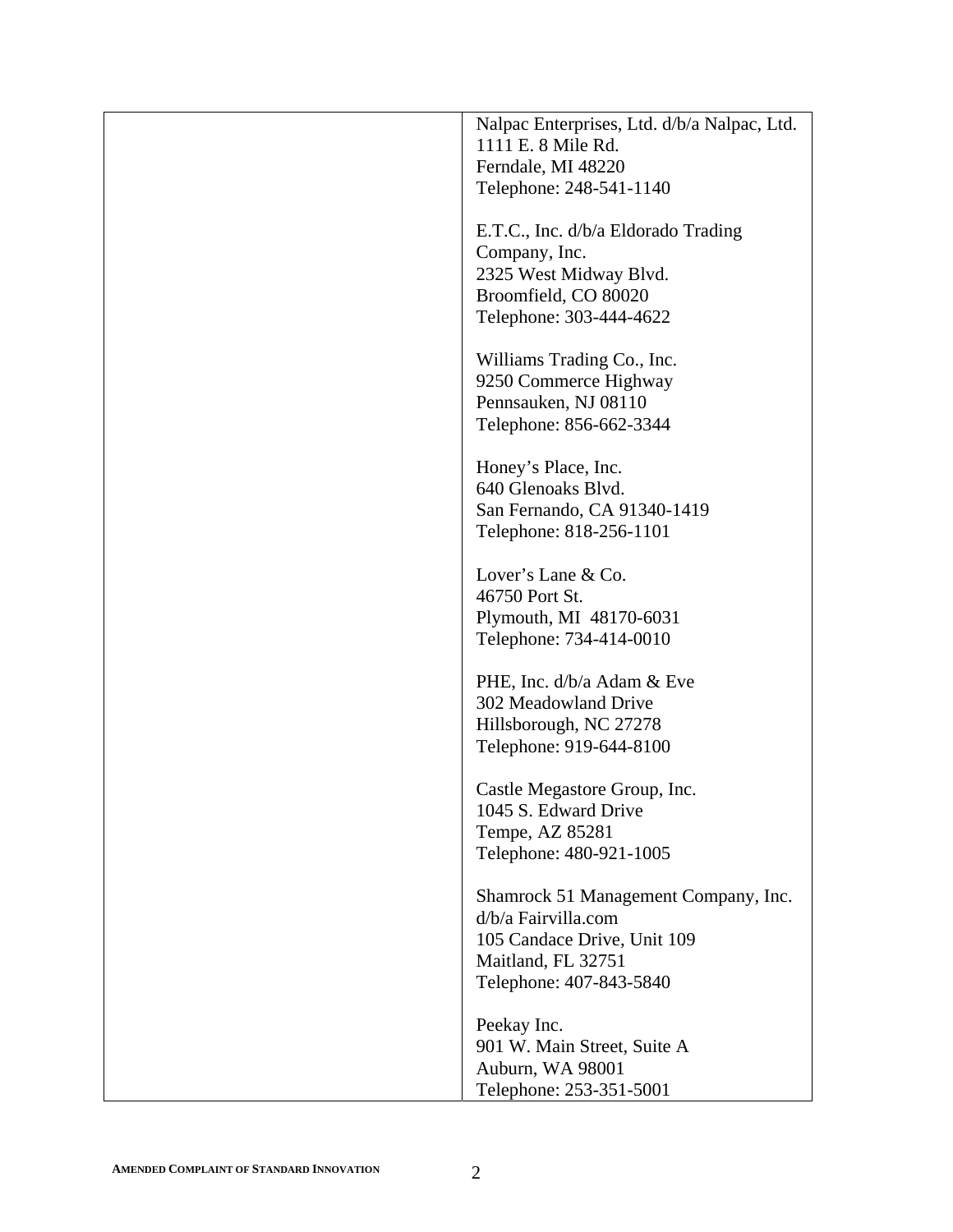| Marsoner, Inc. d/b/a Fascinations<br>315 South Bracken Lane<br>Chandler, AZ 85224<br>Telephone: 480-921-8006  |
|---------------------------------------------------------------------------------------------------------------|
| Love Boutique-Vista, LLC d/b/a Déjà vu<br>2130 Industrial Court<br>Vista, CA 92081<br>Telephone: 760-598-5889 |
| Toys in Babeland LLC<br>707 East Pike Street<br>Seattle, WA 98122<br>Telephone: 206-328-2914                  |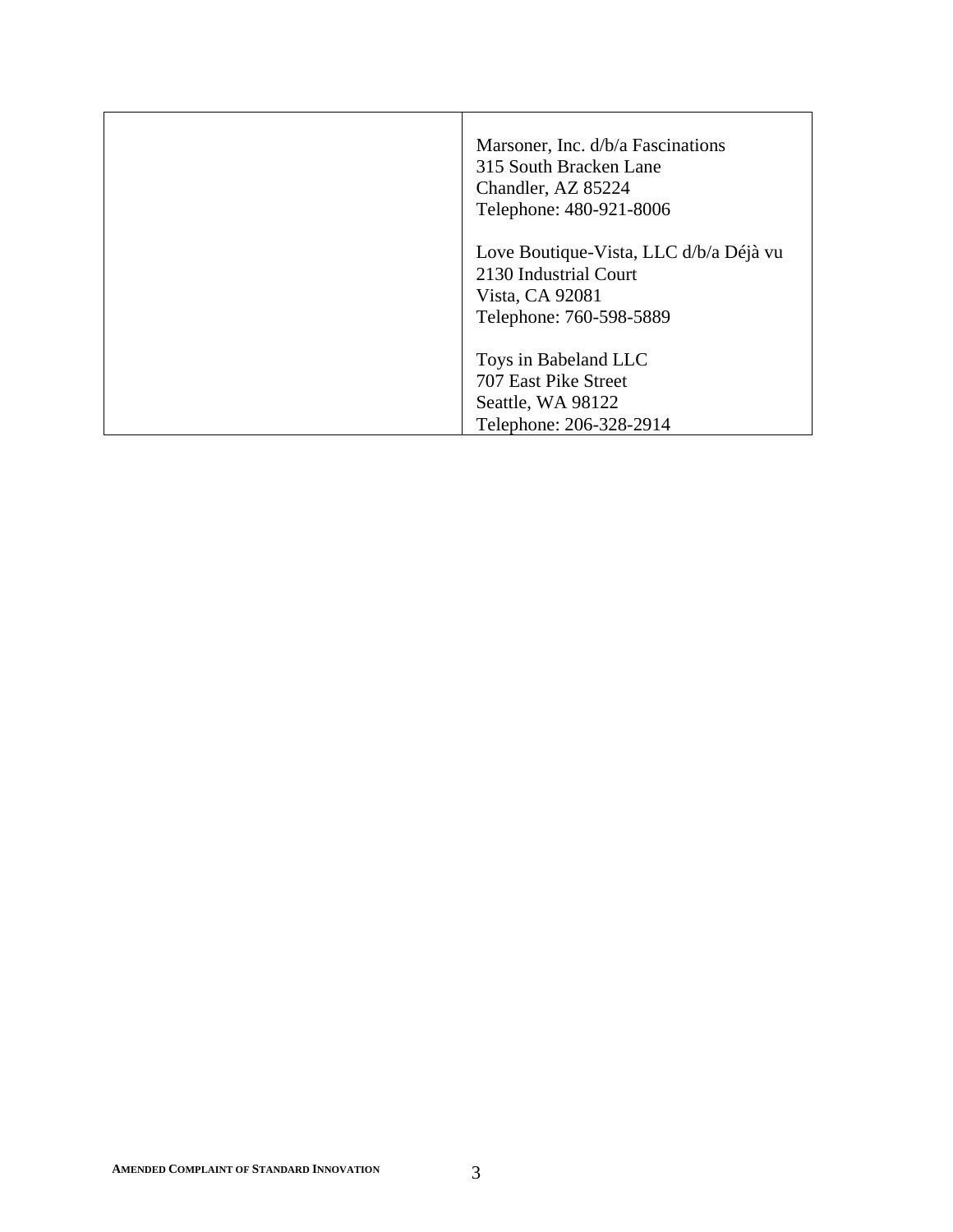# **TABLE OF CONTENTS**

| I.   |                                                                       |  |  |  |
|------|-----------------------------------------------------------------------|--|--|--|
| II.  | <b>COMPLAINANTS STANDARD INNOVATION CORPORATION AND</b>               |  |  |  |
|      |                                                                       |  |  |  |
| III. |                                                                       |  |  |  |
| IV.  |                                                                       |  |  |  |
|      |                                                                       |  |  |  |
|      |                                                                       |  |  |  |
|      |                                                                       |  |  |  |
|      |                                                                       |  |  |  |
|      |                                                                       |  |  |  |
|      |                                                                       |  |  |  |
|      |                                                                       |  |  |  |
|      | 2.                                                                    |  |  |  |
|      |                                                                       |  |  |  |
|      |                                                                       |  |  |  |
| V.   |                                                                       |  |  |  |
|      |                                                                       |  |  |  |
|      |                                                                       |  |  |  |
|      |                                                                       |  |  |  |
|      | Respondent Momentum Management, LLC a.k.a. Bushman Products19<br>3.   |  |  |  |
|      |                                                                       |  |  |  |
|      | 51. Examples of Evolved Novelties, Inc. Accused Products include the  |  |  |  |
|      |                                                                       |  |  |  |
|      |                                                                       |  |  |  |
|      | 1. Respondent Nalpac Enterprises, Ltd. d/b/a Nalpac, Ltd22            |  |  |  |
|      | Respondent E.T.C., Inc. d/b/a Eldorado Trading Company, Inc. 24<br>2. |  |  |  |
|      | 3.                                                                    |  |  |  |
|      | 4.                                                                    |  |  |  |
|      | С.                                                                    |  |  |  |
|      | 1.                                                                    |  |  |  |
|      | 2.                                                                    |  |  |  |
|      | 3.                                                                    |  |  |  |
|      | Respondent Shamrock 51 Management Company, Inc. d/b/a<br>4.           |  |  |  |
|      | 5.                                                                    |  |  |  |
|      | 6.                                                                    |  |  |  |
|      | Respondent Love Boutique-Vista, LLC d/b/a Déjà vu 36<br>7.            |  |  |  |
|      | 8.                                                                    |  |  |  |
| VI.  |                                                                       |  |  |  |
|      | A. INFRINGEMENT OF UNITED STATES PATENT NO. 7,931,605 39              |  |  |  |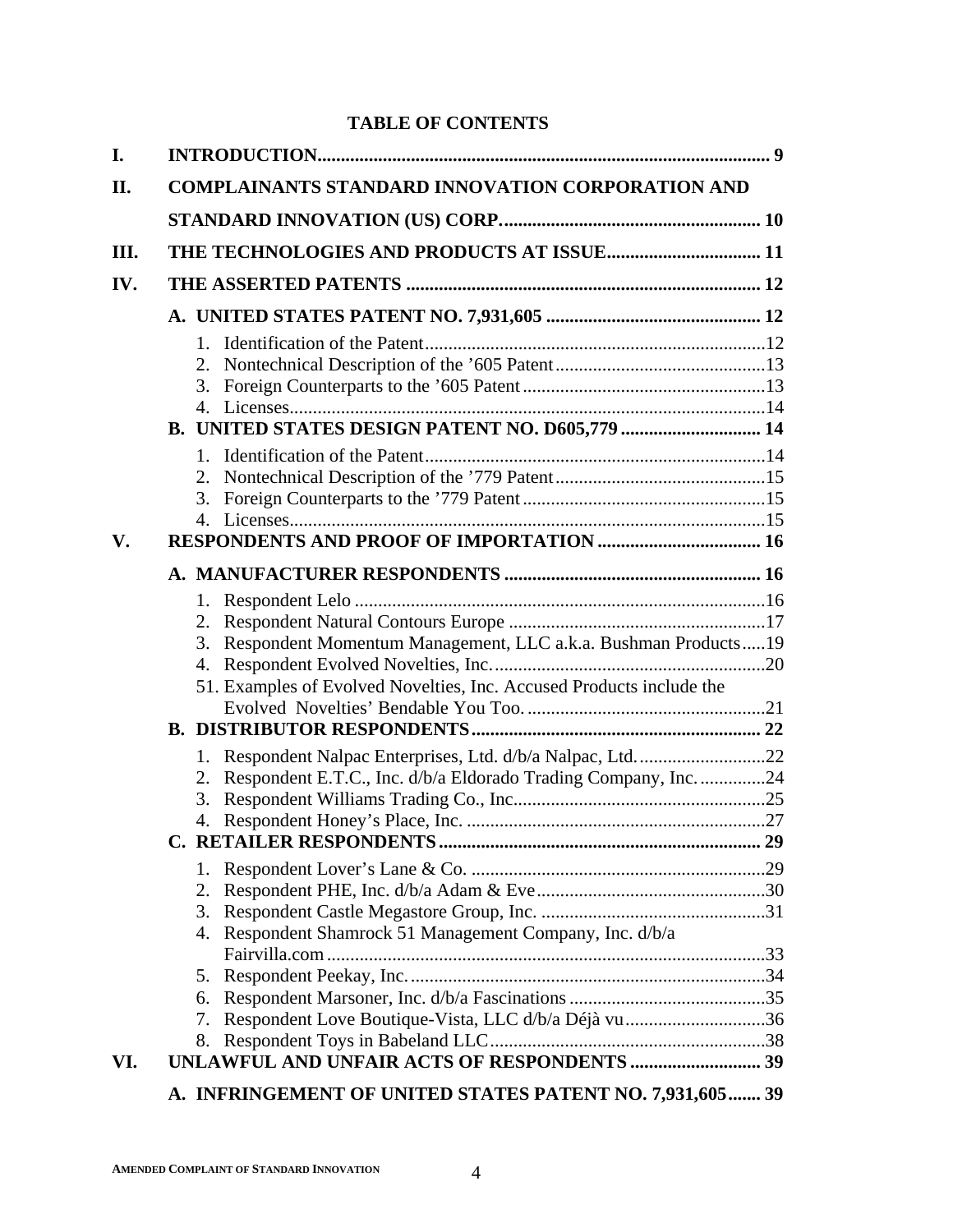|                | <b>B. INFRINGEMENT OF UNITED STATES DESIGN PATENT NO.</b> |  |
|----------------|-----------------------------------------------------------|--|
|                |                                                           |  |
|                | VII. TARIFF CLASSIFICATION UNDER THE HARMONIZED TARIFF    |  |
|                |                                                           |  |
|                |                                                           |  |
| IX.            |                                                           |  |
|                | A. STANDARD INNOVATION'S PRACTICE OF THE ASSERTED         |  |
|                |                                                           |  |
|                | <b>B. UNITED STATES ECONOMIC ACTIVITY RELATING TO THE</b> |  |
|                |                                                           |  |
| $\mathbf{X}$ . |                                                           |  |
| XI.            |                                                           |  |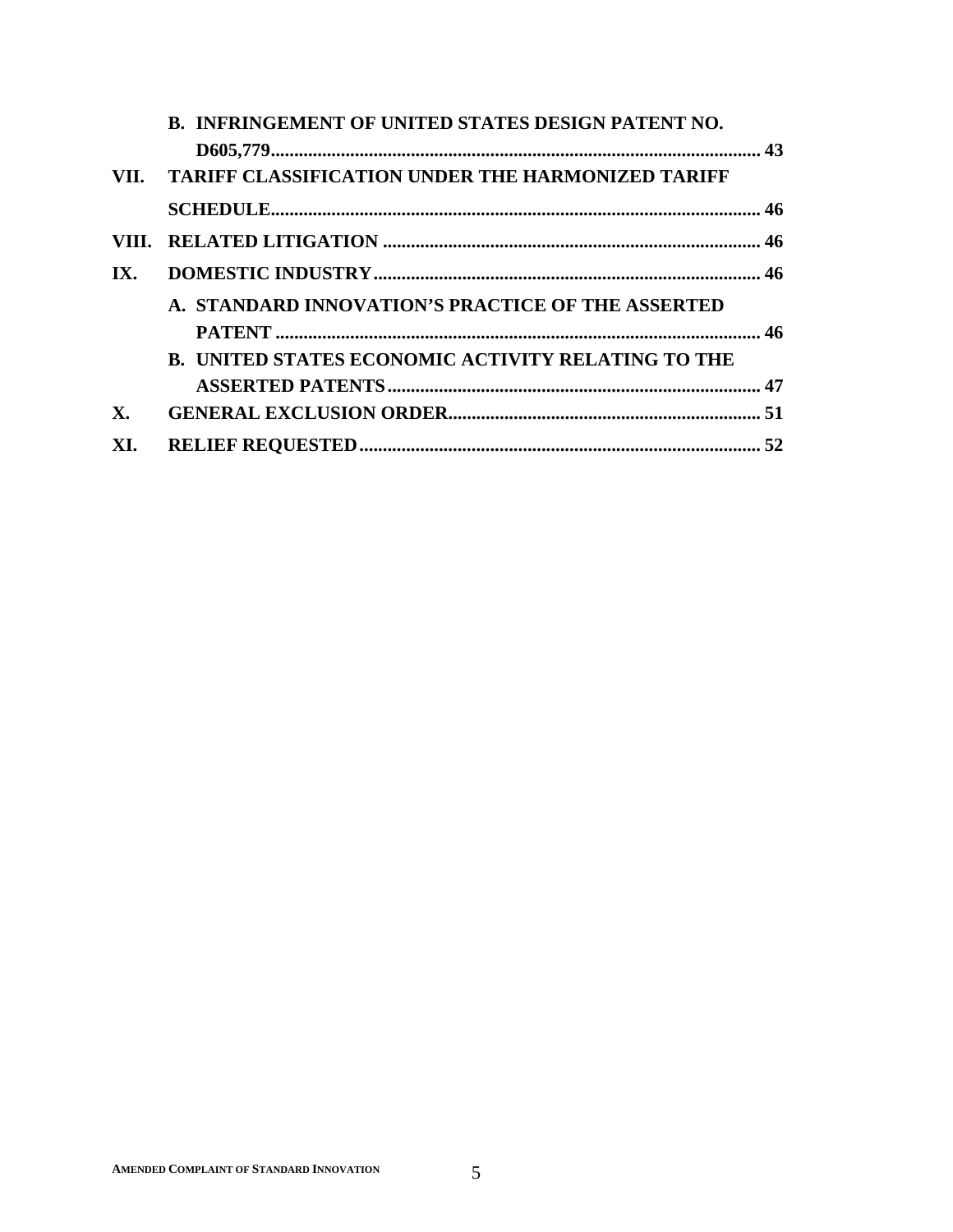|  | <b>TABLE OF SUPPORTING MATERIALS</b> |
|--|--------------------------------------|
|--|--------------------------------------|

| <b>INDEX OF EXHIBITS</b> |                                                                                                                     |  |  |
|--------------------------|---------------------------------------------------------------------------------------------------------------------|--|--|
| Exhibit No.              | <b>Description</b>                                                                                                  |  |  |
| 1                        | Certified Copy of U.S. Patent 7,931,605                                                                             |  |  |
| $\overline{2}$           | Certified Copy of U.S. Design Patent D605,779                                                                       |  |  |
| 3                        | Dunn & Bradstreet Report for Lelo                                                                                   |  |  |
| $\overline{4}$           | Photographs of Lelo's Insignia Tiani product                                                                        |  |  |
| 5                        | Photographs of Lelo's Pico Bong Mahana product                                                                      |  |  |
|                          | Sales receipts and purchase affidavits for purchase of Lelo Insignia Tiani                                          |  |  |
| 6                        | and Lelo Pico Bong Mahana products                                                                                  |  |  |
| 7                        | Photographs of Natural Contour's le Duet product                                                                    |  |  |
|                          | Sales receipts and purchase affidavits for purchase of Natural Contour's le                                         |  |  |
| 8                        | Duet products                                                                                                       |  |  |
| 9                        | Dunn & Bradstreet Report for Momentum Management, LLC                                                               |  |  |
|                          | Photographs of Momentum Management, LLC a.k.a. Bushman Products'                                                    |  |  |
| 10                       | The Screaming O Ogee product                                                                                        |  |  |
|                          | Sales receipts and purchase affidavit for purchase of Bushman Products'                                             |  |  |
| 11                       | The Screaming O Ogee product                                                                                        |  |  |
| 12                       | Dunn & Bradstreet Report for Evolved Novelties Inc.                                                                 |  |  |
| 13                       | Photographs of Evolved Novelties Inc.'s Bendable You Too product                                                    |  |  |
|                          | Sales receipts and purchase affidavits for purchase of Evolved Novelties                                            |  |  |
| 14                       | Inc.'s Bendable You Too product                                                                                     |  |  |
| 15                       | Dunn & Bradstreet Report for Nalpac Enterprises, Ltd.                                                               |  |  |
|                          | Affidavit confirming quantity on hand of Accused Products at Nalpac                                                 |  |  |
|                          | Enterprises, Ltd. in Michigan and screen shots of Accused Products on                                               |  |  |
| 16                       | www.nalpac.com website                                                                                              |  |  |
| 17                       | Dunn & Bradstreet Report for E.T.C., Inc.                                                                           |  |  |
|                          | Affidavit confirming quantity on hand of Accused Products at E.T.C., Inc.                                           |  |  |
|                          | in Colorado and screen shots of Accused Products on www.eldorado.net                                                |  |  |
| 18                       | website                                                                                                             |  |  |
| 19                       | Dunn & Bradstreet Report for Williams Trading Co., Inc.                                                             |  |  |
|                          | Affidavit confirming quantity on hand of Accused Products at Williams                                               |  |  |
|                          | Trading Co., Inc. in New Jersey and screen shots of Accused Products on                                             |  |  |
| 20                       | www.williamstradingco.com                                                                                           |  |  |
| 21                       | Dunn & Bradstreet Report for Honey's Place, Inc.                                                                    |  |  |
|                          | Affidavit confirming quantity on hand of Accused Products at Honey's                                                |  |  |
|                          | Place, Inc. in California, sales receipt and purchase affidavit of Accused                                          |  |  |
|                          | Products at Honey's Place, Inc., and screen shots of Accused Products on                                            |  |  |
| 22<br>23                 | www.honeysplace.com                                                                                                 |  |  |
| 24                       | Dunn & Bradstreet Report for Lover's Lane & Co.<br>Screen shots of Accused Products on www.loverslane.com           |  |  |
|                          |                                                                                                                     |  |  |
|                          | Sales receipts and purchase affidavit for purchase of Accused Products at<br>Lover's Lane retail stores in Illinois |  |  |
| 25                       |                                                                                                                     |  |  |
| 26                       | Dunn & Bradstreet Report for PHE, Inc.                                                                              |  |  |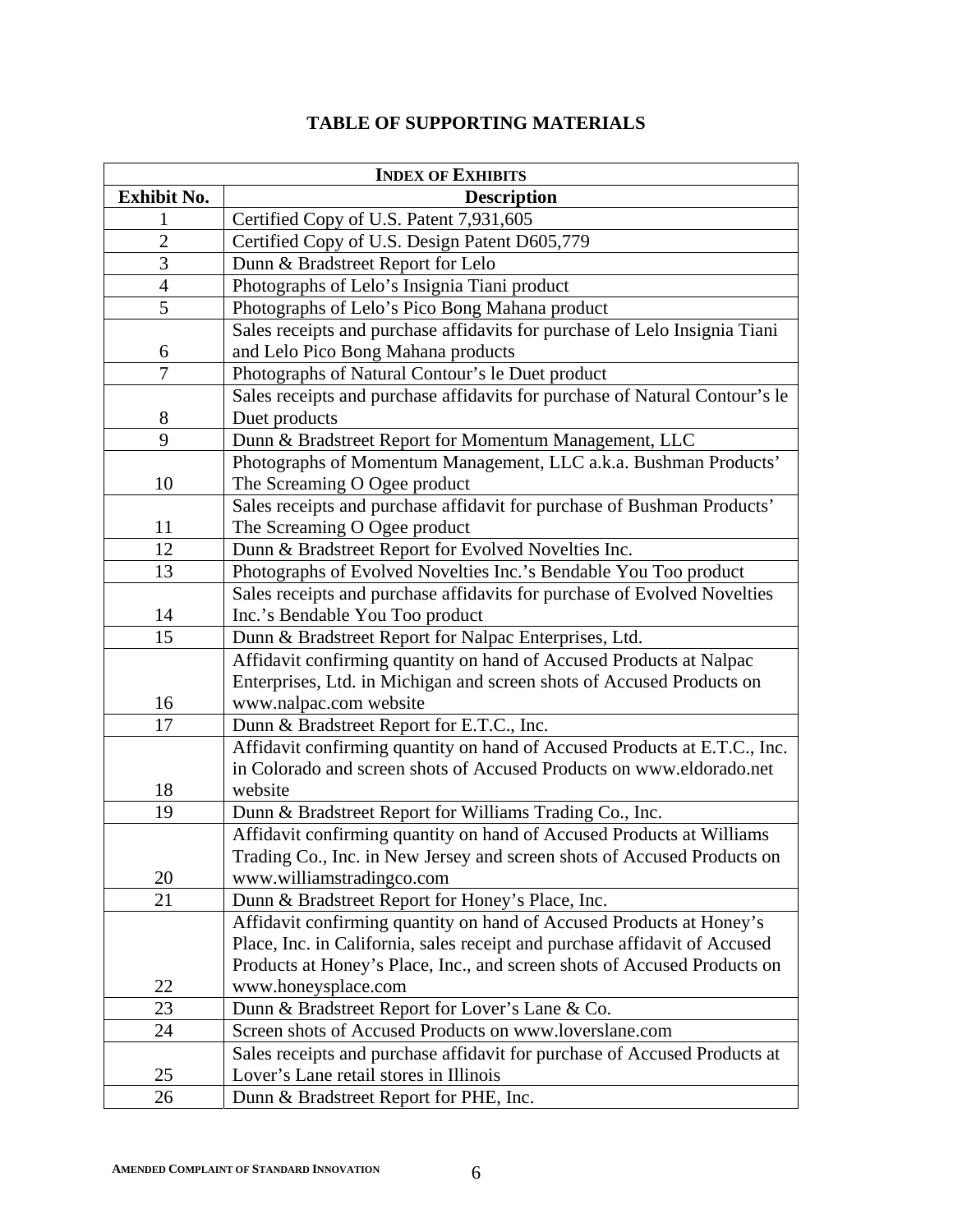| 27 | Screen shots of Accused Products on www.adameve.com                          |  |  |
|----|------------------------------------------------------------------------------|--|--|
|    | Sales receipts and purchase affidavit for purchase of Accused Products at    |  |  |
| 28 | Adam & Eve's retail stores in Texas                                          |  |  |
| 29 | Dunn & Bradstreet Report for Castle Megastore Group, Inc.                    |  |  |
| 30 | Screenshots of Accused Products on www.castlemegastore.com                   |  |  |
| 31 | Dunn & Bradstreet Report for Shamrock 51 Management Company, Inc.            |  |  |
| 32 | Screenshots of Accused Products on www.fairvilla.com                         |  |  |
|    | Limited Liability Company Details and Articles of Organization of Paris      |  |  |
| 33 | Intimates, LLC                                                               |  |  |
| 34 | Screenshots of Accused Products on www.parisintimates.com                    |  |  |
| 35 | Sales receipt and purchase affidavit for purchase of accused product from    |  |  |
|    | Paris Intimates on October 4, 2011 in Michigan                               |  |  |
| 36 | Dunn & Bradstreet Report for Drugstore.com, Inc.                             |  |  |
| 37 | Screenshots of Accused Products on www.drugstore.com                         |  |  |
| 38 | Sales receipt and purchase affidavit for online purchase of accused          |  |  |
|    | product on October 5, 2011                                                   |  |  |
| 39 | Dunn & Bradstreet Report for Peekay, Inc.                                    |  |  |
| 40 | Affidavit confirming quantity on hand of Accused Products at Condom          |  |  |
|    | Revolution, a retail store of Peekay, Inc. in California, and screenshots of |  |  |
|    | Accused Products on www.peekay.com                                           |  |  |
| 41 | Dunn & Bradstreet Report for Mile Inc.                                       |  |  |
| 42 | Screenshots of Accused Products on www.lionsdenadult.com                     |  |  |
| 43 | Dunn & Bradstreet Report for Marsoner, Inc.                                  |  |  |
| 44 | Screenshots of Accused Products on www.funlove.com                           |  |  |
| 45 | Dunn & Bradstreet Report for Love Boutique-Vista, LLC                        |  |  |
| 46 | Screenshots of Accused Products on www.loveboutiqueonline.com                |  |  |
| 47 | Dunn & Bradstreet Report for Toys in Babeland LLC                            |  |  |
| 48 | Screenshots of Accused Products on www.babeland.com                          |  |  |
| 49 | Claim chart showing infringement of '605 patent by Lelo's Insignia Tiani     |  |  |
| 50 | Claim chart showing infringement of '605 patent by Lelo's PicoBong           |  |  |
|    | Mahana                                                                       |  |  |
| 51 | Claim chart showing infringement of '605 patent by Natural Contour's le      |  |  |
|    | Duet                                                                         |  |  |
| 52 | Claim chart showing infringement of '605 patent by Momentum                  |  |  |
|    | Management, LLC a.k.a. Bushman Products' The Screaming O Ogee                |  |  |
| 53 | Claim chart showing infringement of '605 patent by Evolved Novelties         |  |  |
|    | Inc.'s Bendable You Too                                                      |  |  |
| 54 | Claim chart showing infringement of '779 patent by Lelo's Insignia Tiani     |  |  |
| 55 | Claim chart showing infringement of '779 patent by Bushman Products'         |  |  |
|    | The Screaming O Ogee                                                         |  |  |
| 56 | Claim chart for the '605 patent for We-Vibe $\overline{^{\circ}}$ products   |  |  |
| 57 | Claim chart for '779 patent for We-Vibe <sup>®</sup> products                |  |  |
| 58 | Confidential Exhibit regarding domestic industry - Declaration of Anne       |  |  |
|    | Finlayson                                                                    |  |  |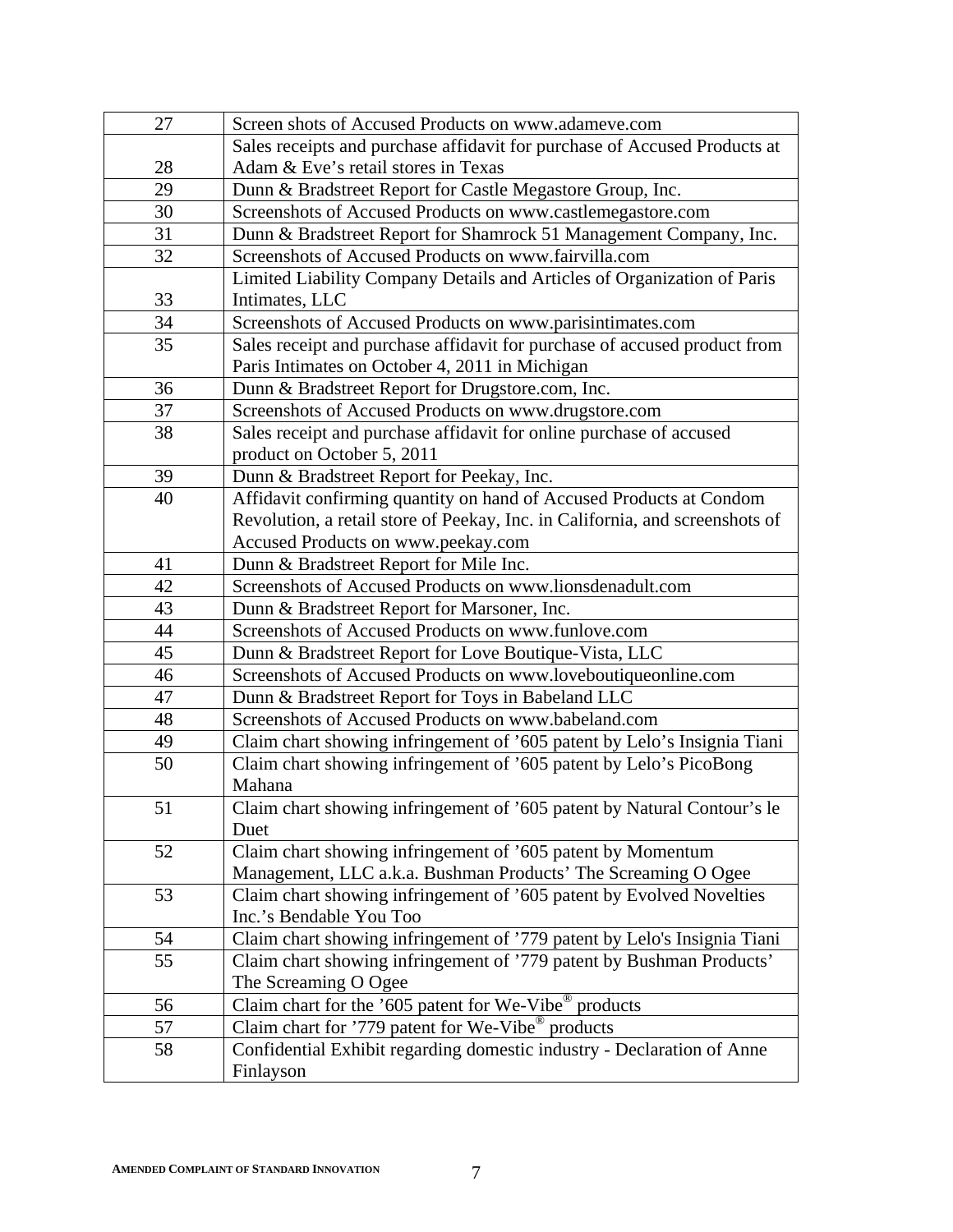| 59 | Confidential Exhibit regarding domestic industry - warehouse facility in |
|----|--------------------------------------------------------------------------|
|    | Ogdensburg, NY                                                           |
| 60 | Screenshot of U.S. webstore for www.we-vibe.com                          |
| 61 | Confidential Exhibit regarding Standard Innovation distributors and      |
|    | retailers in U.S. industry                                               |
| 62 | List of unidentifiable companies with websites selling Accused Products  |

| <b>INDEX OF APPENDICES</b> |                                                                        |  |
|----------------------------|------------------------------------------------------------------------|--|
| Appendix No.               | <b>Description</b>                                                     |  |
| A                          | Certified Copy of Prosecution History for U.S. Patent No. 7,931,605    |  |
| B                          | Certified Copy of Prosecution History for U.S. Design Patent No.       |  |
|                            | D605,779                                                               |  |
| C                          | Technical References Indentified in the Prosecution History for U.S.   |  |
|                            | Patent No. 7,931,605                                                   |  |
| D                          | Technical References Indentified in the Prosecution History for U.S.   |  |
|                            | Design Patent No. D605,779                                             |  |
| E                          | Certified Copy of the Recordation of Assignment for U.S. Patent No.    |  |
|                            | 7,931,605                                                              |  |
| F                          | Certified Copy of the Recordation of Assignment for U.S. Design Patent |  |
|                            | No. D605,779                                                           |  |

| <b>INDEX OF PHYSICAL EXHIBITS</b> |                                                        |  |
|-----------------------------------|--------------------------------------------------------|--|
| <b>Physical</b>                   | <b>Description</b>                                     |  |
| <b>Exhibit No.</b>                |                                                        |  |
| $PX-1$                            | Standard Innovation Corporation's We-Vibe <sup>®</sup> |  |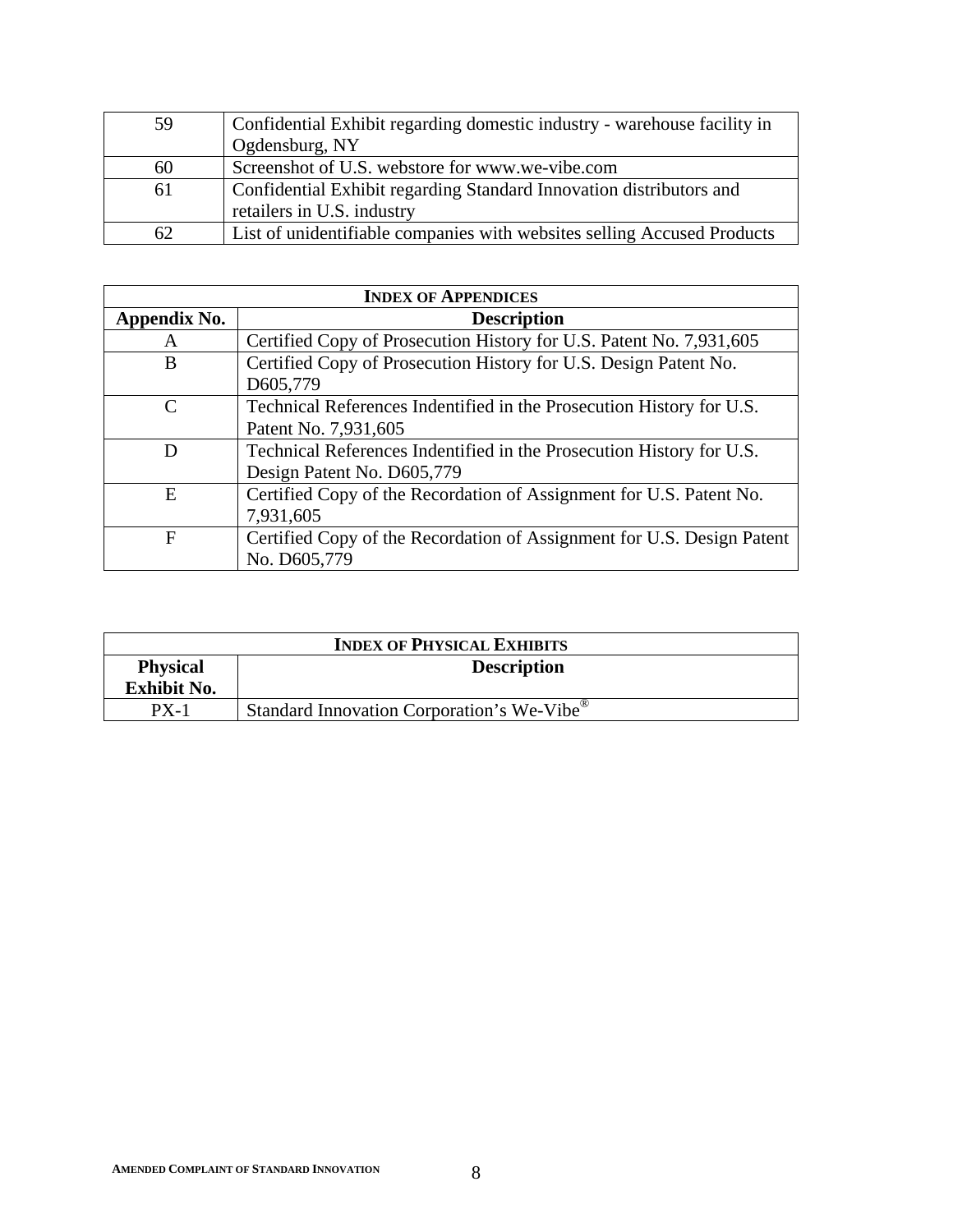#### **I. INTRODUCTION**

1. Complainant Standard Innovation (US) Corp. and Complainant Standard Innovation Corporation (jointly "Standard Innovation" or "Complainants") request that the United States International Trade Commission ("the Commission") commence an investigation pursuant to Section 337 of the Tariff Act of 1930, as amended, 19 U.S.C. § 1337 ("Section 337"), based upon the sale for importation, the unlawful importation into the United States, and/or the sale within the United States after importation of certain kinesiotherapy devices, and components thereof, to be worn by a woman (hereafter the "Accused Products"), that infringe two patents owned by Complainants and, upon a determination that there has been a violation of Section 337, grant such relief to Complainants as is specified in Section 337.

2. The respondents are LELO Inc., Leloi AB, and Lelo Shanghai Trading, Ltd. (hereinafter collectively referred to as "Lelo"); Natural Contours Europe; Momentum Management, LLC a.k.a. Bushman Products; Evolved Novelties, Inc.; Nalpac Enterprises, Ltd.; E.T.C., Inc.; Williams Trading Co., Inc.; Honey's Place, Inc.; Lover's Lane & Co.; PHE, Inc.; Castle Megastore Group, Inc.; Shamrock 51 Management Company, Inc. d/b/a Fairvilla.com; Peekay Inc.; Marsoner, Inc. d/b/a Fascinations; Love Boutique-Vista, LLC d/b/a Déjà vu; and Toys in Babeland LLC (hereinafter collectively referred to as "Respondents").

3. The Respondents have sold for importation, imported, and/or sold within the United States after importation certain kinesiotherapy devices, and components thereof, to be worn by a woman that infringe (literally and/or under the doctrine of equivalents), induce infringement, and/or contribute to the infringement of claims 1-7, 9-21, 23, 24, 26, 33-40, 42-54, 56, 57, 59, 66-73, 75-87, 89, 90, and 92 of United States Patent No. 7,931,605 ("the '605 patent") and the claim of United States Design Patent No. D605,779 ("the '779 patent") (jointly "the Asserted Patents").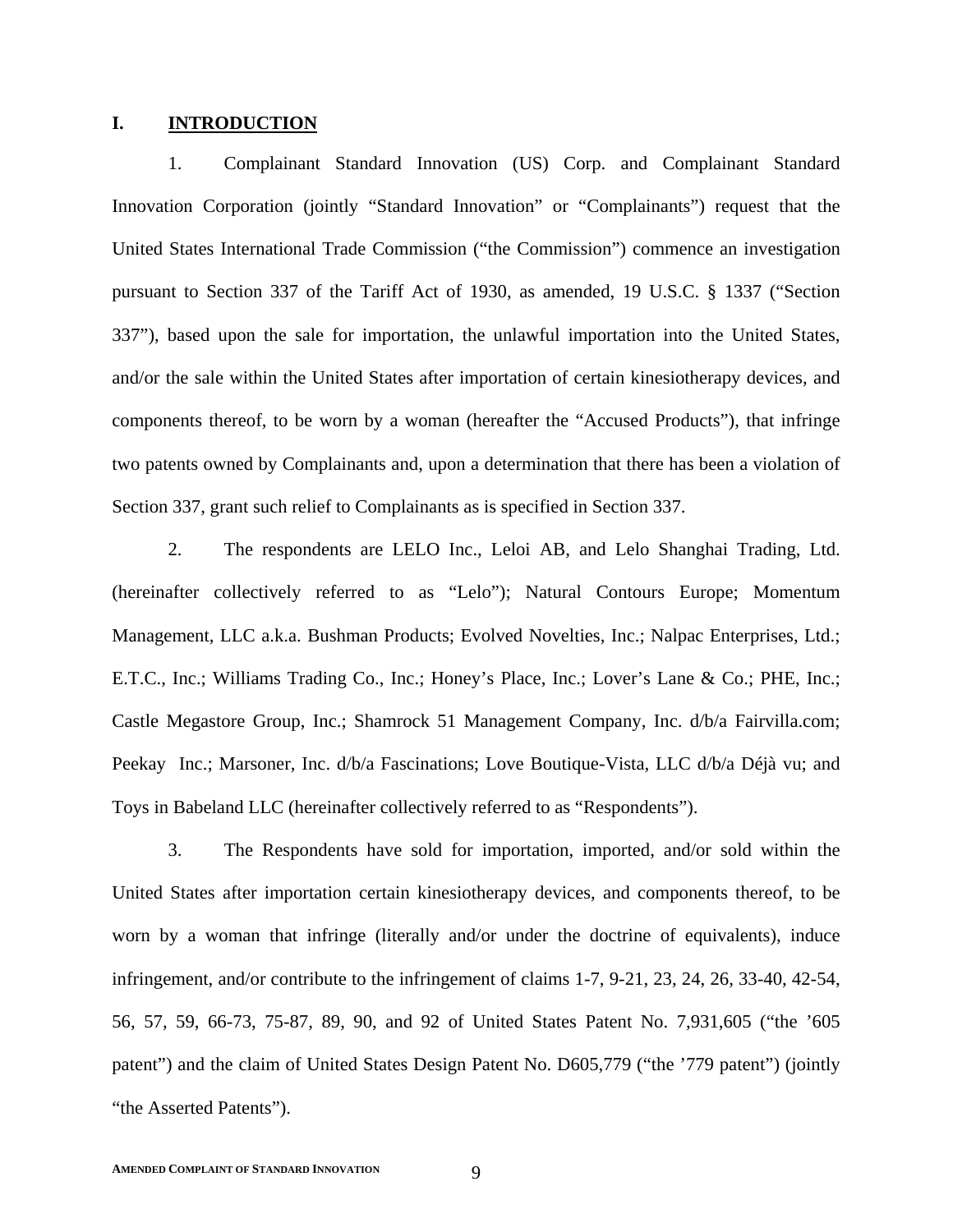4. Complainants seek as permanent relief a general exclusion order prohibiting the entry of all infringing kinesiotherapy devices and components thereof into the United States. Complainants seek as further relief permanent cease and desist orders preventing Respondents from all commercial activities concerning the infringing imported goods. In the alternative, Complainants seek a limited exclusion order directed to each named Respondent (and its subsidiaries and affiliates) excluding from entry into the United States all of that Respondents' infringing kinesiotherapy devices and components thereof to be worn by a woman. Complainants also request permanent cease and desist orders prohibiting Respondents from importing, admitting or withdrawing from a foreign trade zone, marketing, advertising, demonstrating, warehousing inventory for distribution, distributing, offering for sale, selling, licensing, repairing, maintaining, updating, or using all infringing kinesiotherapy devices and components thereof.

# **II. COMPLAINANTS STANDARD INNOVATION CORPORATION AND STANDARD INNOVATION (US) CORP.**

5. Complainant Standard Innovation Corporation is a corporation organized under the laws of Canada and has its headquarters at 330-1130 Morrison Dr., Ottawa, Ontario K2H 9N6, CANADA. The company has been engineering, marketing, and developing products since its founding in 2004 by sole inventor Bruce Murison, and his wife, Melody Murison.

6. Standard Innovation operates Complainant Standard Innovation (US) Corp., as a U.S. subsidiary, which was founded by sole inventor Bruce Murison in 2009.

7. Standard Innovation's We-Vibe® is the market leader in the couple device industry with more than a million units sold to date. The We-Vibe<sup>®</sup> embodies Bruce Murison's patented technology found in the '605 patent and is covered by the '779 patent. Standard Innovation's sales of over 400,000 units of the We-Vibe<sup>®</sup> in the U.S. as well as its advanced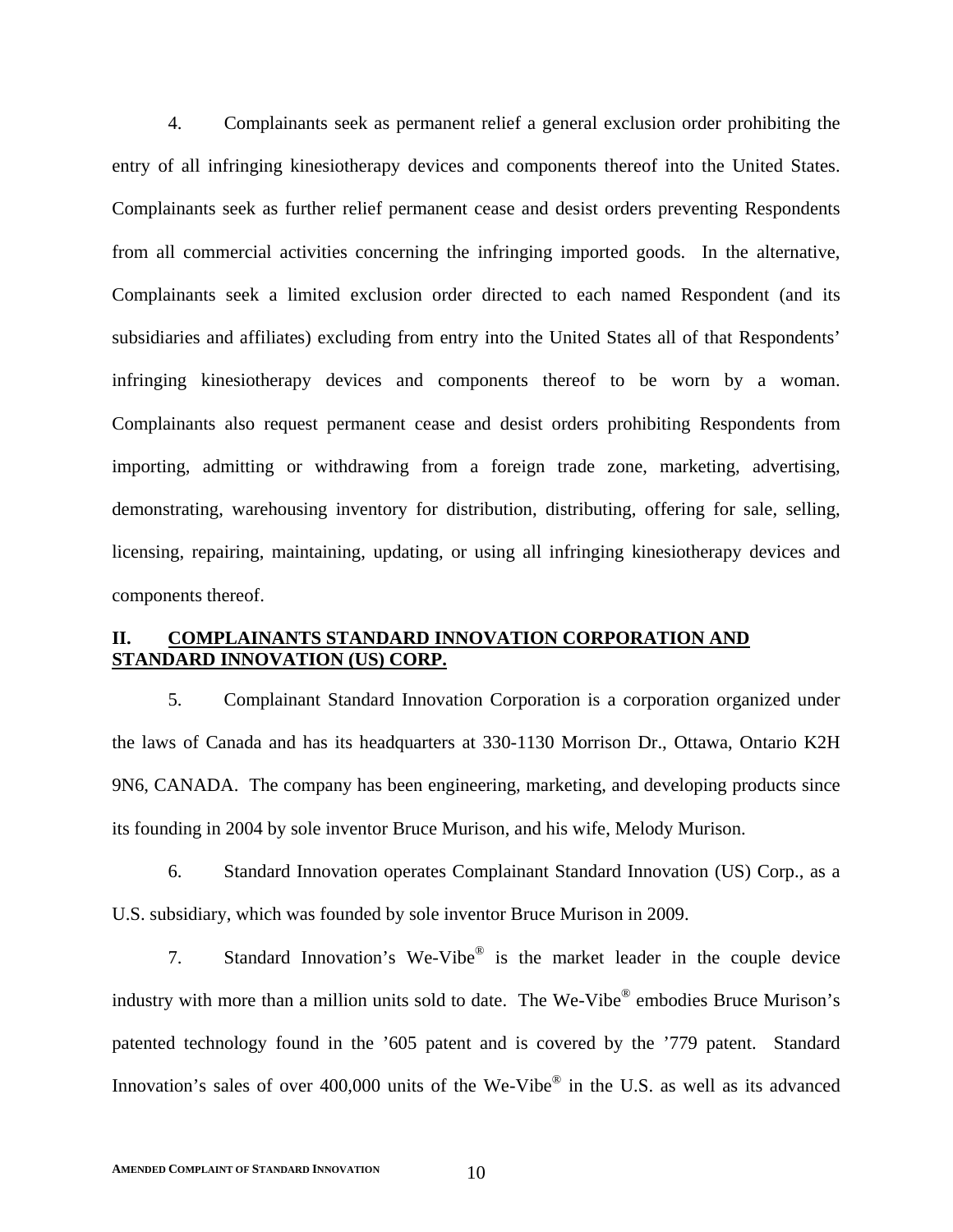technology; intellectual property procurement; logistic activity; product research and development; educational seminars and activities; manufacturing and distribution agreement negotiation; warranty work; expenditures; and employment of customer service, training, marketing, product research and development staff in the U.S. make it an important component of the domestic economy.

#### **III. THE TECHNOLOGIES AND PRODUCTS AT ISSUE**

8. The devices at issue include, *inter alia*, vibrators worn by a woman during intercourse that include an arm dimensioned for placement inside a vagina and an arm dimensioned for placement against a clitoral area. The arms taper down toward a connecting portion that connects the two arms, and at least one of the arms has a tear-drop shape. Such devices are useful in a number of contexts, including improving relationships, increasing pleasure for a partner, sexual-disorder treatment, promoting monogamy and marital stability thereby reducing transmission of sexually-transmitted diseases, and increasing satisfaction of sex life of an individual and thereby contributing to an overall wellness/productivity gain for the individual.

9. On information and belief, the infringing kinesiotherapy devices and components thereof are sold for importation, imported, and/or sold after importation into the United States by the Respondents and/or their agents.

10. Although Standard Innovation's patented technologies are used in a wide variety of applications, the Respondents' products believed to infringe include at least vibrators, sexual health and wellness items, and novelty items. Because discovery may reveal the use of these patented technologies in other Respondents' products, Standard Innovation expressly reserves the right to supplement this complaint to identify additional infringing products including those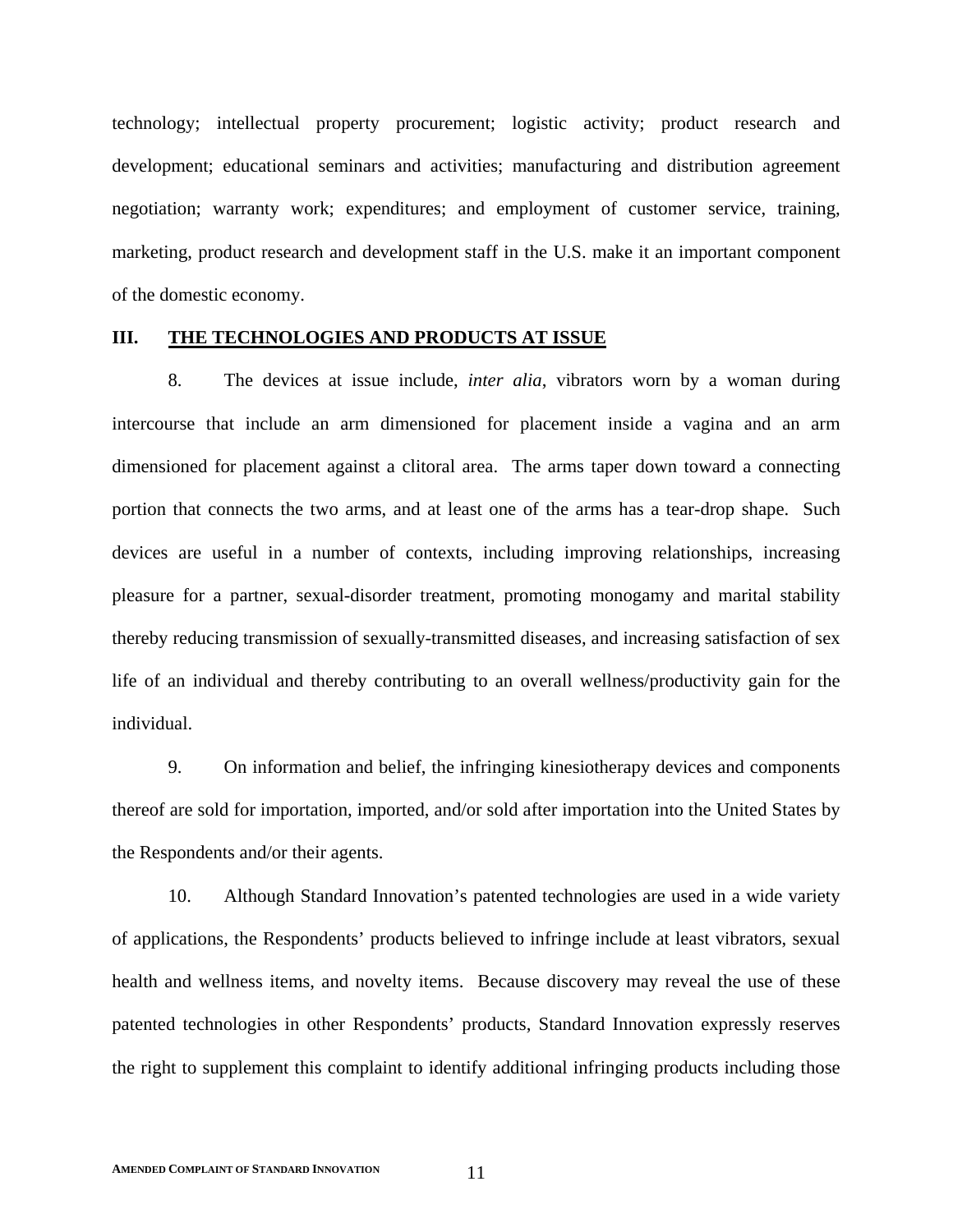that might be learned of during discovery. Standard Innovation also reserves the right to seek to add additional respondents whose identity is discovered during the course of this litigation.

# **IV. THE ASSERTED PATENTS**

11. The patents at issue are United States Patent No. 7,931,605 entitled "ELECTRO-MECHANICAL SEXUAL STIMULATION DEVICE TO BE WORN DURING INTERCOURSE" (a certified copy of the '605 patent is attached as Exhibit 1); and United States Design Patent No. D605,779 entitled "VIBRATOR" (a certified copy of the '779 patent is attached as Exhibit 2) (jointly the "Asserted Patents"). Certified copies of the prosecution histories are included in Appendices A and B, respectively. The technical references identified in the prosecution history of the '605 patent are included in Appendix C. The references identified in the prosecution history of the '779 patent are included in Appendix D.

# **A. United States Patent No. 7,931,605**

#### **1. Identification of the Patent**

12. The '605 patent was issued to Standard Innovation Corporation on April 26, 2011, based on United States Patent Application No. 11/795,066, which was a national stage application of PTC/CA3005/001916 filed on December 19, 2005. Standard Innovation Corporation owns all right, title and interest in the '605 patent as recorded at Reel 025594, Frame 0431 at the U.S. Patent and Trademark Office. A certified copy of the Recordation of Assignment is included in Appendix E.

13. Standard Innovation asserts claims 1-7, 9-21, 23, 24, 26, 33-40, 42-54, 56, 57, 59, 66-73, 75-87, 89, 90, and 92 of the '605 patent.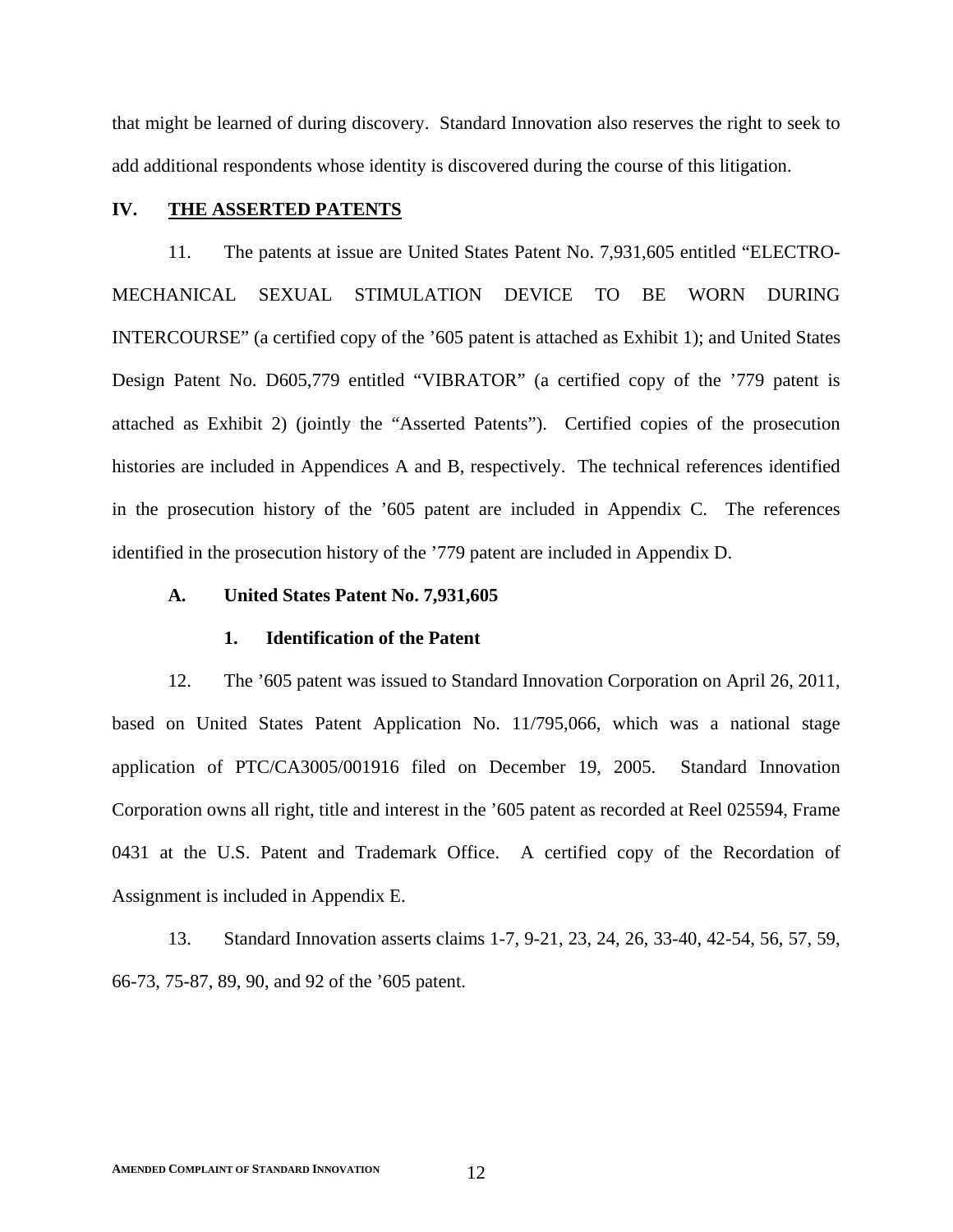# **2. Nontechnical Description of the '605 Patent**

14. The '605 patent is directed to a sexual stimulation device used by a couple. The patent is directed to a sexual stimulation device worn by a woman during intercourse that includes an arm dimensioned for placement inside a vagina and an arm dimensioned for placement against a clitoral area. The arms taper down toward a connecting portion that connects the two arms, and at least one of the arms has a tear-drop shape. The patent is also directed to the construction of the asserted devices, which include vibrators.

# **3. Foreign Counterparts to the '605 Patent**

15. The following is a list of foreign counterparts to the '605 patent, as well as each counterpart's current status to the best of Standard Innovation's knowledge, information, and belief:

| Country                   | <b>Application No.</b>      | <b>Registration No.</b> | <b>Status</b> |
|---------------------------|-----------------------------|-------------------------|---------------|
| Australia                 | 2005316168                  | AU2005316168B2          | Granted       |
| Australia                 | 2011202093 (Divisional)     |                         | Pending       |
| <b>Brazil</b>             | PI0517213-6                 |                         | Pending       |
| Canada                    | 2,591,401                   | 2,591,401               | Granted       |
| Canada                    | 2,684,004 (Divisional)      | 2,684,004               | Granted       |
| China                     | 200580043587.3              | ZL200580043587.3        | Granted       |
| China                     | 201110086645.8 (Divisional) |                         | Pending       |
| Europe                    | 05820999.0                  |                         | Pending       |
| Hong Kong                 | 08104413.3                  |                         | Pending       |
| Hong Kong<br>(Divisional) | 11109478.9                  |                         | Pending       |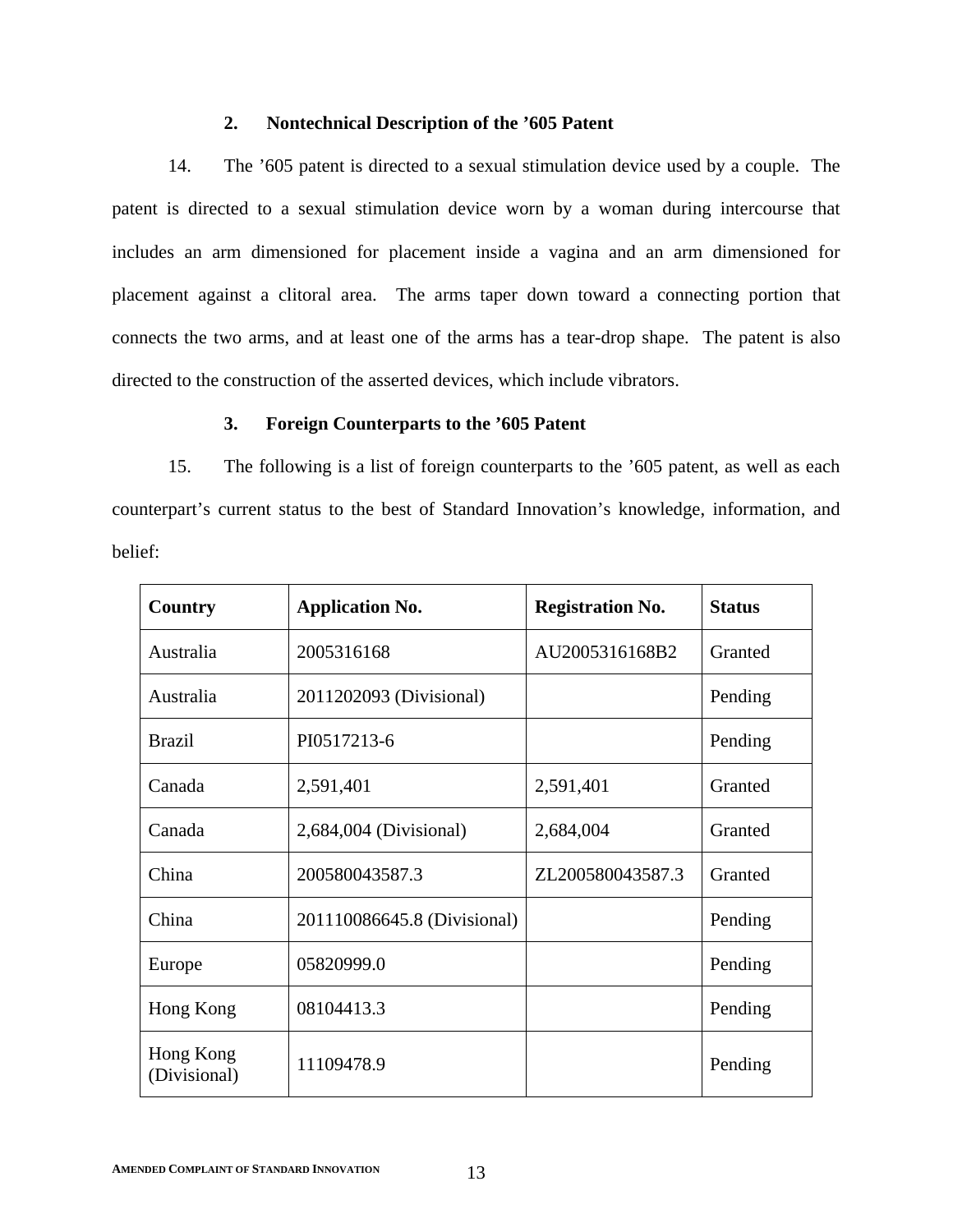| Country              | <b>Application No.</b> | <b>Registration No.</b> | <b>Status</b> |
|----------------------|------------------------|-------------------------|---------------|
| India                | 4668/DELNP/2007        |                         | Pending       |
| Japan                | 2007-545799            |                         | Abandoned     |
| Republic of<br>Korea | 10-2007-7015916        |                         | Pending       |
| Mexico               | MX/a/2007/007172       | 280729                  | Granted       |

To the best of Standard Innovation's knowledge, information and belief, no other foreign counterpart patents or patent applications corresponding to the '605 patent have been issued, filed, rejected, withdrawn, or abandoned.

## **4. Licenses**

16. Standard Innovation executed regional distribution agreements (having an implied license) with three companies in the United States, Entrenue, Holiday Products, and SLS Specialty, to distribute Standard Innovation's products covered by '605 patent. To the best of Standard Innovation's knowledge, information and belief, there are no additional licenses to or covenants-not-to-assert involving the '605 patent.

# **B. United States Design Patent No. D605,779**

# **1. Identification of the Patent**

17. The '779 patent was issued to Standard Innovation Corporation on December 8, 2009, based on United States Patent Application No. 29/322,953, which was filed on August 14, 2008, and claims foreign application priority to Canadian application 124585, which was filed on February 18, 2008. Standard Innovation Corporation owns all right, title, and interest in the '779 patent as recorded at Reel 021692, Frame 0170 at the U.S. Patent and Trademark Office. A certified copy of the Recordation of Assignment is included in Appendix F.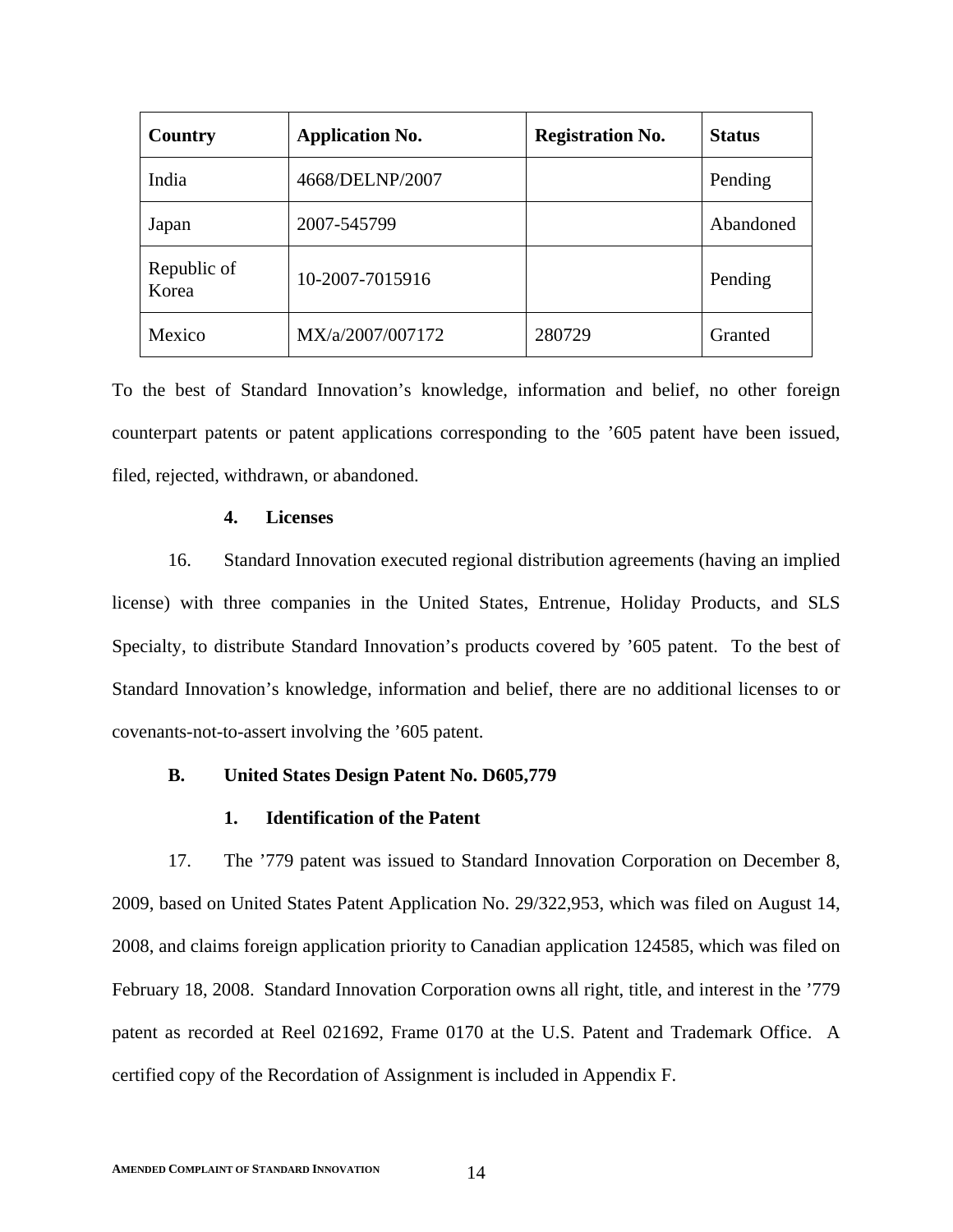18. Standard Innovation asserts the claim of the '779 patent.

# **2. Nontechnical Description of the '779 Patent**

19. The '779 patent is a design patent directed to the ornamental design for a vibrator, as shown in the figures.

# **3. Foreign Counterparts to the '779 Patent**

20. The following is a list of foreign counterparts to the '779 patent, as well as each counterpart's current status to the best of Standard Innovation's knowledge, information, and belief:

| Country       | <b>Application No.</b> | <b>Registration No.</b> | <b>Status</b> |
|---------------|------------------------|-------------------------|---------------|
| Australia     | 13985/2008             | 322949                  | Granted       |
| <b>Brazil</b> | DI6803183-1            | DI6803183-1             | Granted       |
| Canada        | 124585                 | 124585                  | Granted       |
| China         | 200830137747.7         | ZL20083013774.7         | Granted       |
| Europe        | 000986583-0001         | 000986583-0001          | Granted       |
| Japan         | 2008-021002            | D1356771                | Granted       |

To the best of Standard Innovation's knowledge, information and belief, no other foreign counterpart patents or patent applications corresponding to the '779 patent have been issued, filed, withdrawn, rejected, or abandoned.

# **4. Licenses**

21. Standard Innovation executed regional distribution agreements (having an implied license) with three companies in the United States, Entrenue, Holiday Products, and SLS Specialty, to distribute Standard Innovation's products covered by '779 patent. To the best of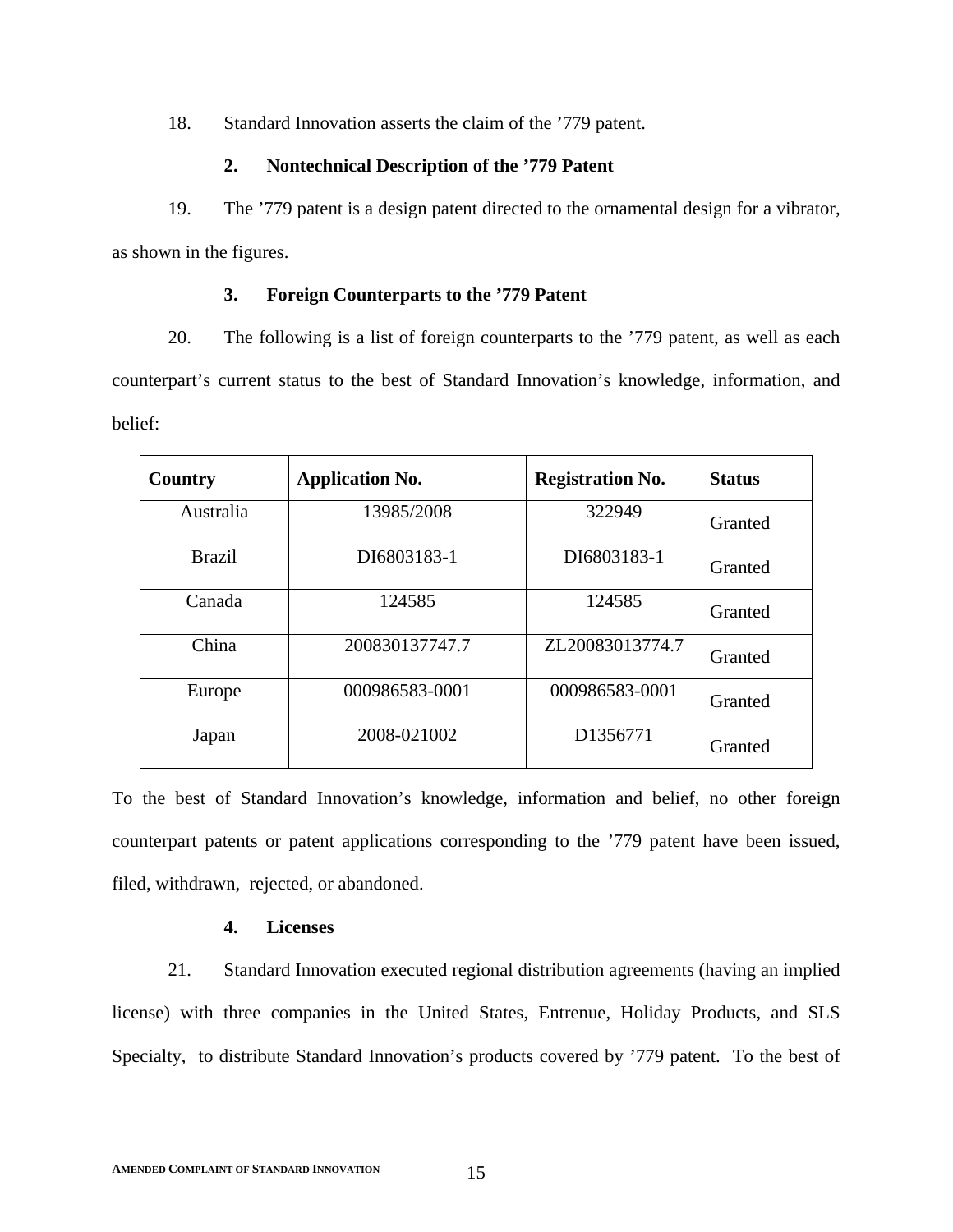Standard Innovation's knowledge, information and belief, there are no licenses to or covenantsnot-to-assert involving the '779 patent.

# **V. RESPONDENTS AND PROOF OF IMPORTATION**

## **A. Manufacturer Respondents**

#### **1. Respondent Lelo**

22. On information and belief, Respondent Lelo includes LELO Inc. ("LELO USA"),

a California corporation, having its principal place of business at 4320 Stevens Creek Blvd., Suite 205, San Jose, California 95129; Leloi AB ("LELO Sweden"), a corporation organized under the laws of Sweden, having its principal place of business at Brunnsgatan 8, 111 38 Stockholm, SWEDEN; and Lelo Shanghai Trading, Ltd. ("LELO China") a corporation organized under the laws of the People's Republic of China that maintains its principal place of business at Room 701~706, Guobang Garden, No.10, 396 South Wulumuqi Road, Shanghai, CHINA 20003.

23. A true and correct copy of the Dun and Bradstreet report for Lelo is attached as Exhibit 3.

24. On information and belief, Lelo operates the website, "www.lelo.com."

25. On information and belief, Lelo manufactures, designs, sells for importation, imports, and/or sells after importation the infringing kinesiotherapy devices, and components thereof, to be worn by a woman including vibrators, sexual health and wellness items, and novelty items (*See* Exhibits 4-5).

26. Lelo is not licensed to utilize Standard Innovation's patented technology to design, manufacture, sell for importation, import and/or sell after importation infringing products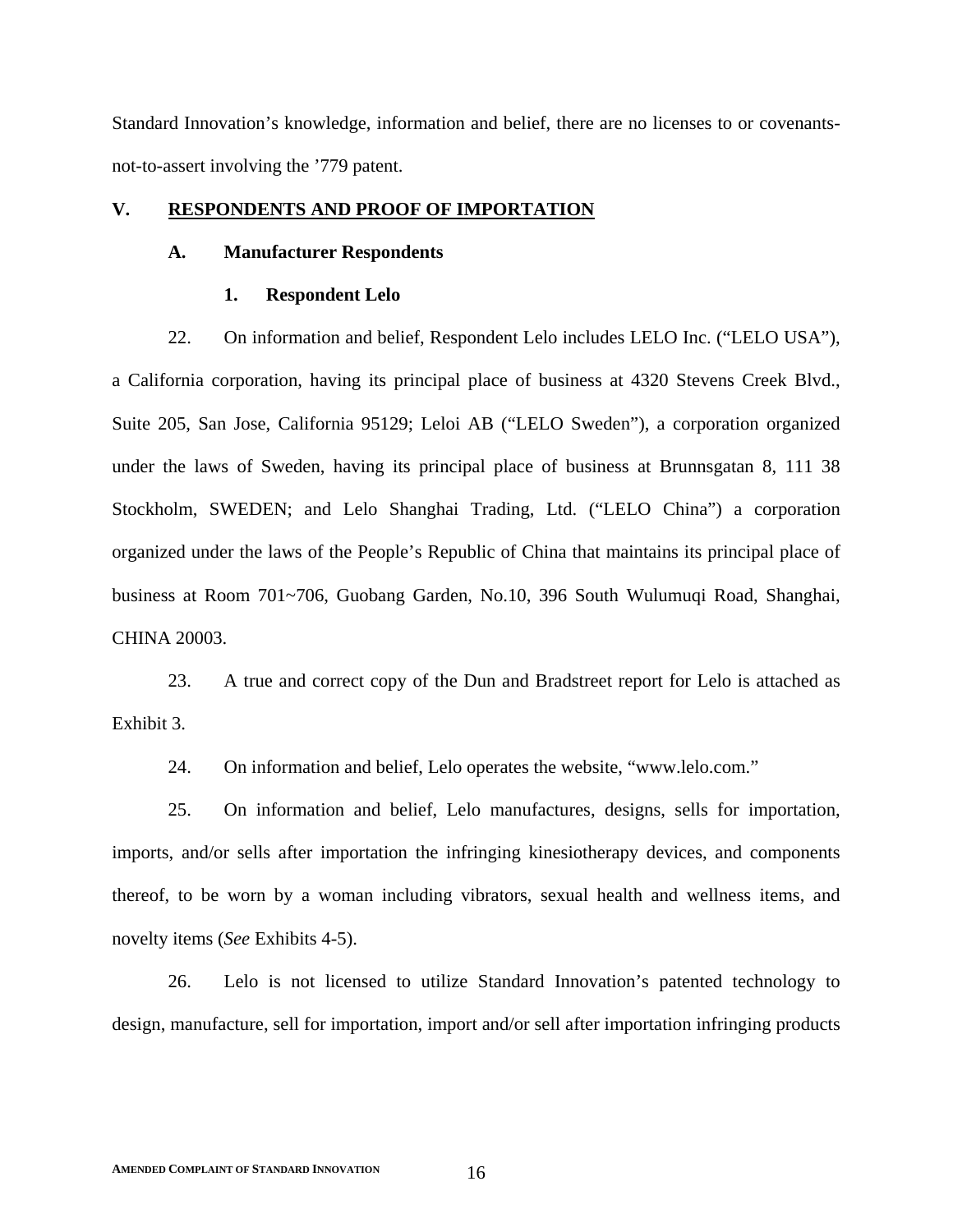that use Standard Innovation's patented technologies. Lelo is not paying a royalty to Standard Innovation.

# **a. Lelo Accused Products**

27. Lelo Accused Products include kinesiotherapy devices, and components thereof, to be worn by a woman, including vibrators, sexual health and wellness items, and novelty items.

28. Examples of Lelo Accused Products include the following: Lelo's Insignia Tiani (*See* Exhibit 4) and Lelo's PicoBong Mahana (*See* Exhibit 5).

#### **b. Proof of Importation**

29. In October 2011, a representative for Standard Innovation purchased imported Lelo Accused Products from several retailers in the United States. Exhibit 6 contains sales receipts and affidavits of purchase from private investigators showing the Lelo Insignia Tiani and Lelo PicoBong Mahanas were purchased in the United States. As shown on the receipts and accompanying affidavits, units of Lelo's Insignia Tiani and Lelo's PicoBong Mahana were purchased in Texas, Michigan, Georgia, New York, and Illinois. *See* Exhibit 6. The packaging of the purchased units of Lelo's Insignia Tiani and Lelo's PicoBong Mahana shown in Exhibits 4 and 5 identifies China as the country of origin.

# **2. Respondent Natural Contours Europe**

30. On information and belief, Respondent Natural Contours Europe is a corporation organized under the laws of the Netherlands, and maintains its principal place of business in Amsterdam with the address Tweede Weteringdwarsstraat 40 Amsterdam 1017 SX, The Netherlands. Further, on information and belief, Natural Contours Europe imports its products directly to PHE, Inc., a Respondent that is identified and described below.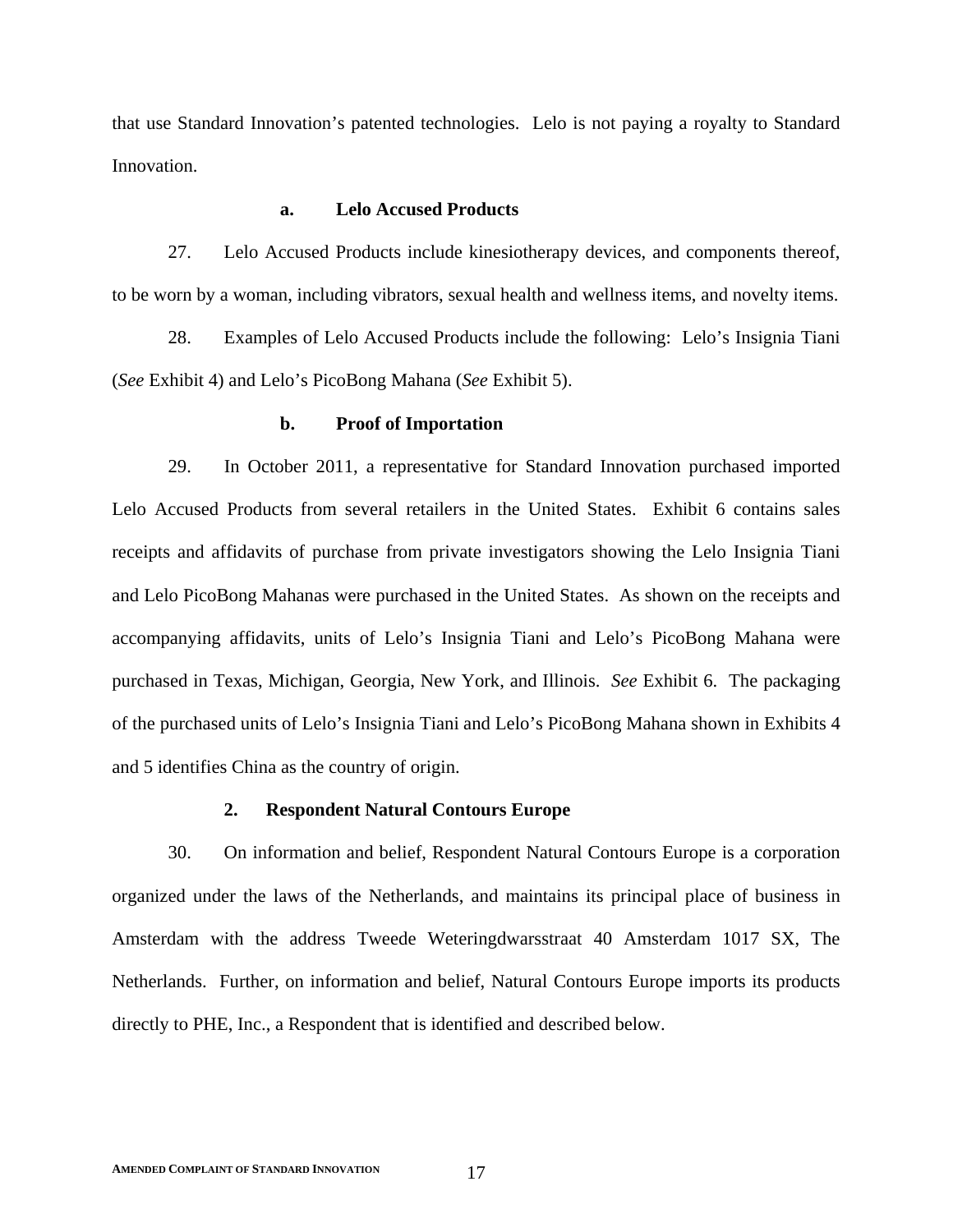31. On information and belief, Natural Contours Europe operates the website, "www.natural-contours.com."

32. On information and belief, Natural Contours Europe designs, manufactures, sells for importation, imports, and/or sells after importation infringing kinesiotherapy devices, and components thereof, to be worn by a woman including vibrators, sexual health and wellness items, and novelty items. *See* Exhibit 7.

33. Natural Contours Europe is not licensed to utilize Standard Innovation's patented technology to design, manufacture, sell for importation, import and/or sell after importation infringing products that use Standard Innovation's patented technologies. Natural Contours Europe is not paying a royalty to Standard Innovation.

## **a. Natural Contours Europe Accused Products**

34. Natural Contours Europe Accused Products include kinesiotherapy devices, and components thereof, to be worn by a woman, including vibrators, sexual health and wellness items, and novelty items.

35. Examples of Natural Contours Europe Accused Products include Natural Contours le Duet.

#### **b. Proof of Importation**

36. In October 2011, a representative for Standard Innovation purchased imported Natural Contours Europe Accused Products from several retailers in the United States. Exhibit 8 contains sales receipts and affidavits of purchase from private investigators showing the Natural Contours le Duet product was purchased in the United States. As shown on the receipts and accompanying affidavits, units of Natural Contours le Duet were purchased in Texas and online from Drugstore.com, which is based in Washington State. See Exhibit 8. The packaging of the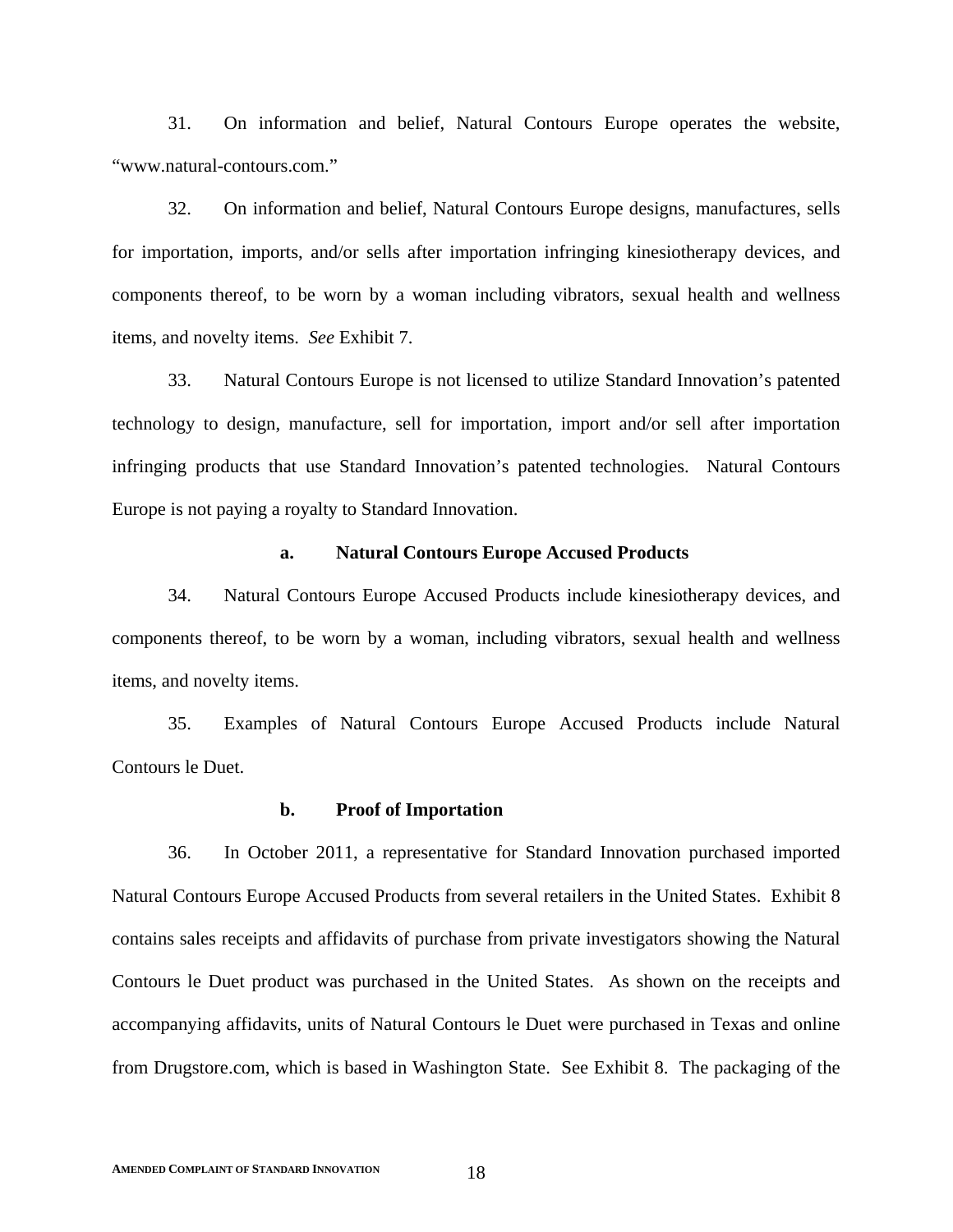purchased units of Natural Contours le Duet shown in Exhibit 7 identifies China as the country of origin.

## **3. Respondent Momentum Management, LLC a.k.a. Bushman Products**

37. On information and belief, Respondent Momentum Management, LLC a.k.a. Bushman Products ("Bushman Products") is a limited liability corporation organized under the laws of California, and maintains its principal place of business at 1206 W Jon Street, Torrance, California, 90502-1208.

38. A true and correct copy of the Dun and Bradstreet report for Momentum Management, LLC is attached as Exhibit 9.

39. On information and belief, Bushman Products operates the website, "www.thescreamingo.com."

40. On information and belief, Bushman Products, manufactures, sells for importation, imports, and/or sells after importation infringing kinesiotherapy devices, and components thereof, to be worn by a woman including vibrators, sexual health and wellness items, and novelty items. *See* Exhibit 10.

41. Bushman Products is not licensed to utilize Standard Innovation's patented technology to design, manufacture, sell for importation, import and/or sell after importation infringing products that use Standard Innovation's patented technologies. Bushman Products is not paying a royalty to Standard Innovation.

## **a. Bushman Products' Accused Products**

42. Bushman Products' Accused Products include kinesiotherapy devices, and components thereof, to be worn by a woman, including vibrators, sexual health and wellness items, and novelty items.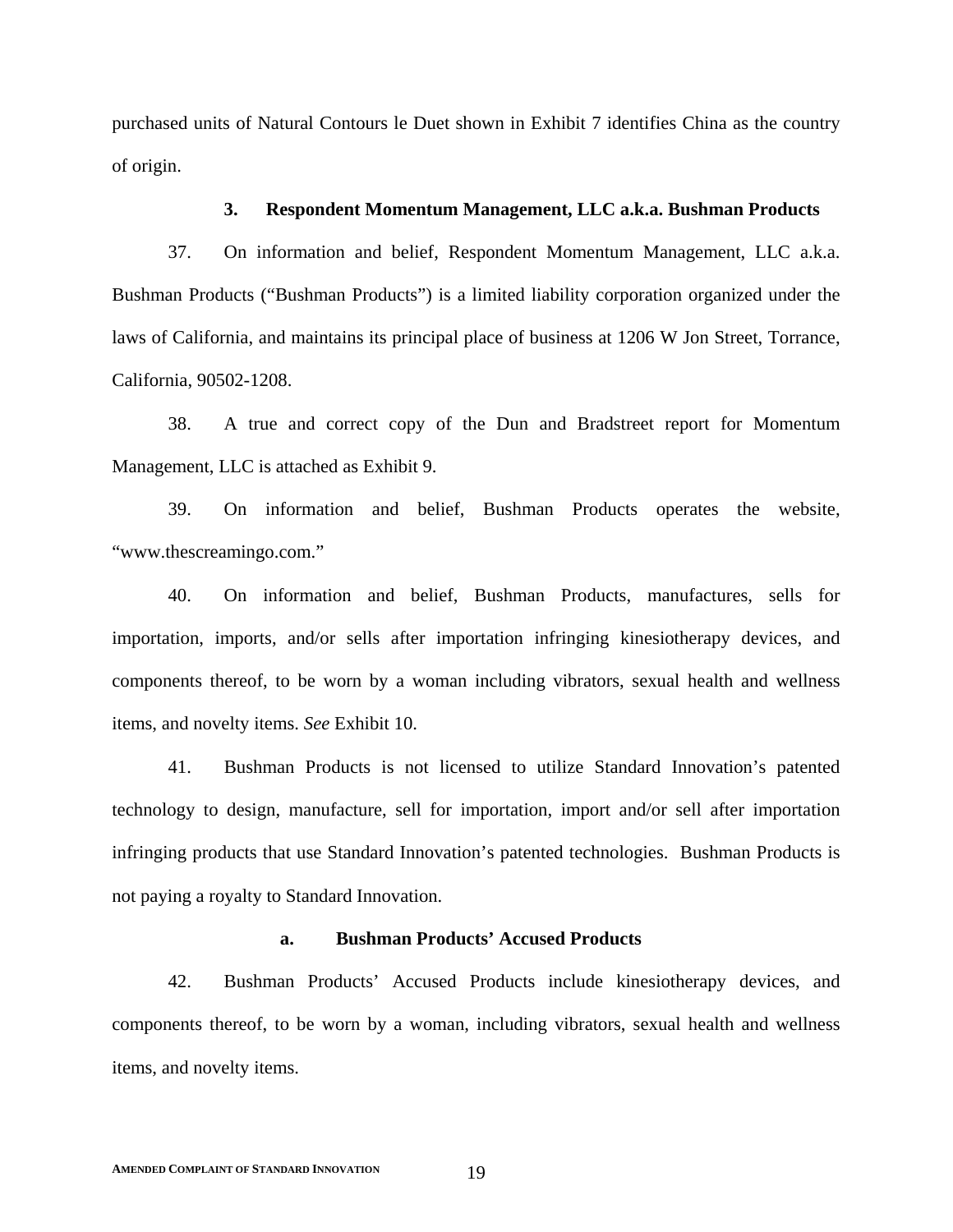43. Examples of Bushman Products' Accused Products include The Screaming O Ogee.

## **b. Proof of Importation**

44. In October 2011, a representative for Standard Innovation purchased imported Bushman Products' Accused Products from several retailers in the United States. Exhibit 11 contains sales receipts and affidavits of purchase from private investigators showing the Bushman Products' The Screaming O Ogee product was purchased in the United States. As shown on the receipts and accompanying affidavits, units of Bushman Products' The Screaming O Ogee were purchased in Texas, online from Drugstore.com based in Washington State, Georgia, New York, and Illinois. See Exhibit 11. The packaging of the purchased units of Bushman Products' The Screaming O Ogee shown in Exhibit 10 identifies China as the country of origin.

## **4. Respondent Evolved Novelties, Inc.**

45. On information and belief, Respondent Evolved Novelties, Inc. is a corporation organized under the laws of California, and maintains its principal place of business at 9035 Independence Ave, Canoga Park, CA, 91304.

46. A true and correct copy of the Dun and Bradstreet report for Evolved Novelties, Inc. is attached as Exhibit 12.

47. On information and belief, Evolved Novelties, Inc. operates the website, "www.myevolved.com."

48. On information and belief, Evolved Novelties, Inc., designs, manufactures, sells for importation, imports, and/or sells after importation infringing kinesiotherapy devices, and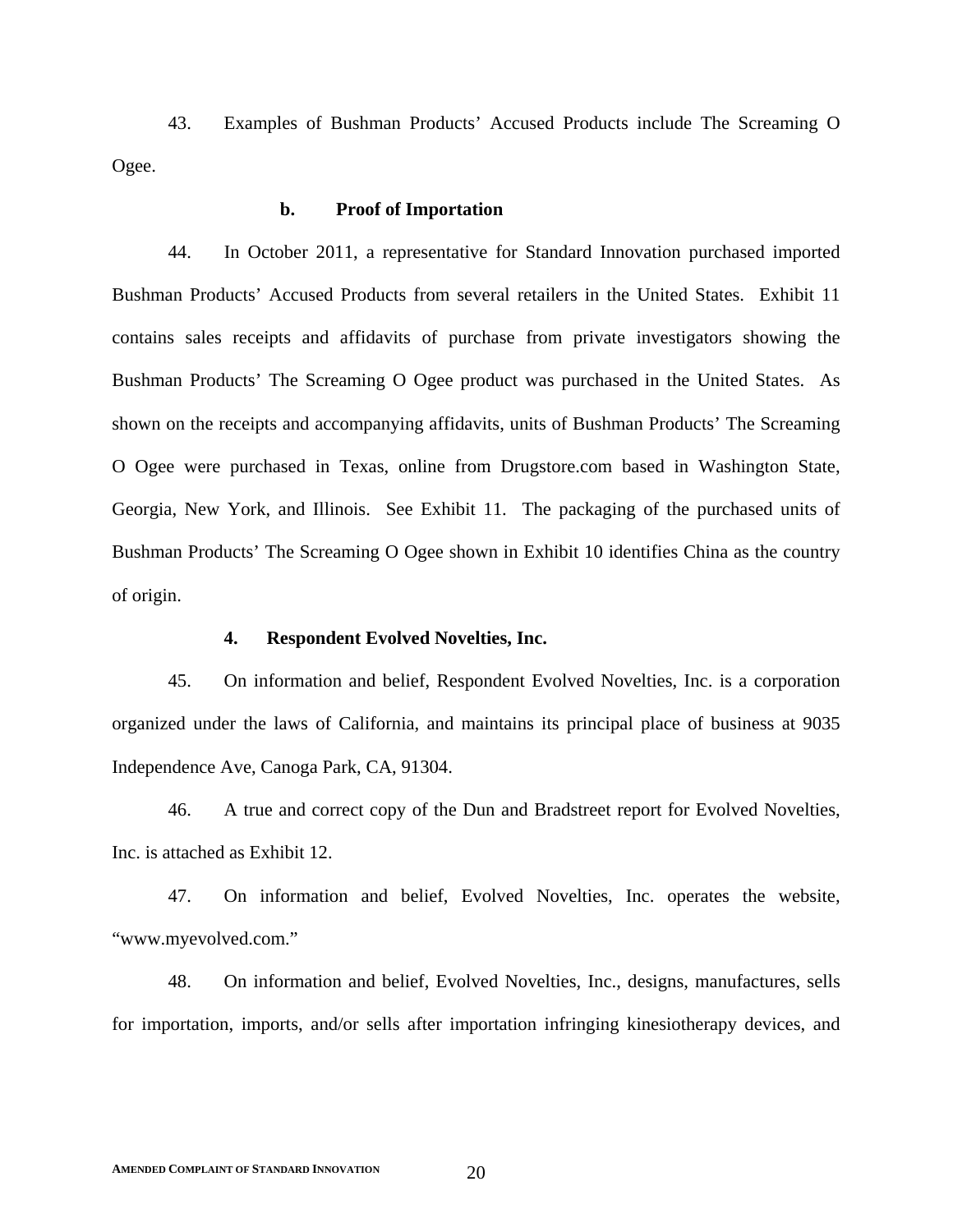components thereof, worn by a woman including vibrators, sexual health and wellness items, and novelty items. *See* Exhibit 13.

49. Evolved Novelties, Inc. is not licensed to utilize Standard Innovation's patented technology to design, manufacture, sell for importation, import and/or sell after importation infringing products that use Standard Innovation's patented technologies. Evolved Novelties, Inc. is not paying a royalty to Standard Innovation.

# **a. Evolved Novelties, Inc. Accused Products**

50. Evolved Novelties, Inc. Accused Products include kinesiotherapy devices, and components thereof, to be worn by a woman, including vibrators, sexual health and wellness items, and novelty items.

51. Examples of Evolved Novelties, Inc. Accused Products include the Evolved Novelties' Bendable You Too.

#### **b. Proof of Importation**

52. In October 2011, a representative for Standard Innovation purchased imported Evolved Novelties, Inc. Accused Products from several retailers in the United States. Exhibit 14 contains sales receipts and affidavits of purchase from a private investigator showing the Evolved Novelties' Bendable You Too product was purchased in the United States. Specifically, as shown on the receipts and accompanying affidavits, three units of Evolved Novelties' Bendable You Too were purchased in Texas. *See* Exhibit 14. The packaging of the purchased units of Evolved Novelties' Bendable You Too shown in Exhibit 13 identifies China as the country of origin.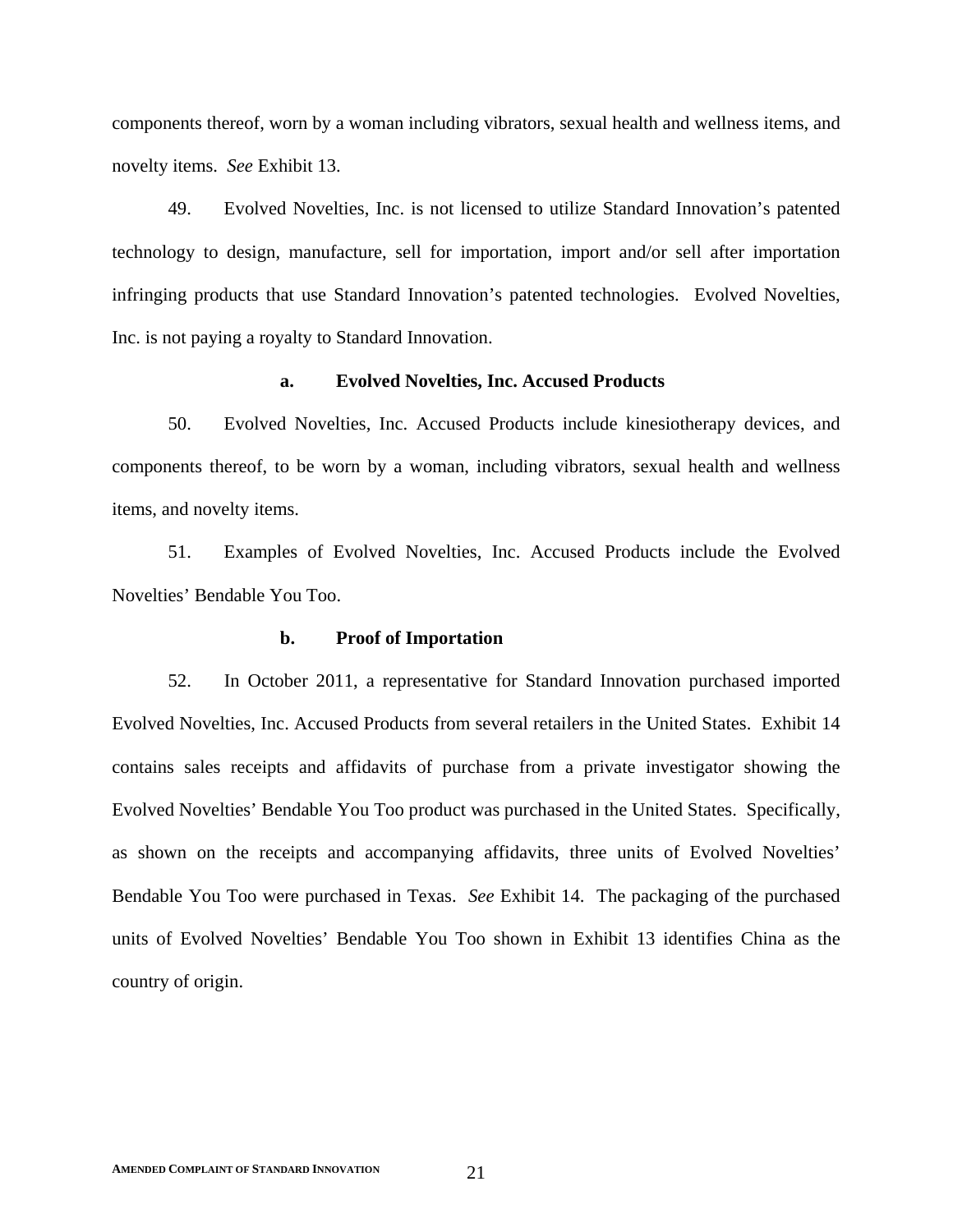#### **B. Distributor Respondents**

#### **1. Respondent Nalpac Enterprises, Ltd. d/b/a Nalpac, Ltd.**

53. On information and belief, Respondent Nalpac Enterprises, Ltd. d/b/a Nalpac, Ltd. is a corporation organized under the laws of Michigan, and maintains its principal place of business at 111 E. 8 Mile Rd, Ferndale, MI 48220.

54. A true and correct copy of the Dun and Bradstreet report for Nalpac Enterprises, Ltd. is attached as Exhibit 15.

55. On information and belief, Nalpac Enterprises, Ltd. does business under the name "Nalpac.com".

56. On information and belief, Nalpac Enterprises, Ltd. imports and/or sells after importation infringing kinesiotherapy devices, and components thereof, to be worn by a woman including vibrators, sexual health and wellness items, and novelty items. *See* Exhibits 4, 5, 10 and 13.

57. Nalpac Enterprises, Ltd. is not licensed to utilize Standard Innovation's patented technology to sell for importation, import and/or sell after importation infringing products that use Standard Innovation's patented technologies. Nalpac Enterprises, Ltd. is not paying a royalty to Standard Innovation.

#### **a. Nalpac Enterprises, Ltd. Accused Products**

58. Nalpac Enterprises, Ltd. Accused Products include kinesiotherapy devices, and components thereof, to be worn by a woman, including vibrators, sexual health and wellness items, and novelty items. On information and belief, Nalpac sells Accused Products made by Lelo, Evolved Novelties, Inc., and Bushman Products.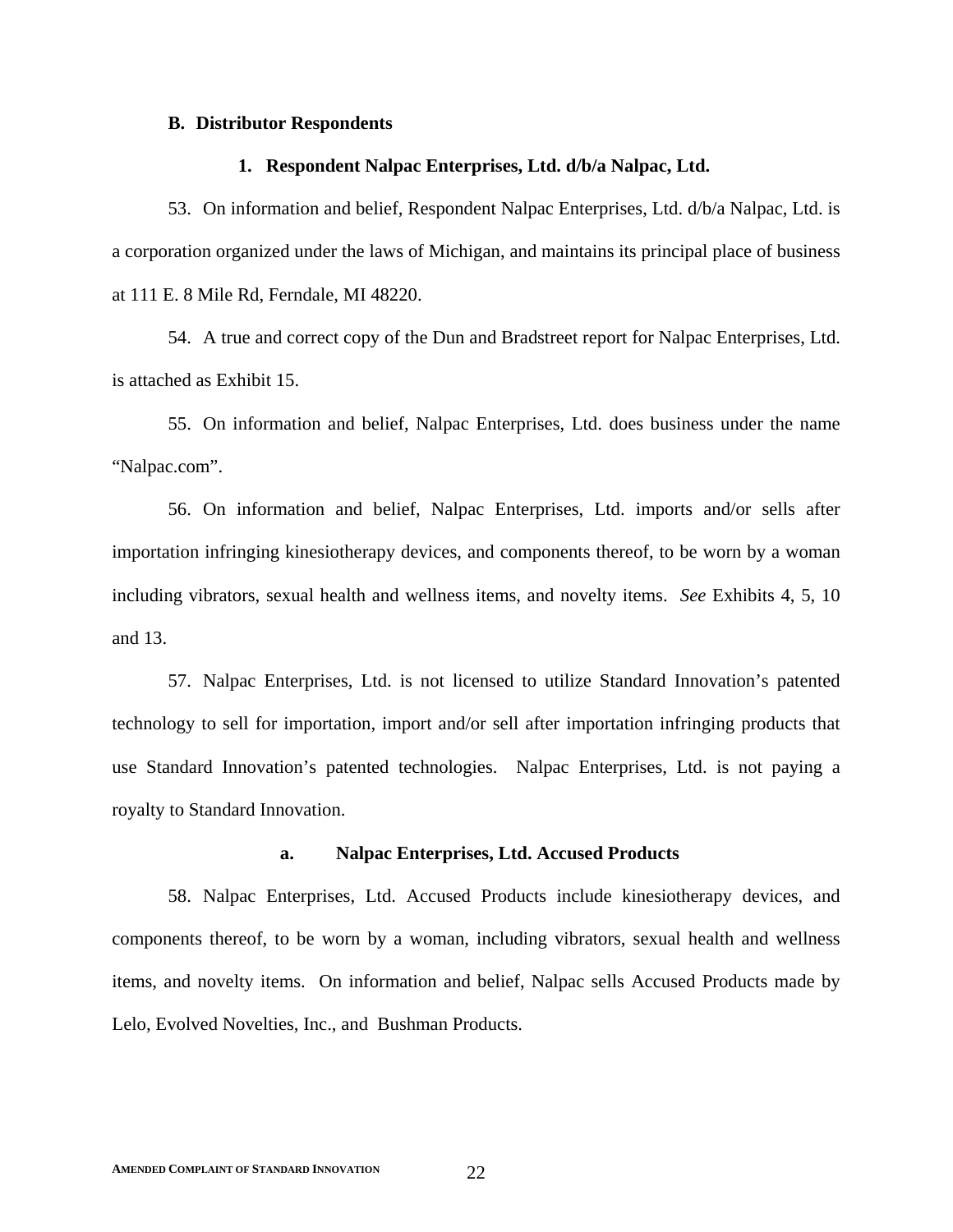59. Examples of Nalpac Enterprises, Ltd. Accused Products include the following: Lelo's Insignia Tiani, Lelo's PicoBong Mahana, Evolved Novelties' Bendable You Too, and Bushman Products' The Screaming O Ogee.

## **b. Proof of Importation**

60. On information and belief Nalpac Enterprises, Ltd. sells one or more of the Accused Products in the U.S. after importation. *See* Exhibit 16. On information and belief, Nalpac Enterprises, Ltd. sells and/or offers for sale one or more of the Accused Products for distribution in the U.S. after importation as evidenced by an affidavit from a private investigator indicating that a representative of Nalpac Enterprises, Ltd. on November 23, 2011 confirmed that Nalpac Enterprises, Inc. had on hand, in Michigan, a quantity of Accused Products such as Lelo's Insignia Tiani, Lelo's PicoBong Mahana, Evolved Novelties' Bendable You Too, and Bushman Products' The Screaming O Ogee. The affidavit from the private investigator further indicates that the representative of Nalpac Enterprises, Ltd. on November 23, 2011 confirmed that Nalpac Enterprises, Ltd. does business with these Respondents and that Accused Products could be purchased from respondent retailers such as Lover's Lane & Co., Paris Intimates, LLC, and Lion's Den Adult. In addition, Nalpac Enterprises, Ltd. offers for sale one or more of the Accused Products for distribution in the U.S. after importation as evidenced by screenshots of its website taken in October 2011 offering the Accused Products for sale in the U.S. *See* Exhibit 16. Further, the units of the Accused Products shown in Exhibits 4, 5, 10 and 13 identify China as the country of origin.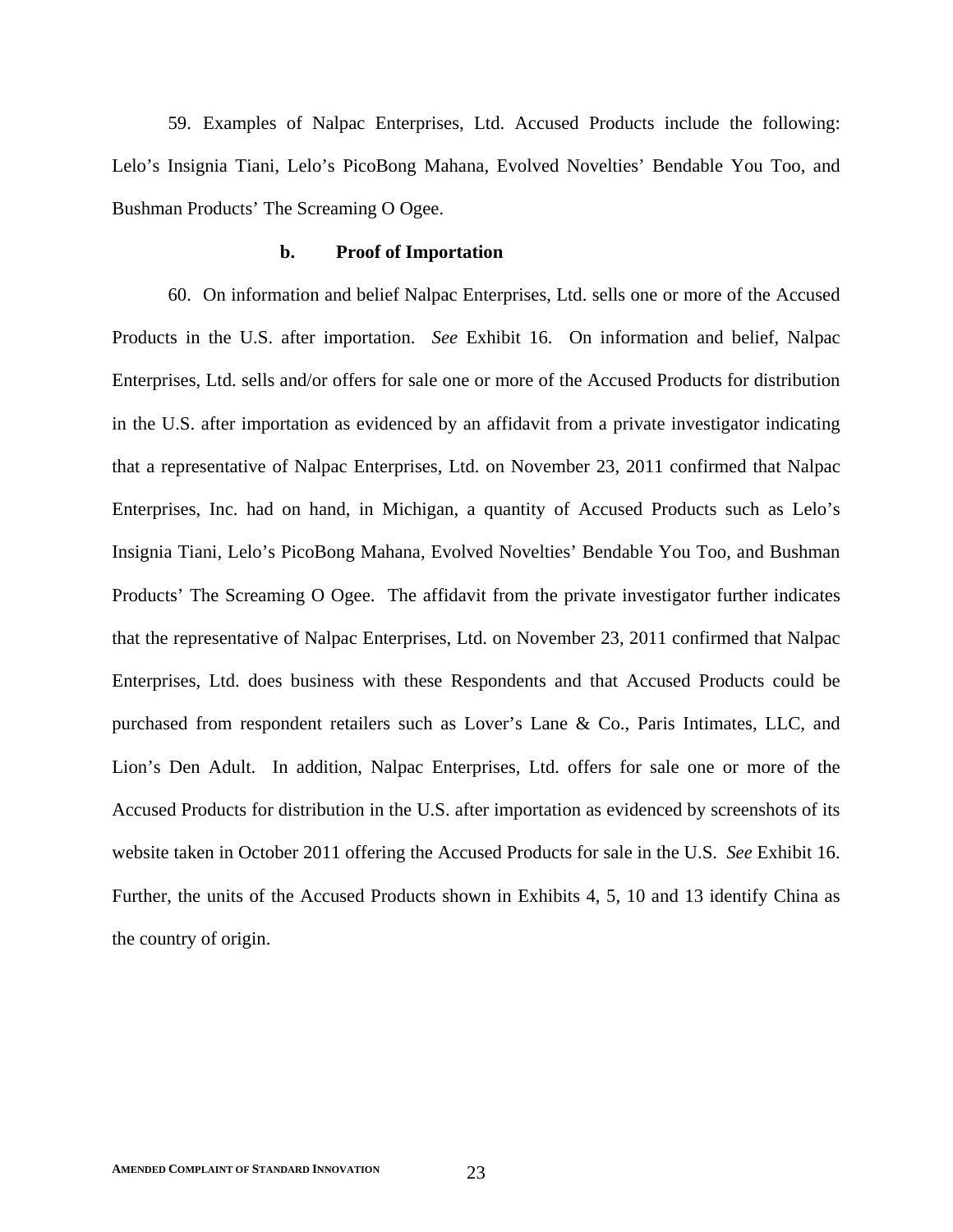## **2. Respondent E.T.C., Inc. d/b/a Eldorado Trading Company, Inc.**

61. On information and belief, Respondent E.T.C., Inc. is a corporation organized under the laws of Colorado, does business as Eldorado Trading Company, Inc., and maintains its principal place of business at 2325 West Midway Blvd., Broomfield, CO 80020.

62. A true and correct copy of the Dun and Bradstreet report for E.T.C., Inc. is attached as Exhibit 17.

63. On information and belief, E.T.C., Inc. operates the website, "www.eldorado.net".

64. On information and belief, E.T.C., Inc. imports and/or sells after importation infringing kinesiotherapy devices, and components thereof, to be worn by a woman including vibrators, sexual health and wellness items, and novelty items. *See* Exhibits 4, 5, 7, 10, and 13.

65. E.T.C., Inc. is not licensed to utilize Standard Innovation's patented technology to sell for importation, import and/or sell after importation infringing products that use Standard Innovation's patented technologies. E.T.C., Inc. is not paying a royalty to Standard Innovation.

## **a. E.T.C. Inc.'s Accused Products**

66. E.T.C. Inc.'s Accused Products include kinesiotherapy devices, and components thereof, to be worn by a woman, including vibrators, sexual health and wellness items, and novelty items. On information and belief, E.T.C., Inc. sells Accused Products made by Lelo, Natural Contours Europe, Evolved Novelties, Inc., and . Bushman Products.

67. Examples of E.T.C. Inc.'s Accused Products include the following: Lelo's Insignia Tiani, Lelo's PicoBong Mahana, Natural Contours le Duet, Evolved Novelties' Bendable You Too, and Bushman Products' The Screaming O Ogee.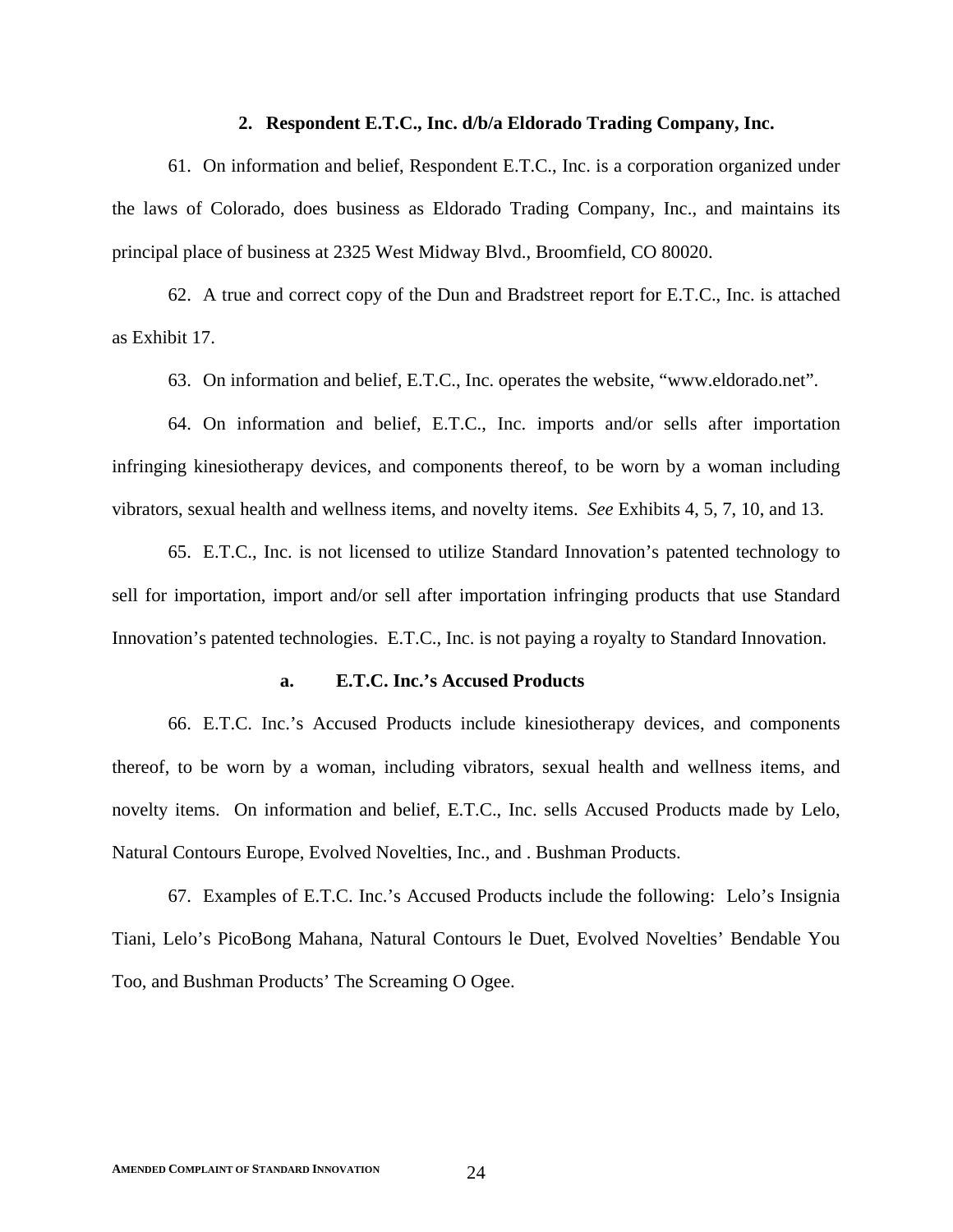## **b. Proof of Importation**

68. On information and belief E.T.C., Inc. sells one or more of the Accused Products in the U.S. after importation. *See* Exhibit 18. On information and belief, E.T.C., Inc. sells and/or offers for sale one or more of the Accused Products for distribution in the U.S. after importation as evidenced by an affidavit from a private investigator indicating that a representative of E.T.C., Inc. on November 23, 2011 that confirmed that E.T.C., Inc. had on-hand, in Colorado, a quantity of Accused Products such as Lelo's Insignia Tiani, Lelo's PicoBong Mahana, and Evolved Novelties' Bendable You Too. The affidavit from the private investigator further indicates the representative of E.T.C., Inc. on November 23, 2011 confirming that E.T.C., Inc. does business with these respondents and that these Accused Products could be purchased from named respondent retailers such as Lover's Lane & Co., Lion's Den Adult, and Fascinations. In addition, E.T.C., Inc. offers for sale one or more of the Accused Products for distribution in the U.S. after importation as evidenced by screenshots of its website taken in October 2011 offering the Accused Products for sale in the U.S. *See* Exhibit 18. Further, the units of the Accused Products shown in Exhibits 4, 5, 7, 10, and 13 identify China as the country of origin.

# **3. Respondent Williams Trading Co., Inc.**

69. On information and belief, Respondent Williams Trading Co., Inc. ("WTC") is a corporation organized under the laws of New Jersey, and maintains its principal place of business at 9250 Commerce Highway, Pennsauken, NJ 08110.

70. A true and correct copy of the Dun and Bradstreet report for WTC is attached as Exhibit 19.

71. On information and belief, WTC operates the website, "www.williamstradingco.com".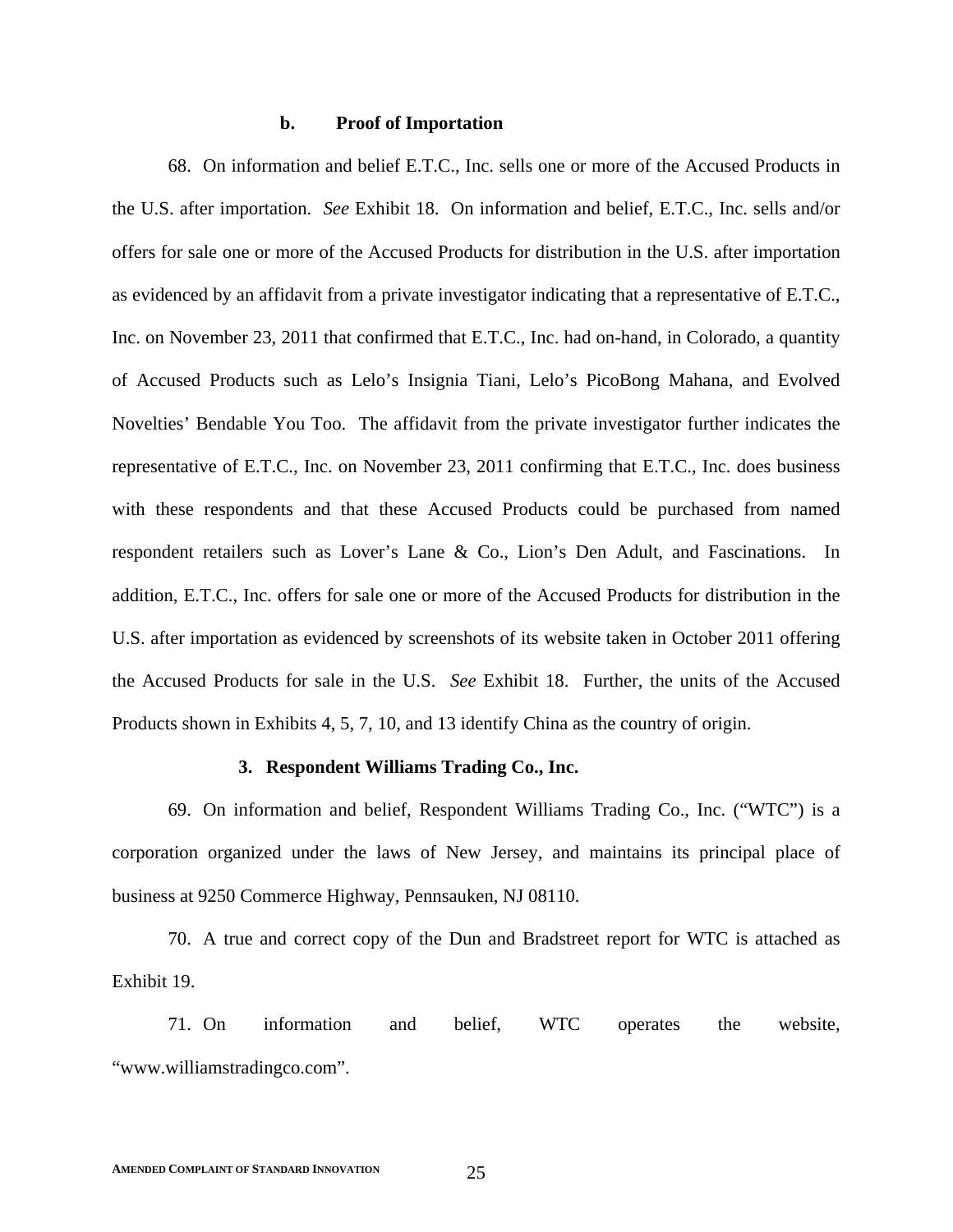72. On information and belief, WTC imports and/or sells after importation infringing kinesiotherapy devices, and components thereof, to be worn by a woman including vibrators, sexual health and wellness items, and novelty items. *See* Exhibit 4.

73. WTC is not licensed to utilize Standard Innovation's patented technology to sell for importation, import and/or sell after importation infringing products that use Standard Innovation's patented technologies. WTC is not paying a royalty to Standard Innovation.

#### **a. WTC Accused Products**

74. WTC Accused Products include kinesiotherapy devices, and components thereof, to be worn by a woman, including vibrators, sexual health and wellness items, and novelty items. On information and belief, WTC sells Accused Products made by Lelo.

75. Examples of WTC Accused Products include Lelo's Insignia Tiani.

#### **b. Proof of Importation**

76. On information and belief WTC sells one or more of the Accused Products in the U.S. after importation. *See* Exhibit 20. On information and belief, WTC sells and/or offers for sale one or more of the Accused Products for distribution in the U.S. after importation as evidenced by an affidavit from a private investigator indicating that a representative of WTC on November 23, 2011 confirmed that WTC had on hand, in New Jersey, a quantity of the Accused Products such as Lelo's Insignia Tiani. The affidavit from the private investigator further indicates that the representative of WTC on November 23, 2011 confirmed that WTC does business with and these Accused Products could be purchased from named respondent retailers such as Lover's Lane & Co., Lion's Den Adult, and Adam & Eve. In addition, WTC offers for sale one or more of the Accused Products for distribution in the U.S. after importation as evidenced by screenshots of its website taken in October 2011 offering the Accused Product for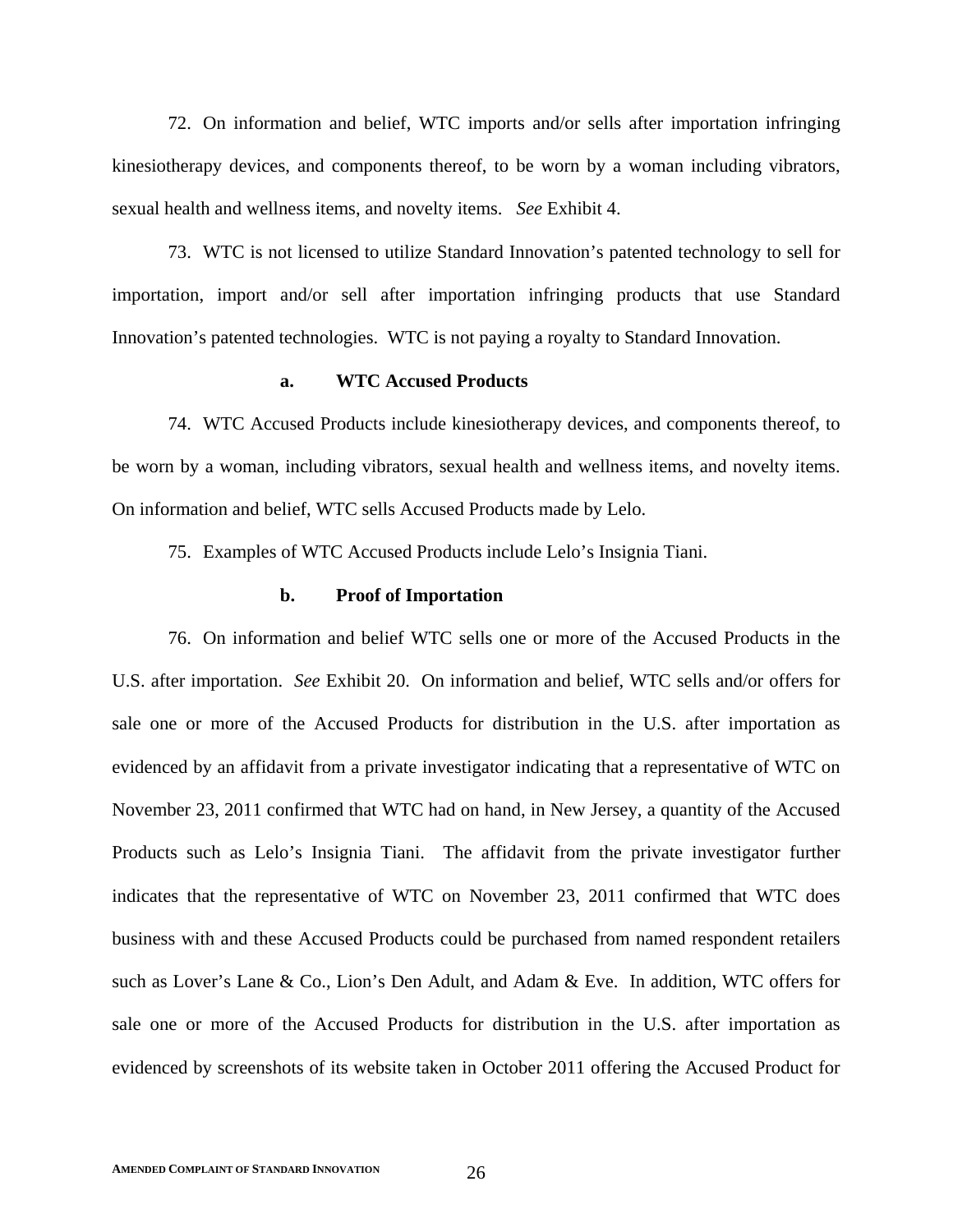sale in the U.S. *See* Exhibit 20. Further, the units of the Accused Products shown in Exhibit 4 bear a country of origin marking of China.

## **4. Respondent Honey's Place, Inc.**

77. On information and belief, Respondent Honey's Place, Inc. is a corporation organized under the laws of California, and maintains its principal place of business at 640 Glenoaks Blvd., San Fernando, CA 91340-1419.

78. A true and correct copy of the Dun and Bradstreet report for Honey's Place, Inc. is attached as Exhibit 21.

79. On information and belief, Honey's Place, Inc. operates the website, "www.honeysplace.com".

80. On information and belief, Honey's Place, Inc. imports and/or sells after importation infringing kinesiotherapy devices, and components thereof, to be worn by a woman including vibrators, sexual health and wellness items, and novelty items. *See* Exhibits 4, 5, 10, and 13.

81. Honey's Place, Inc. is not licensed to utilize Standard Innovation's patented technology to sell for importation, import and/or sell after importation infringing products that use Standard Innovation's patented technologies. Honey's Place, Inc. is not paying a royalty to Standard Innovation.

#### **a. Honey's Place, Inc. Accused Products**

82. Honey's Place Inc.'s Accused Products include kinesiotherapy devices, and components thereof, to be worn by a woman, including vibrators, sexual health and wellness items, and novelty items. On information and belief, Honey's Place Inc.'s sells Accused Products made by Lelo, Evolved Novelties, Inc., and Momentum Management, LLC a.k.a. Bushman Products.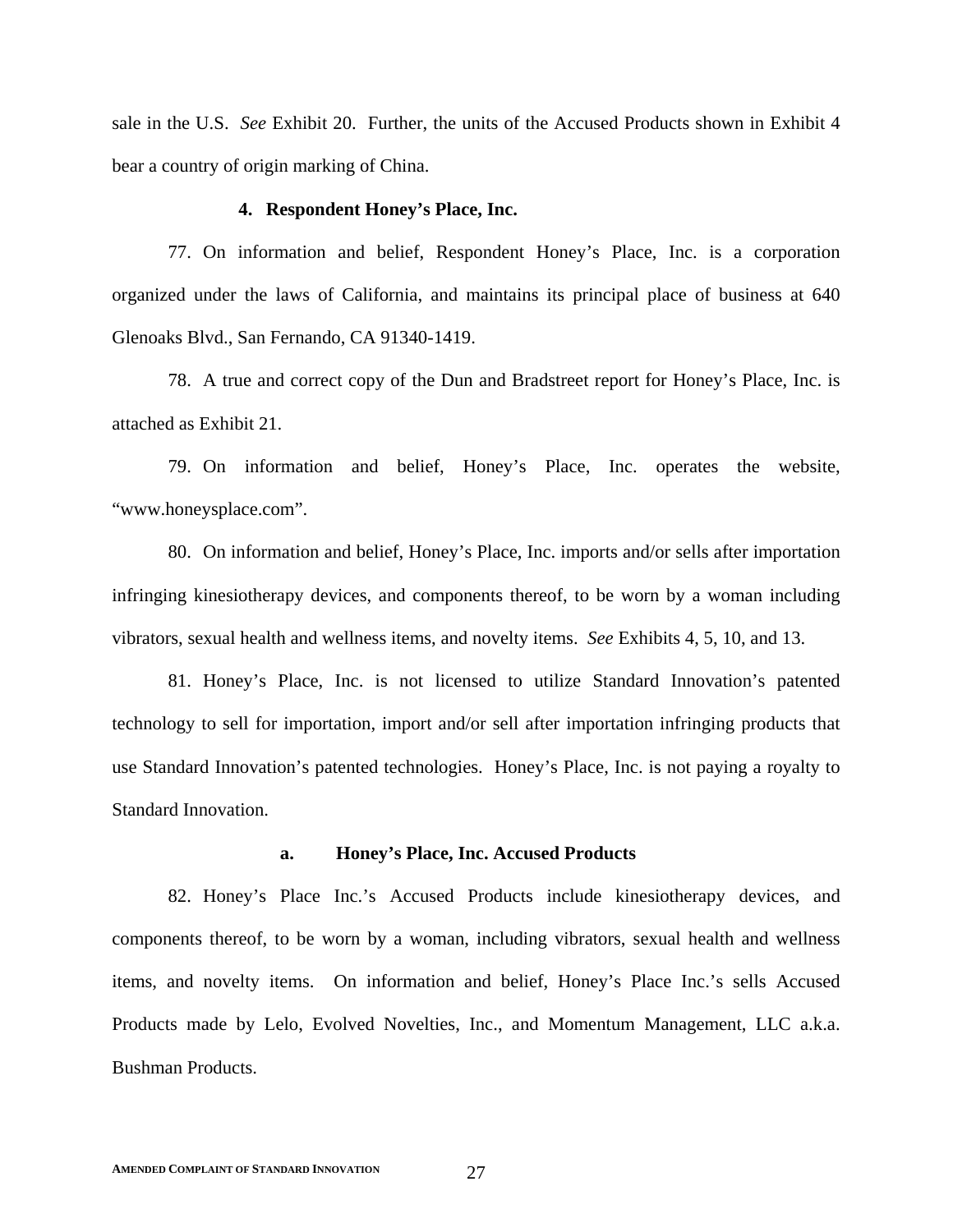83. Examples of Honey's Place Inc.'s Accused Products include the following: Lelo's Insignia Tiani, Evolved Novelties' Bendable You Too, and Bushman Products' The Screaming O Ogee.

# **b. Proof of Importation**

84. On information and belief, Honey's Place, Inc. sells one or more of the Accused Products in the U.S. after importation. *See* Exhibit 22. On information and belief, Honey's Place, Inc. sells and/or offers for sale one or more of the Accused Products for distribution in the U.S. after importation as evidenced by a first affidavit from a private investigator indicating that a representative Honey's Place, Inc. on November 23, 2011 confirmed that Honey's Place, Inc. had on-hand, in California, a quantity of the Accused Products such as the Lelo's Insignia Tiani, Bushman Products' The Screaming O Ogee, and Evolved Novelties' Bendable You Too. As evidenced by a sales receipt and second (purchase) affidavit dated November 22, 2011, the private investigator also purchased Lelo's Insignia Tiani from Honey's Place, Inc. on October 14, 2011, and the item was shipped to Missouri City, Texas and is now secured in the custody of the private investigator. In addition, Honey's Place, Inc. offers for sale one or more of the Accused Products for distribution in the U.S. after importation as evidenced by screenshots of its website taken in October 2011 offering the Accused Products for sale in the U.S. *See* Exhibit 22. Further, the units of the Accused Products shown in Exhibits 4, 5, 10, and 13 identifies China as the country of origin.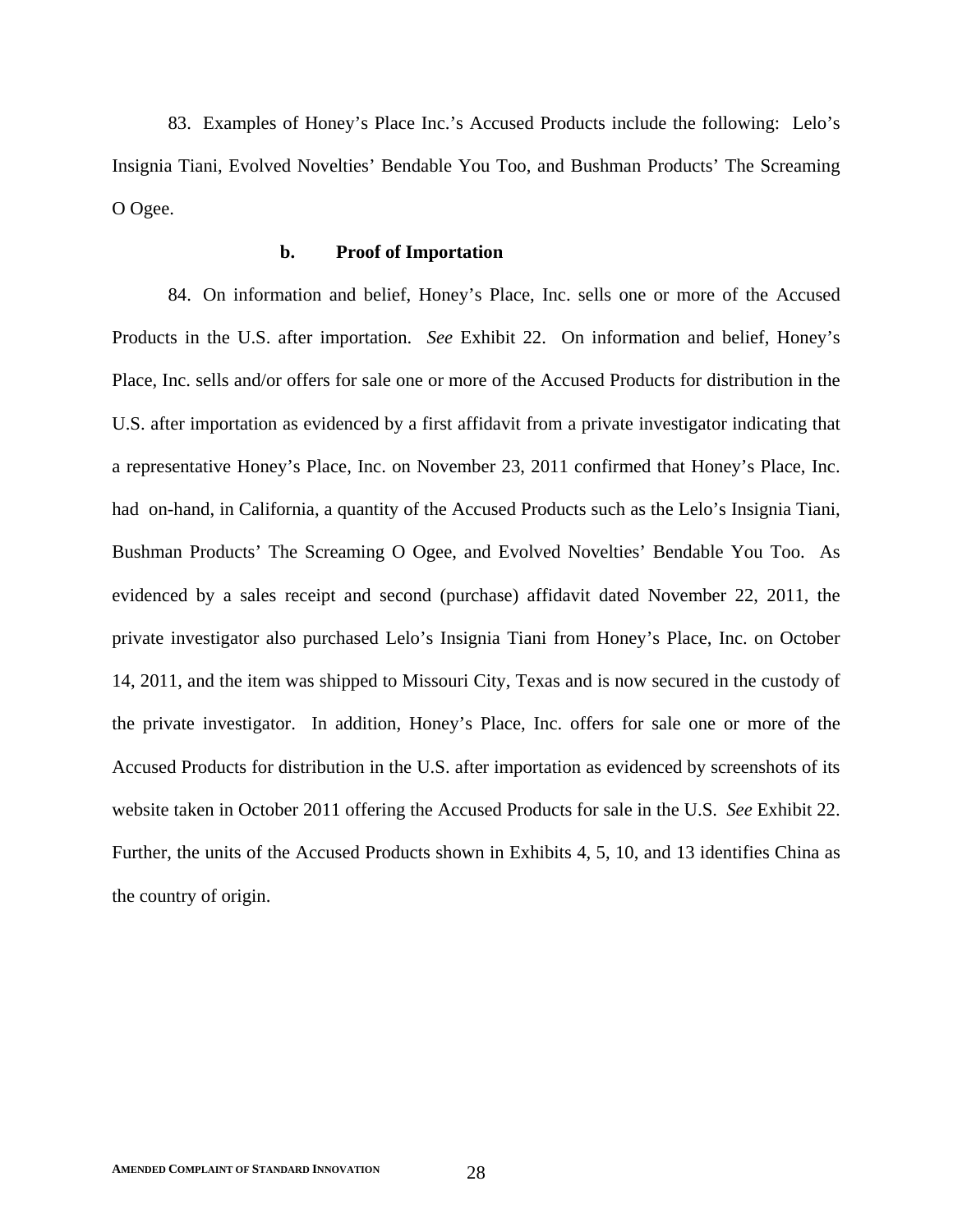## **C. Retailer Respondents**

## **1. Respondent Lover's Lane & Co.**

85. On information and belief, Respondent Lover's Lane & Co. is a corporation organized under the laws of Michigan, and maintains its principal place of business at 46750 Port Street, Plymouth, MI 48170-6031.

86. A true and correct copy of the Dun and Bradstreet report for Lover's Lane & Co. is attached as Exhibit 23.

87. On information and belief, Lover's Lane & Co. operates the website, "www.loverslane.com" and retail stores.

88. On information and belief, Respondent Lover's Lane & Co. imports, and/or sells after importation infringing kinesiotherapy devices, and components thereof, to be worn by a woman including vibrators, sexual health and wellness items, and novelty items. *See* Exhibits 4 and 10.

89. Lover's Lane & Co. is not licensed to utilize Standard Innovation's patented technology to sell for importation, import and/or sell after importation infringing products that use Standard Innovation's patented technologies. Lover's Lane & Co. is not paying a royalty to Standard Innovation.

#### **a. Lover's Lane Accused Products**

90. On information and belief, Lover's Lane sells Accused Products made by Lelo and Bushman Products. Examples of Lover's Lane Accused Products include the following: Lelo's Insignia Tiani and Bushman Products' The Screaming O Ogee.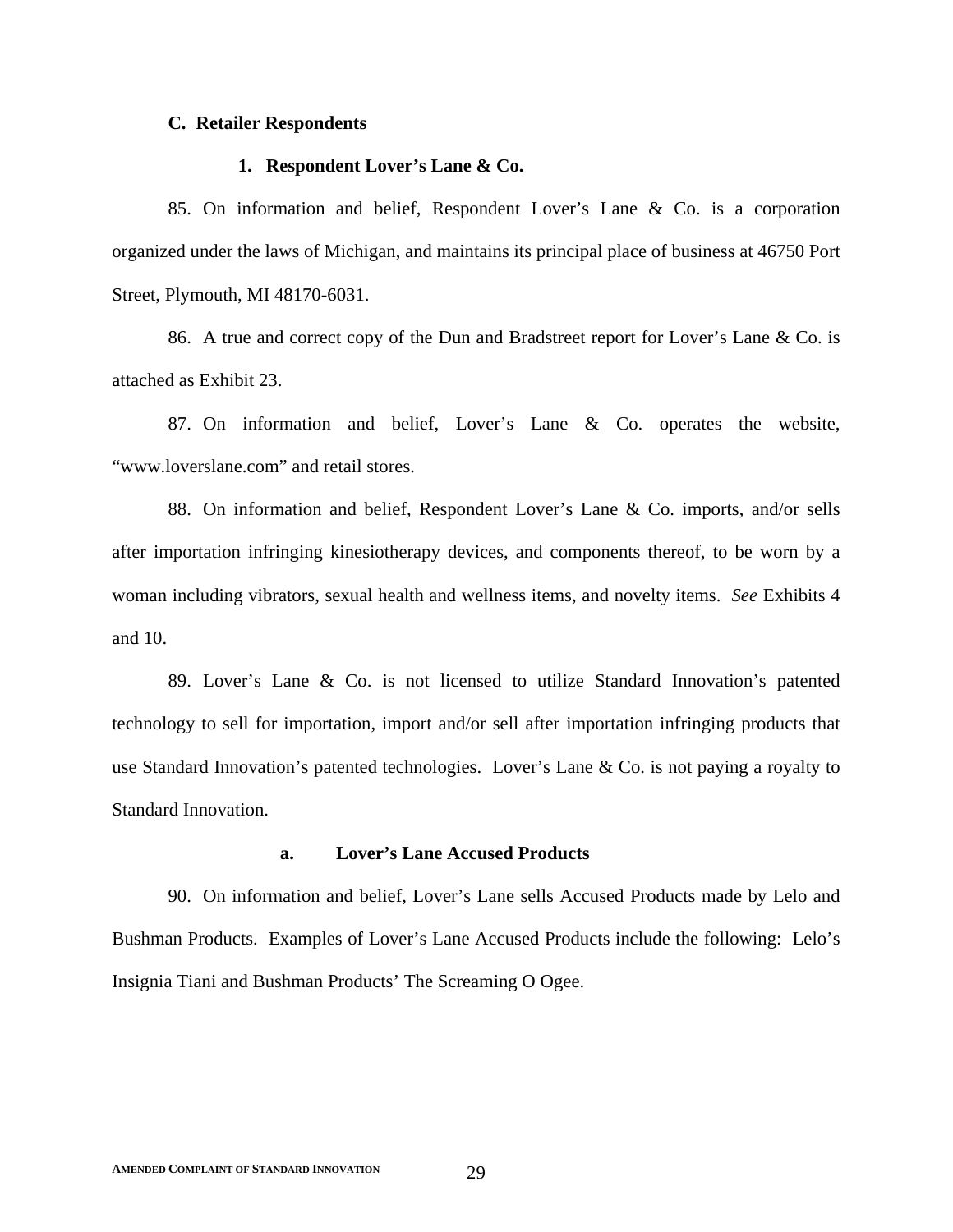## **b. Proof of Importation**

91. On information and belief, Lover's Lane sells one or more of the Accused Products in the United States after importation as evidenced by screenshots of its website taken in October 2011 offering the Accused Products for sale in the U.S. and a sales receipt and accompanying purchase affidavit from a private investigator for an Accused Product purchased at its retail store in Illinois. *See* Exhibits 24 and 25. The units offered for sale on the website and sold at the retail store shown in Exhibits 4 and 10 identify China as the country of origin.

#### **2. Respondent PHE, Inc. d/b/a Adam & Eve**

92. On information and belief, Respondent PHE, Inc.  $d/b/a$  Adam  $\&$  Eve is a corporation organized under the laws of New Jersey, and maintains its principal place of business at 302 Meadowland Dr., Hillsborough, NC 27278.

93. A true and correct copy of the Dun and Bradstreet report for PHE, Inc. is attached as Exhibit 26.

94. On information and belief, PHE, Inc. operates the website, "www.adameve.com".

95. On information and belief, Respondent PHE, Inc. imports, and/or sells after importation infringing kinesiotherapy devices, and components thereof, to be worn by a woman including vibrators, sexual health and wellness items, and novelty items. *See* Exhibits 4, 5, 7, 10, and 13.

96. PHE, Inc. is not licensed to utilize Standard Innovation's patented technology to design, manufacture, sell for importation, import, and/or sell after importation infringing products that use Standard Innovation's patented technologies. PHE, Inc. is not paying a royalty to Standard Innovation.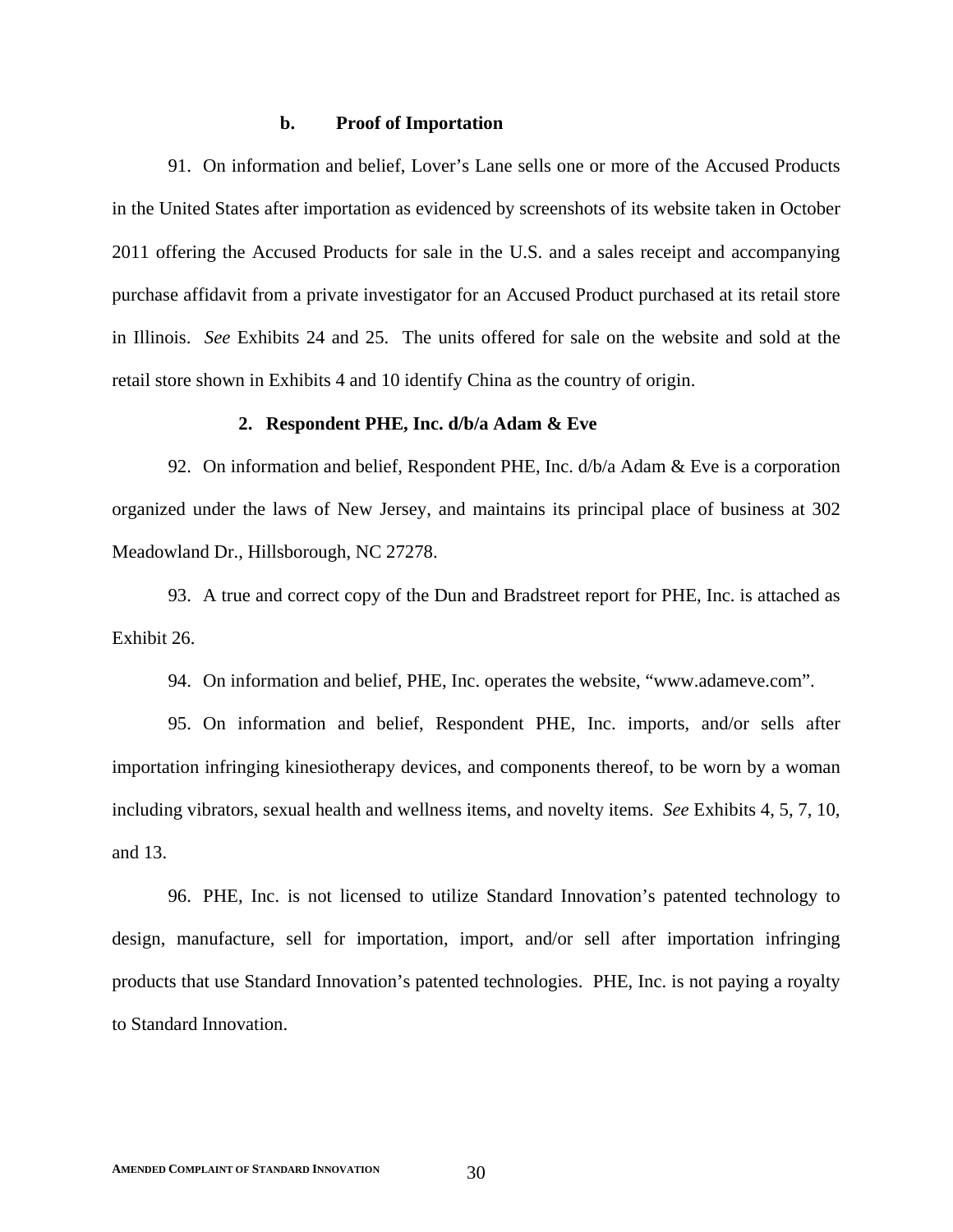#### **a. PHE, Inc. Accused Products**

97. On information and belief, PHE, Inc. sells Accused Products made by Lelo, Natural Contours Europe, Evolved Novelties, Inc., and Momentum Management, LLC a.k.a. Bushman Products. Examples of PHE, Inc.'s Accused Products include the following: Lelo's Insignia Tiani, Lelo's PicoBong Mahana, Natural Contour's le Duet, Evolved Novelties' Bendable You Too, and Bushman Products' The Screaming O Ogee.

#### **b. Proof of Importation**

98. On information and belief, PHE Inc. d/b/a Adam & Eve sells one or more of the Accused Products in the United States after importation as evidenced by screenshots of its website taken in October 2011 offering the Accused Product for sale in the U.S. and a sales receipt and accompanying purchase affidavit from a private investigator showing the purchase of an Accused Product in Texas. *See* Exhibits 27 and 28. The units offered for sale on the website and sold at the retail store shown in Exhibits 4, 5, 7, 10, and 13 identify China as the country of origin.

## **3. Respondent Castle Megastore Group, Inc.**

99. On information and belief, Respondent Castle Megastore Group, Inc. is a corporation organized under the laws of Arizona, and maintains its principal place of business at 1045 S. Edward Drive, Tempe, AZ 85281.

100.A true and correct copy of the Dun and Bradstreet report for Castle Megastore Group, Inc. is attached as Exhibit 29.

101.On information and belief, Castle Megastore Group, Inc. operates the website, "www.castlemegastore.com."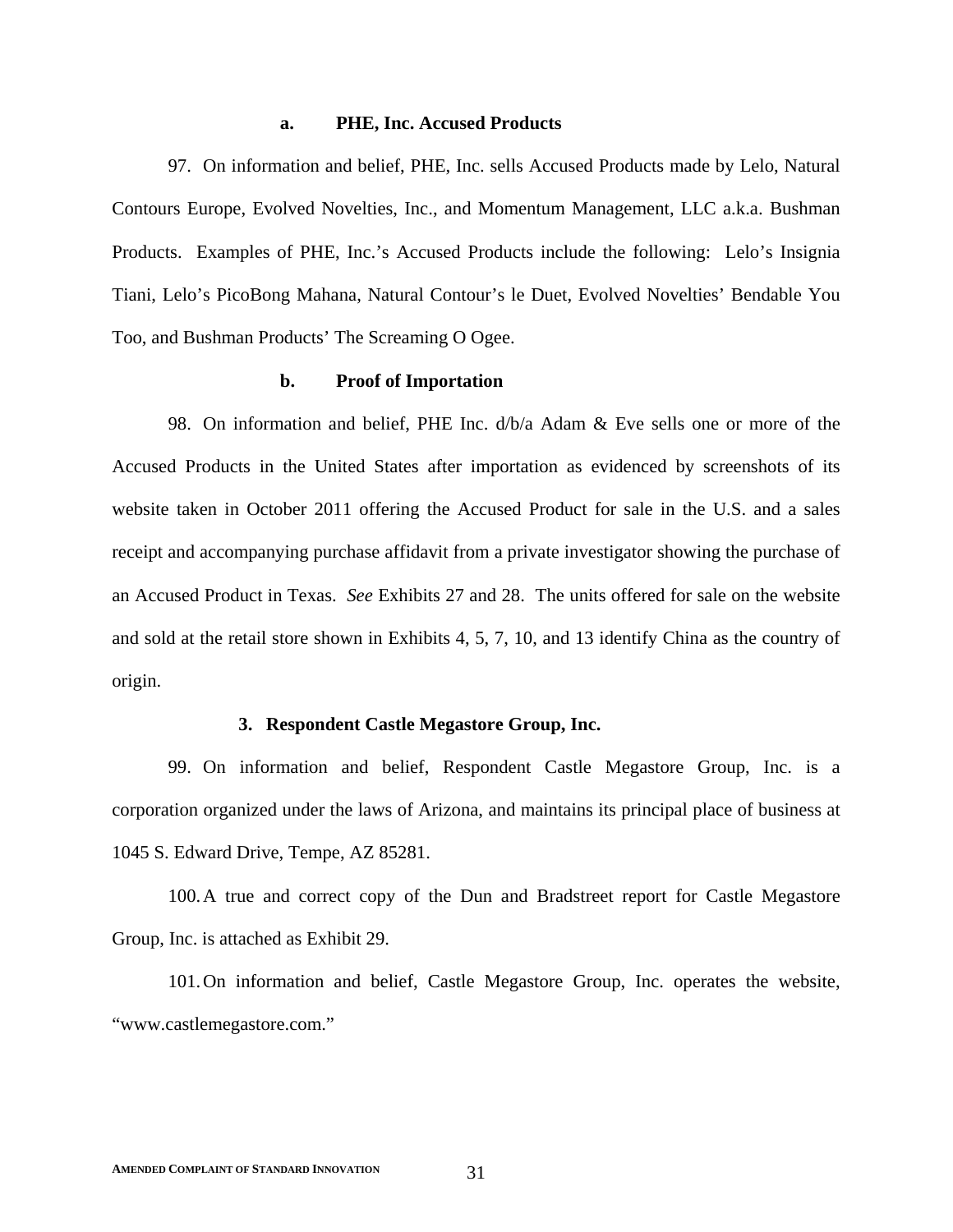102.On information and belief, Respondent Castle Megastore Group, Inc. imports, and/or sells after importation infringing kinesiotherapy devices, and components thereof, to be worn by a woman including vibrators, sexual health and wellness items, and novelty items. *See* Exhibit 4.

103.Castle Megastore Group, Inc. is not licensed to utilize Standard Innovation's patented technology to sell for importation, import and/or sell after importation infringing products that use Standard Innovation's patented technologies. Castle Megastore Group, Inc. is not paying a royalty to Standard Innovation.

#### **a. Castle Megastore Accused Products**

104.On information and belief, Castle Megastore Group, Inc. sells Accused Products made by Lelo. Examples of Castle Megastore Group, Inc.'s Accused Product include Lelo's Insignia Tiani.

#### **b. Proof of Importation**

105.On information and belief, Castle Megastore Group, Inc. sells one or more of the Accused Products in the United States after importation as evidenced by an online purchase verification and accompanying purchase affidavit from a private investigator indicating an online purchase from http://store.castlemegastore.com of an Accused Product (*i.e.*, Lelo's Insignia Tiani) that is being shipped from Castle Megastore located in Arizona. Importation is further evidenced by screenshots of its website taken in October 2011 offering the Accused Product for sale in the U.S. *See* Exhibit 30. The units offered for sale on the website shown in Exhibit 4 and purchased identify China as the country of origin.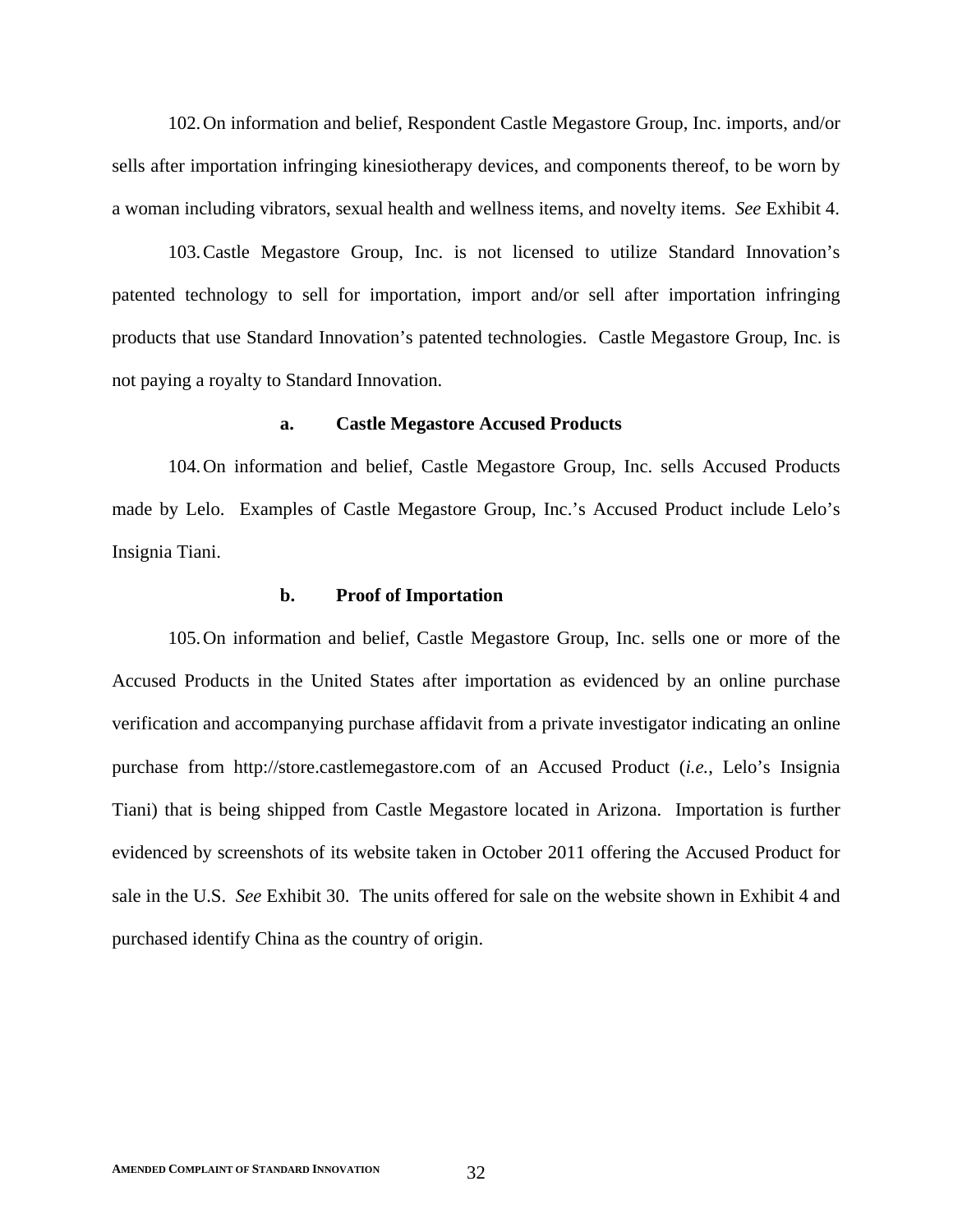# **4. Respondent Shamrock 51 Management Company, Inc. d/b/a Fairvilla.com**

106.On information and belief, Respondent Shamrock 51 Management Company, Inc. is a corporation organized under the laws of Florida, does business as Fairvilla.com, and maintains its principal place of business in 105 Candace Drive, Unit 109, Maitland, FL 32751.

107.A true and correct copy of the Dun and Bradstreet report for Shamrock 51 Management Company, Inc. is attached as Exhibit 31.

108.On information and belief, Shamrock 51 Management Company, Inc. operates the website, "www.fairvilla.com."

109.On information and belief, Respondent Shamrock 51 Management Company, Inc. imports, and/or sells after importation infringing kinesiotherapy devices, and components thereof, to be worn by a woman including vibrators, sexual health and wellness items, and novelty items. *See* Exhibits 4, 5, 7, 10, and 13.

110.Shamrock 51 Management Company, Inc. is not licensed to utilize Standard Innovation's patented technology to sell for importation, import and/or sell after importation infringing products that use Standard Innovation's patented technologies. Shamrock 51 Management Company, Inc. is not paying a royalty to Standard Innovation.

#### **a. Shamrock 51 Management Company, Inc. Accused Products**

111.On information and belief, Shamrock 51 Management Company, Inc.'s Accused Products made by Lelo, Natural Contours Europe, Evolved Novelties, Inc., and Momentum Management, LLC. Examples of Shamrock 51 Management Company, Inc.'s Accused Products include the following: Lelo's Insignia Tiani, Lelo's PicoBong Mahana, Natural Contour's le Duet, Evolved Novelties' Bendable You Too, and Bushman Products' The Screaming O Ogee.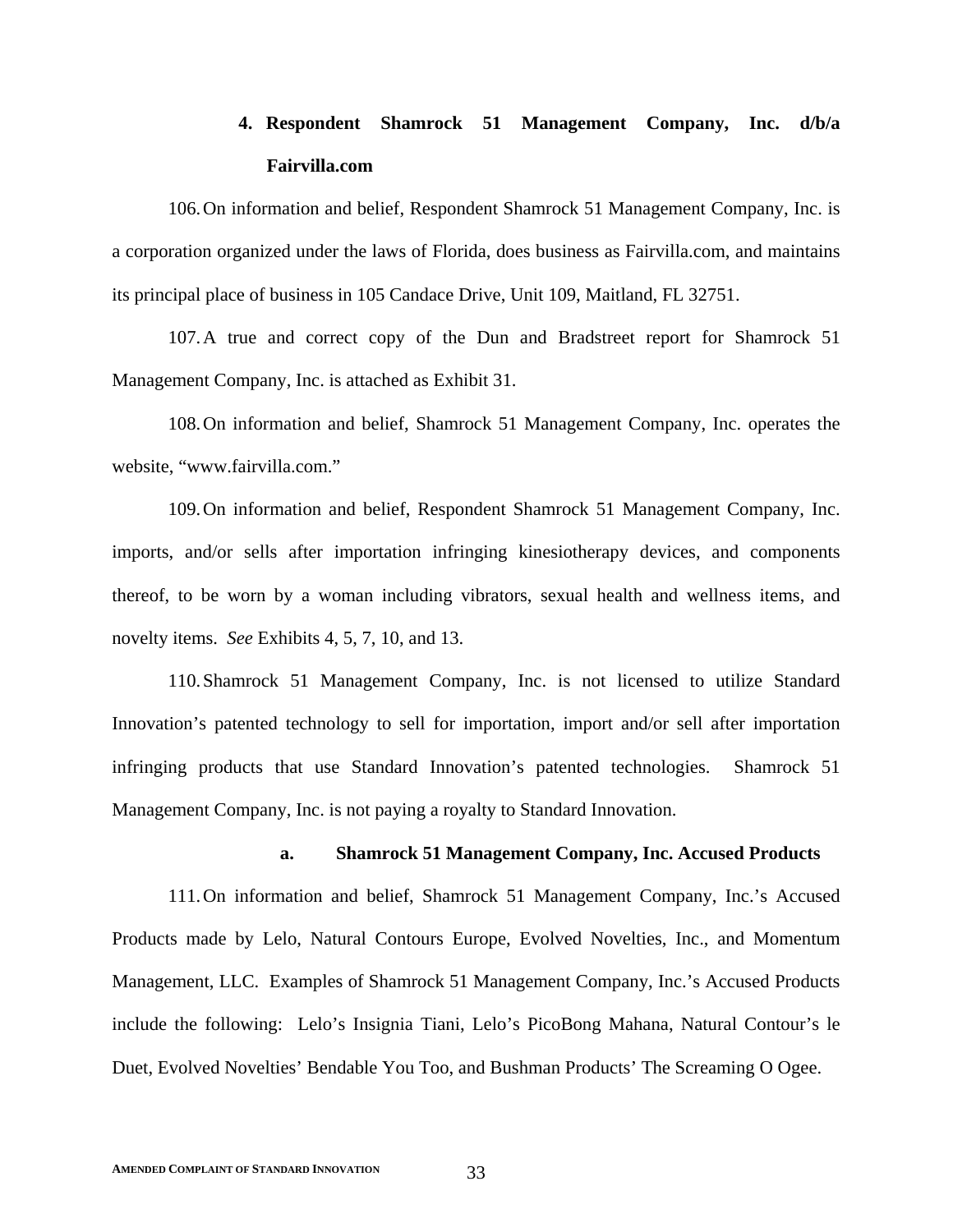## **b. Proof of Importation**

112.On information and belief, Shamrock 51 Management Company, Inc. d/b/a Fairvilla.com sells one or more of the Accused Products in the United States after importation as evidenced by an online purchase verification and accompanying purchase affidavit from a private investigator indicating an online purchase from http://shop.fairvilla.com of an Accused device (*i.e.*, Lelo's Insignia Tiani) that is being shipped from Bloomfield, CO. Importation is further evidenced by screenshots of its website taken in October 2011 offering the Accused Products for sale in the U.S. *See* Exhibit 32. The units offered for sale on the website shown in Exhibits 4, 5, 7, 10, and 13 and purchased identify China as the country of origin.

#### **5. Respondent Peekay, Inc.**

113.On information and belief, Respondent Peekay, Inc. is a corporation organized under the laws of Washington and maintains its principal place of business at 901 W. Main Street, Suite A, Auburn, Washington 98001.

114.A true and correct copy of the Dun and Bradstreet report for Peekay, Inc. is attached as Exhibit 39.

115.On information and belief, Peekay, Inc. operates the website, "www.peekay.com".

116.On information and belief, Respondent Peekay, Inc. imports, and/or sells after importation infringing kinesiotherapy devices, and components thereof, to be worn by a woman including vibrators, sexual health and wellness items, and novelty items (*See* Exhibit 10).

117.Peekay, Inc. is not licensed to utilize Standard Innovation's patented technology to sell for importation, import, and/or sell after importation infringing products that use Standard Innovation's patented technologies. Peekay, Inc. is not paying a royalty to Standard Innovation.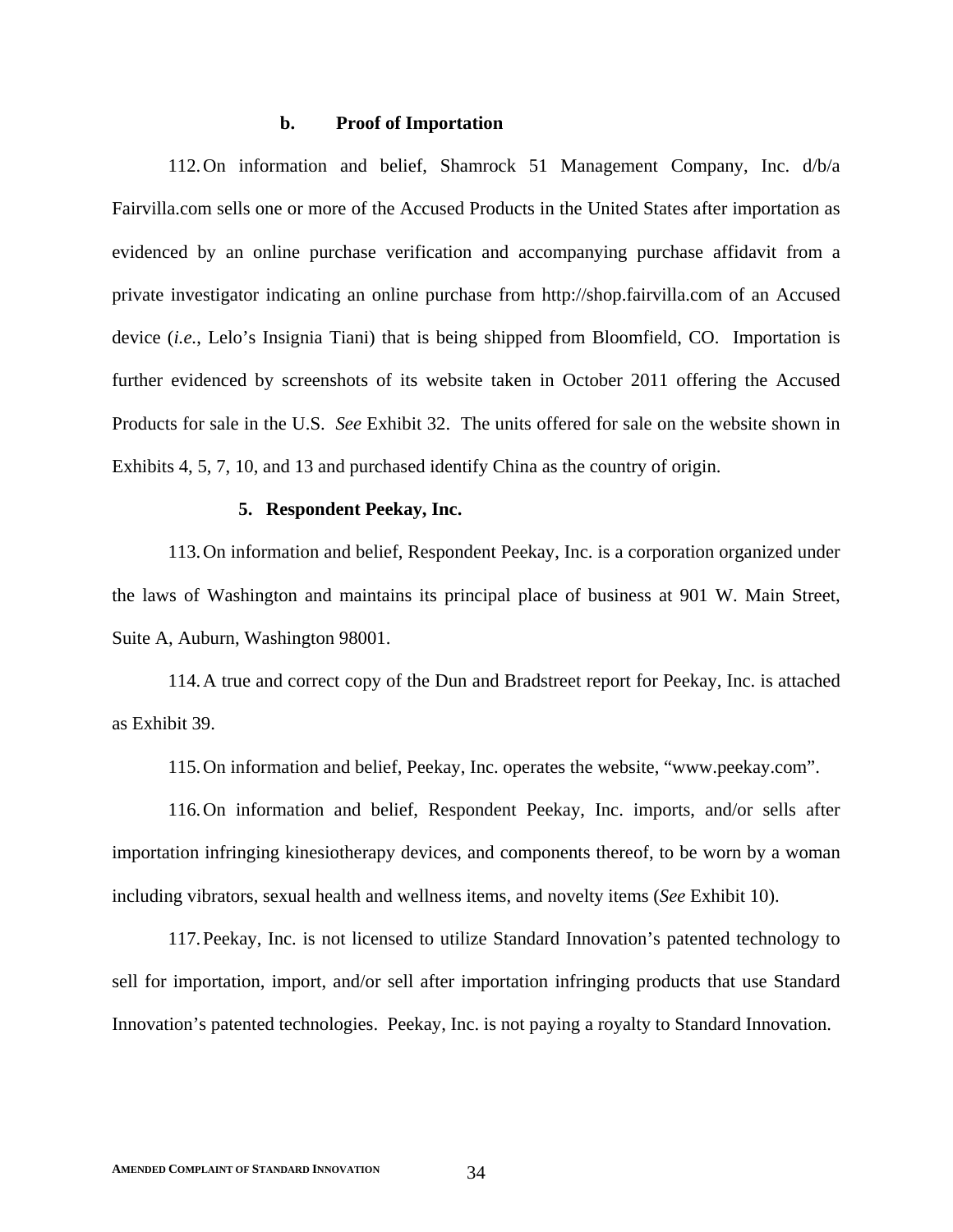#### **a. Peekay Accused Products**

118.On information and belief, Peekay, Inc. sells Accused Products made by Bushman Products. Examples of Peekay, Inc.'s Accused Products include Bushman Products' The Screaming O Ogee.

# **b. Proof of Importation**

119.On information and belief, Peekay, Inc. sells one or more of the Accused Products in the United States after importation as evidenced by an affidavit from a private investigator indicating a representative of Condom Revolution retail store of Peekay, Inc. confirming quantity on hand of Accused Products such as Lelo's Insignia Tiani and Lelo's Picobong Mahana in California and screenshots of Peekay, Inc.'s website taken in October 2011 offering the Accused Products for sale in the U.S. *See* Exhibit 40. The units offered for sale on the website shown in Exhibit 10 and on hand at the retail store identify China as the country of origin.

#### **6. Respondent Marsoner, Inc. d/b/a Fascinations**

120.On information and belief, Respondent Marsoner, Inc. is a corporation organized under the laws of Arizona, does business as Fascinations, and maintains its principal place of business at 315 S. Bracken Lane, Chandler, AZ 85224-4701. A true and correct copy of the Dun and Bradstreet report for Marsoner, Inc. is attached as Exhibit 43.

121.On information and belief, Marsoner, Inc. d/b/a Fascinations operates the website, "www.funlove.com."

122.On information and belief, Respondent Marsoner, Inc. d/b/a Fascinations imports and/or sells after importation infringing kinesiotherapy devices, and components thereof, to be worn by a woman including vibrators, sexual health and wellness items, and novelty items. *See* Exhibit 10.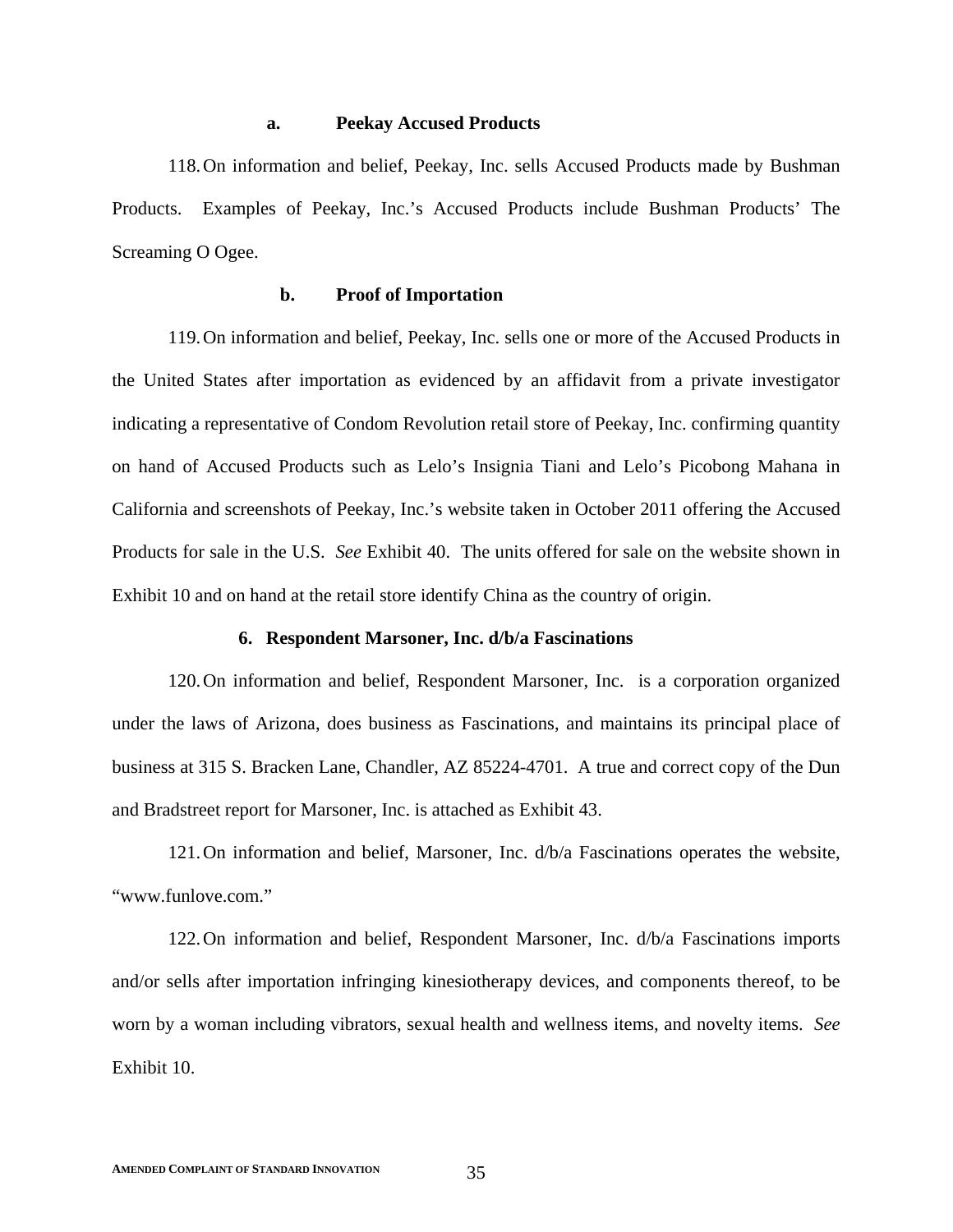123.Marsoner, Inc. d/b/a Fascinations is not licensed to utilize Standard Innovation's patented technology to import and/or sell after importation infringing products that use Standard Innovation's patented technologies. Marsoner, Inc. d/b/a Fascinations is not paying a royalty to Standard Innovation.

#### **a. Marsoner, Inc. d/b/a Fascinations' Accused Products**

124.On information and belief, Marsoner, Inc. d/b/a Fascinations sells Accused Products made by Momentum Management, LLC a.k.a. Bushman Products. Examples of Fascinations Accused Products include Bushman Products' The Screaming O Ogee.

#### **b. Proof of Importation**

125.On information and belief, Marsoner, Inc. d/b/a Fascinations sells one or more of the Accused Products in the United States after importation as evidenced by an online purchase verification and accompanying purchase affidavit from a private investigator indicating an online purchase from http://secure.funlove.com/Fascinations of an Accused Product (*i.e.*, Bushman Products' The Screaming O Ogee) that is being shipped from Arizona. Importation is further evidenced by screenshots of its website taken in October 2011 offering the Accused Product for sale in the U.S. *See* Exhibit 44. The units offered for sale on the website shown in Exhibit 10 and purchased identify China as the country of origin.

#### **7. Respondent Love Boutique-Vista, LLC d/b/a Déjà vu**

126.On information and belief, Respondent Love Boutique-Vista, LLC is a limited liability company organized under the laws of California, does business as Déjà vu, and maintains its principal place of business at 2130 Industrial Court, Vista, CA 92081.

127.A true and correct copy of the Dun and Bradstreet report for Love Boutique-Vista, LLC is attached as Exhibit 45.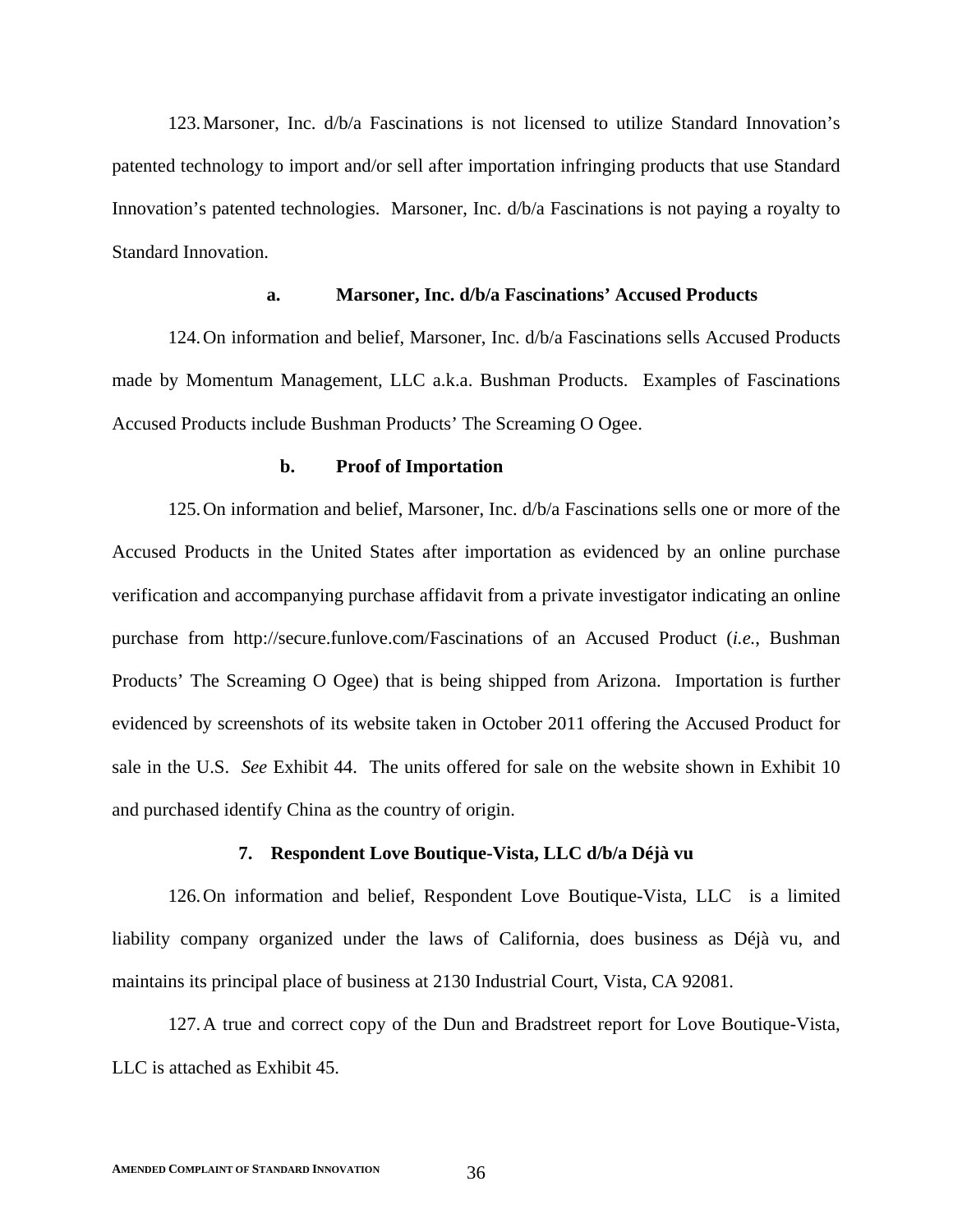128.On information and belief, Love Boutique-Vista, LLC operates the website, "www.loveboutiqueonline.com".

129.On information and belief, Respondent Love Boutique-Vista, LLC imports and/or sells after importation infringing kinesiotherapy devices, and components thereof, to be worn by a woman including vibrators, sexual health and wellness items, and novelty items *See* Exhibit 10.

130.Love Boutique-Vista, LLC is not licensed to utilize Standard Innovation's patented technology to import and/or sell after importation infringing products that use Standard Innovation's patented technologies. Love Boutique-Vista, LLC is not paying a royalty to Standard Innovation.

#### **a. Déjà vu Accused Products**

131.On information and belief, Love Boutique-Vista, LLC sells Accused Products made by Bushman Products. Examples of Love Boutique-Vista, LLC's Accused Products include Bushman Products' The Screaming O Ogee.

#### **b. Proof of Importation**

132.On information and belief, Love Boutique-Vista, LLC sells one or more of the Accused Products in the United States after importation as evidenced by an online purchase verification and accompanying purchase affidavit from a private investigator indicating an online purchase from http://dejavuonline.com of an Accused Product (*i.e.*, Bushman Products' The Screaming O Ogee) that is being shipped from California. Importation is further evidenced by screenshots of its website taken in October 2011 offering the Accused Product for sale in the U.S. *See* Exhibit 46. The units offered for sale on the website shown in Exhibit 10 and purchased identify China as the country of origin.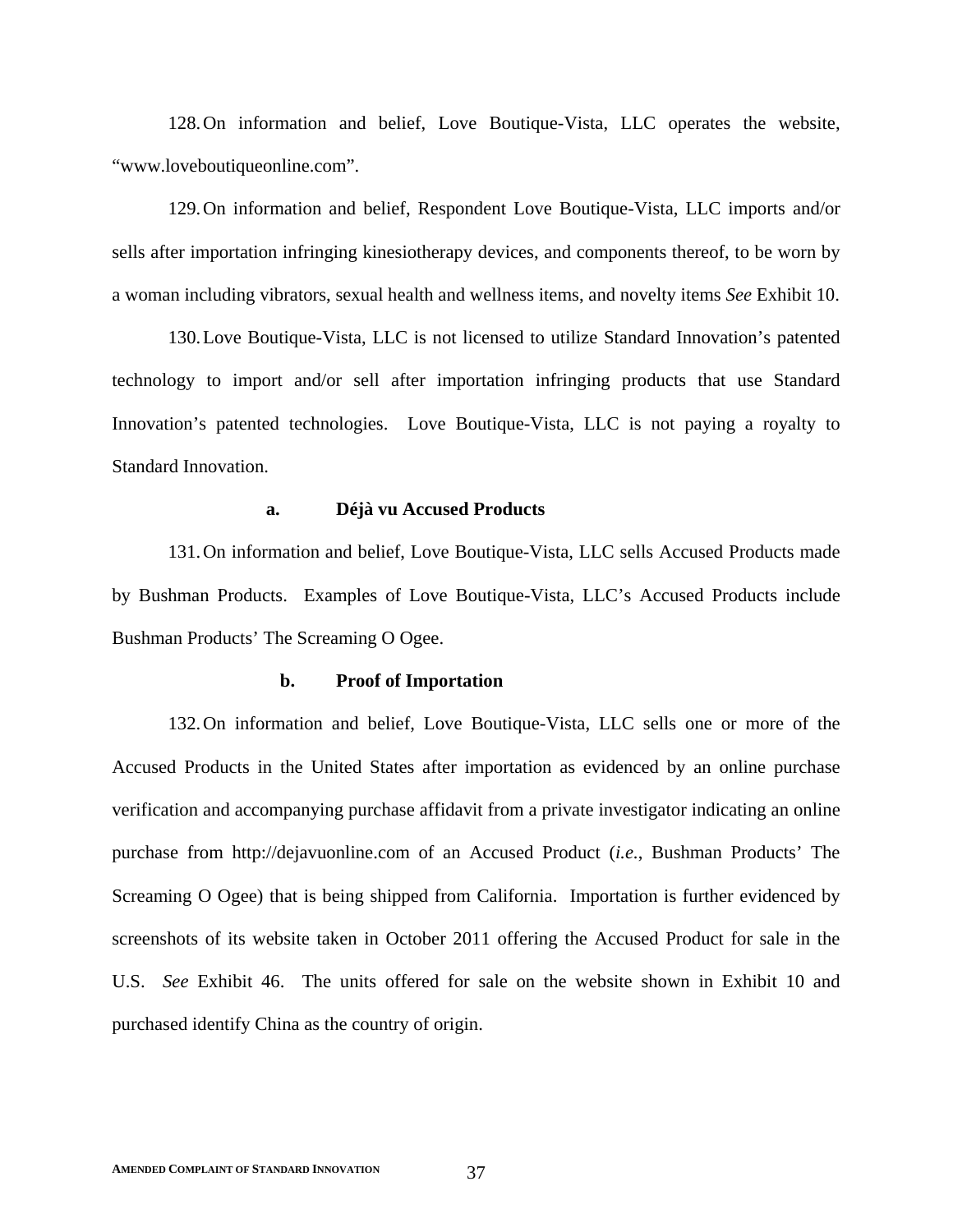#### **8. Respondent Toys in Babeland LLC**

133.On information and belief, Respondent Toys in Babeland LLC is a limited liability company organized under the laws of the State of Washington, and maintains its principal place of business at 707 East Pike Street, Seattle, WA 98122.

134.A true and correct copy of the Dun and Bradstreet report for Toys in Babeland LLC is attached as Exhibit 47.

135.On information and belief, Toys in Babeland LLC operates the website, "www.babeland.com."

136.On information and belief, Respondent Toys in Babeland LLC imports and/or sells after importation infringing kinesiotherapy devices, and components thereof, to be worn by a woman including vibrators, sexual health and wellness items, and novelty items. *See* Exhibits 4 and 5.

137.Toys in Babeland LLC is not licensed to utilize Standard Innovation's patented technology to import and/or sell after importation infringing products that use Standard Innovation's patented technologies. Toys in Babeland LLC is not paying a royalty to Standard Innovation.

## **a. Babeland Accused Products**

138.On information and belief, Toys in Babeland LLC sells Accused Products made by Lelo. Examples of Toys in Babeland LLC's Accused Products include the following: Lelo's Insignia Tiani and Lelo's PicoBong Mahana.

#### **b. Proof of Importation**

139.On information and belief, Toys in Babeland LLC sells one or more of the Accused Products in the United States after importation as evidenced by an online purchase verification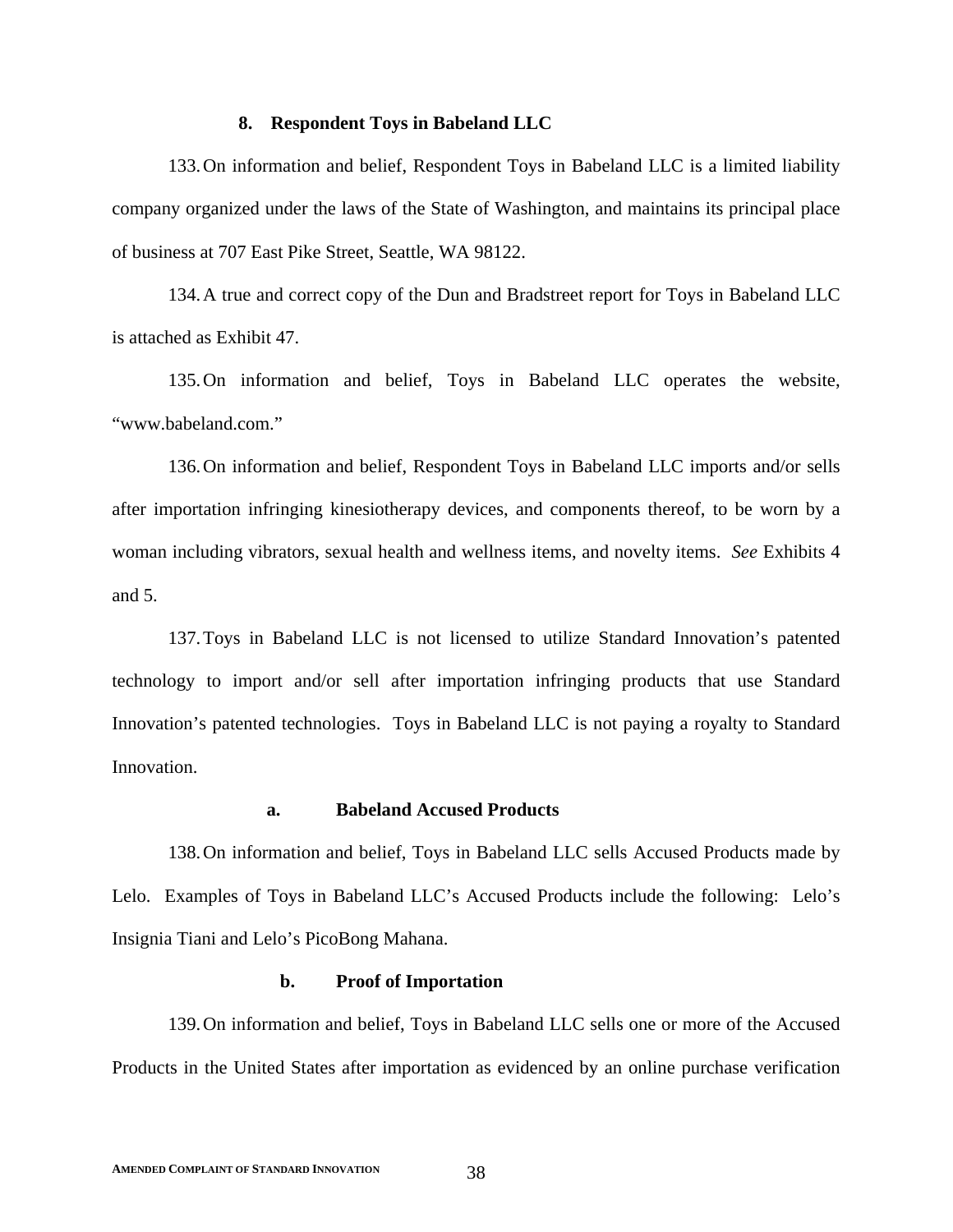and accompanying purchase affidavit from a private investigator indicating an online purchase from http://store.babeland.com of two Accused Products (*i.e.*, Lelo's Insignia Tiani and Lelo's Picobong Mahana) that is being shipped from Seattle, Washington. Importation is further evidenced by screenshots of its website taken in October 2011 offering the Accused Products for sale in the U.S *See* Exhibit 48. The units offered for sale on the website shown in Exhibits 4 and 5 and purchased identify China as the country of origin.

## **VI. UNLAWFUL AND UNFAIR ACTS OF RESPONDENTS**

140.As detailed herein, on information and belief, all Respondents import, sell for importation, and/or sell after importation into the United States certain kinesiotherapy devices, and components thereof, to be worn by a woman that infringe one or more of the Asserted Patents.

## **A. Infringement of United States Patent No. 7,931,605**

141.On information and belief, Respondents Lelo, Bushman Products, Nalpac Enterprises, Ltd., E.T.C., Inc., Williams Trading Co., Inc., Honey's Place, Inc., Lover's Lane & Co., PHE, Inc., Castle Megastore Group, Inc., Shamrock 51 Management Company, Inc. d/b/a Fairvilla.com, Peekay Inc., Marsoner, Inc. d/b/a Fascinations, Love Boutique-Vista, LLC d/b/a Déjà vu, and Toys in Babeland LLC sell for importation, import, and/or sell after importation into the United States certain kinesiotherapy devices, and components thereof, to be worn by a woman that infringe one or more claims of the '605 patent. The identification of a specific model or type of certain kinesiotherapy devices, and components thereof, to be worn by a woman is not intended to limit the scope of the Investigation, and any remedy should extend to all infringing kinesiotherapy devices, and components thereof, to be worn by a woman.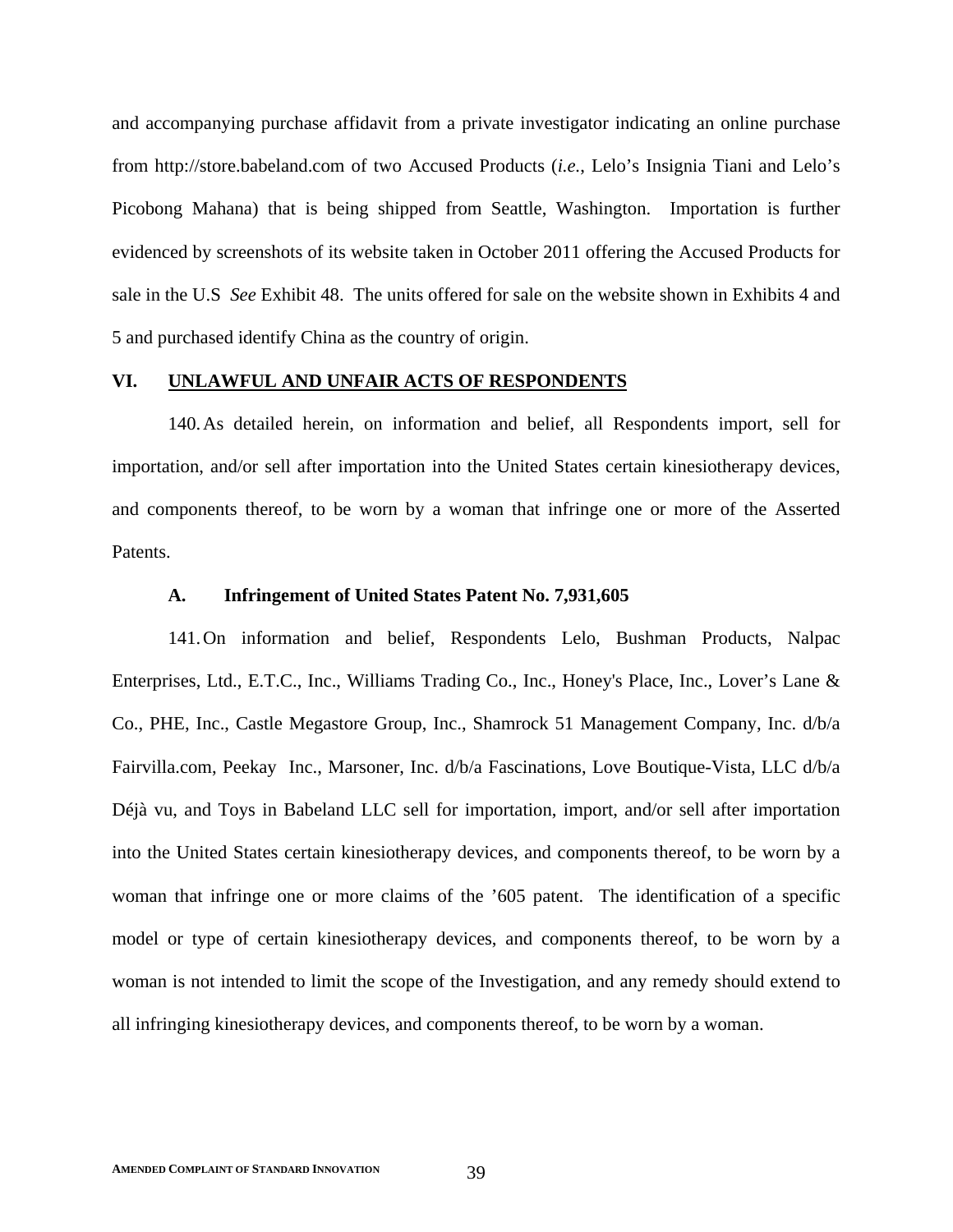LELO

142.On information and belief, Lelo Accused Products that infringe the '605 patent, literally and/or by doctrine of equivalents, include, but are not limited to the Lelo's Insignia Tiani and Lelo's PicoBong Mahana.

143.On information and belief, Respondents Lelo, Nalpac Enterprises, Ltd., E.T.C., Inc., Williams Trading Co., Inc., and Honey's Place, Inc. are distributors of Lelo's Insignia Tiani and PicoBong Mahana.

144.On information and belief, Respondents Lover's Lane & Co., PHE, Inc.; Castle Megastore Group, Inc., Shamrock 51 Management Company, Inc. d/b/a Fairvilla.com; and Toys in Babeland LLC are retailers of Lelo's Insignia Tiani and PicoBong Mahana.

145.A claim chart showing infringement of claims 1-7, 9-21, 23,24, 33-40, 42-54, 56, 57, 66-73, and/or 75-87, 89, and 90 of the '605 patent by Lelo's Insignia Tiani is attached as Exhibit 49.

146.A claim chart showing infringement of claims 1-7, 12-19, 24, 33, 35-40, 45-49, 52- 54, 57, 66-73, 78-82, 85-87, and/or 90 of the '605 patent by Lelo's PicoBong Mahana is attached as Exhibit 50.

147.Lelo actively and knowingly sells for importation, imports, and/or sells after importation in the United States certain kinesiotherapy devices, and components thereof, to be worn by a woman that infringe at least claim 1 of the '605 patent.

148. Respondents have been selling Accused Products knowing that there are no legitimate non-infringing uses of the Accused Products. The Accused Products are not staple articles of commerce and do not have a substantial non-infringing use.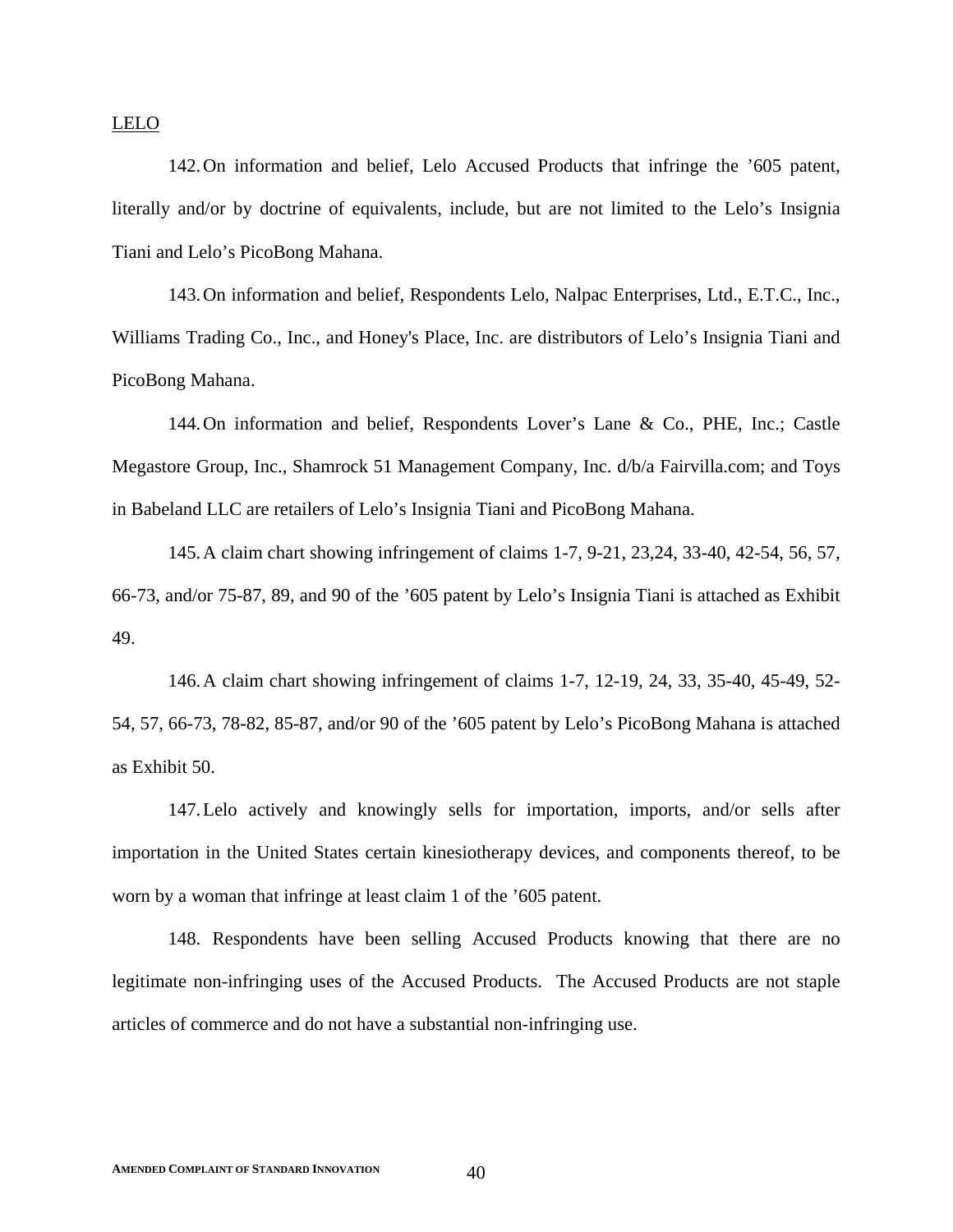149.Lelo is aware, or has been made aware by this Complaint, of the '605 patent and its applicability to the infringing products.

#### Natural Contours Europe

150.On information and belief, Natural Contours Accused Products that infringe the '605 patent literally and/or by doctrine of equivalents include, but are not limited to the Natural Contours le Duet.

151.On information and belief, Respondent E.T.C., Inc. and/or PHE, Inc. is a distributor of Natural Contours le Duet.

152.On information and belief, Respondents PHE, Inc. d/b/a Adam & Eve, and Shamrock 51 Management Company, Inc. d/b/a Fairvilla.com are retailers of Natural Contours le Duet.

153.A claim chart showing infringement of claims 1-7, 9-19, 23, 24, 33-40, 42-49, 52-54, 56, 57, 66-73, 75-82, 85-87, 89, and/or 90 of the '605 patent by Natural Contour's le Duet is attached as Exhibit 51.

154.Natural Contours Europe actively and knowingly sells for importation, imports, and/or sells after importation in the United States certain kinesiotherapy devices, and components thereof, to be worn by a woman that infringe at least claim 1 of the '605 patent.

155.Respondents have been selling Accused Products knowing that there are no legitimate non-infringing uses of the Accused Products. The Accused Products are not staple articles of commerce and do not have a substantial non-infringing use.

156.Natural Contours Europe is aware, or has been made aware by this Complaint, of the '605 patent and its applicability to the infringing products.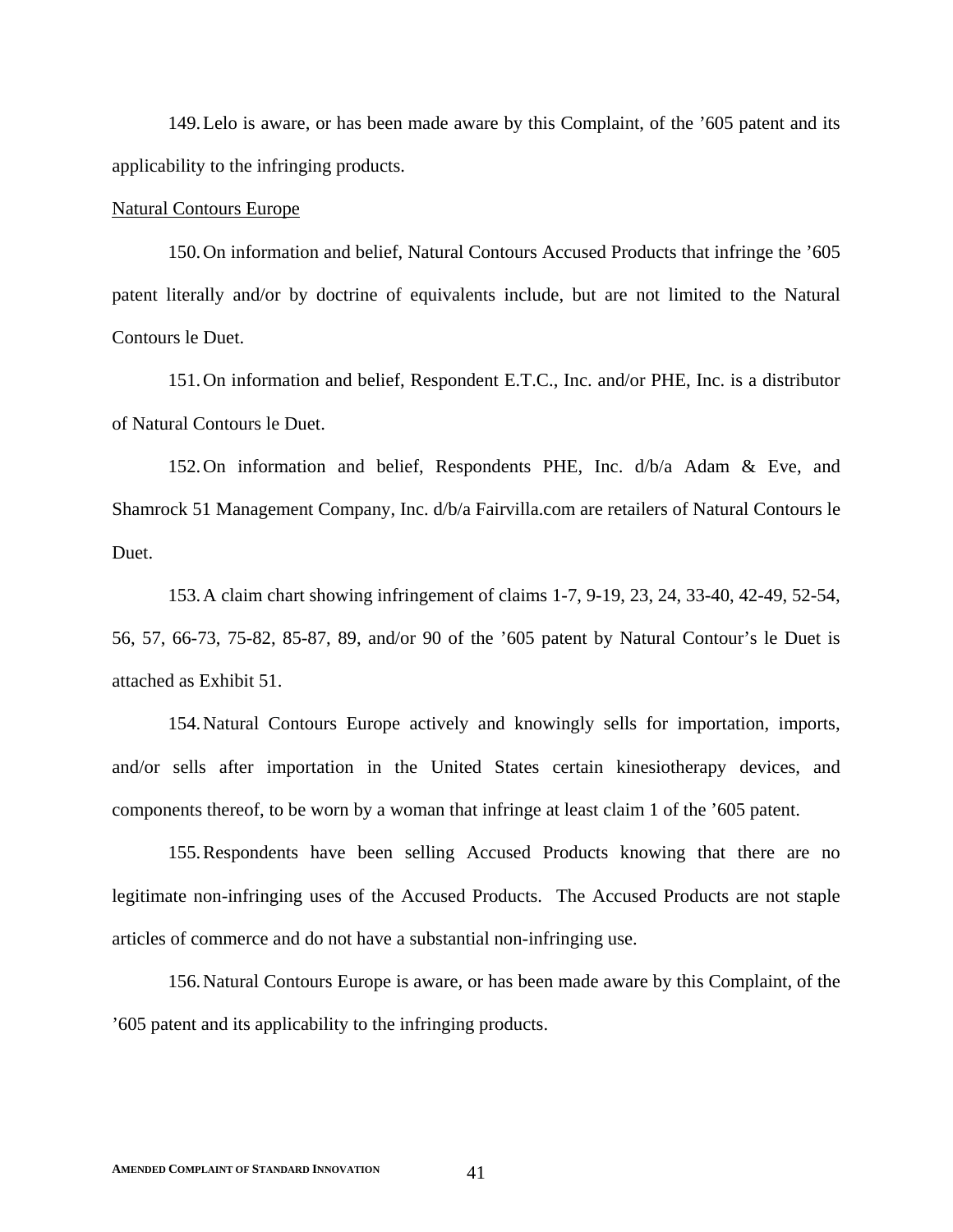## Momentum Management, LLC a.k.a. Bushman Products

157.On information and belief, Bushman Accused Products that infringe the '605 patent, literally and/or by doctrine of equivalents, include, but are not limited to Bushman Products' The Screaming O Ogee.

158.On information and belief, Respondents Bushman Products, Nalpac Enterprises, Ltd., E.T.C., Inc., and Honey's Place, Inc. are distributors of The Screaming O Ogee.

159.On information and belief, Respondents Lover's Lane & Co., PHE, Inc. d/b/a Adam & Eve, Shamrock 51 Management Company, Inc. d/b/a Fairvilla.com, Peekay Inc., Marsoner, Inc. d/b/a Fascinations, and Love Boutique-Vista, LLC d/b/a Déjà vu are retailers of The Screaming O Ogee.

160.A claim chart showing infringement of claims 1, 3-7, 9, 11-19, 23, 24, 26, 33, 34, 36-40, 42, 44-49, 52-54, 56-57, 59, 66, 67, 69-73, 75, 77-82, 85-87, 89, 90, and/or 92 of the '605 patent by Bushman Products' The Screaming O is attached as Exhibit 52.

161.Bushman Products actively and knowingly sells for importation, imports, and/or sells after importation in the United States certain kinesiotherapy devices, and components thereof, to be worn by a woman that infringe at least claim 1 of the '605 patent.

162.Respondents have been selling Accused Products knowing that there are no legitimate non-infringing uses of the Accused Products. The Accused Products are not staple articles of commerce and do not have a substantial non-infringing use.

163.Bushman Products is aware, or has been made aware by this Complaint, of the '605 patent and its applicability to the infringing products.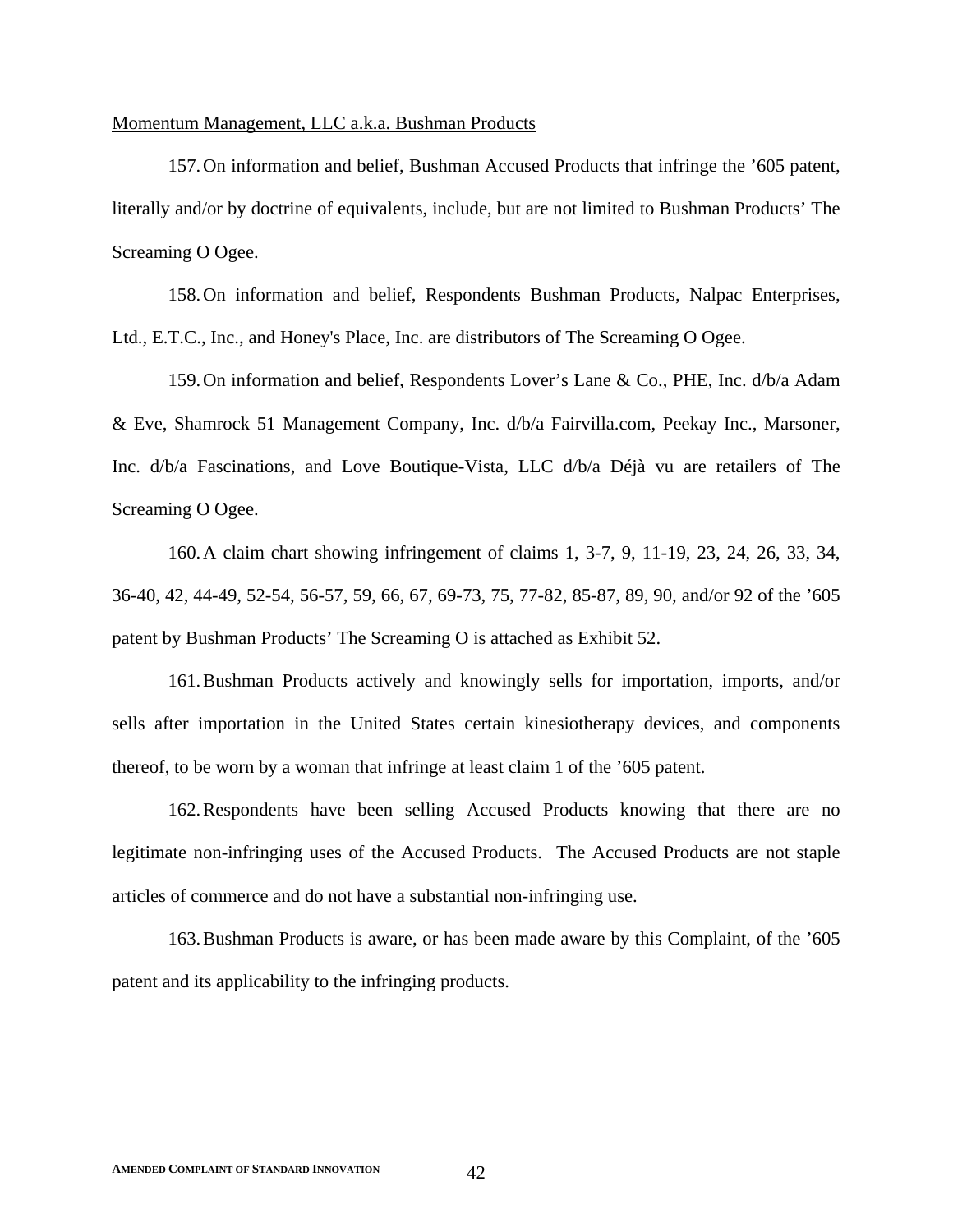Evolved Novelties, Inc.

164.On information and belief, Evolved Accused Products that infringe the '605 patent, literally and/or by doctrine of equivalents, include, but are not limited to the Evolved Novelties' Bendable You Too.

165.On information and belief, Respondents Nalpac Enterprises, Ltd., E.T.C., Inc., and Honey's Place, Inc. are distributors of Evolved Novelties' Bendable You Too.

166. On information and belief, Respondents PHE, Inc. d/b/a Adam & Eve, and Shamrock 51 Management Company, Inc. d/b/a Fairvilla.com are retailers of Evolved Novelties' Bendable You Too.

167.A claim chart showing infringement of claims 1, 3-7, 9, 11-19, 24, 33, 36-40, 42, 44- 49, 52-54, 57, 66-67, 69-73, 75, 77-82, 85-87, and/or 90 of the '605 patent by Evolved Novelties' Bendable You Too is attached as Exhibit 53.

168.Evolved Novelties, Inc. actively and knowingly sells for importation, imports, and/or sells after importation in the United States certain kinesiotherapy devices, and components thereof, to be worn by a woman that infringe at least claim 1 of the '605 patent.

169.Respondents have been selling Accused Products knowing that there are no legitimate non-infringing uses of the Accused Products. The Accused Products are not staple articles of commerce and do not have a substantial non-infringing use.

170.Evolved Novelties, Inc. is aware, or has been made aware by this Complaint, of the '605 patent and its applicability to the infringing products.

#### **B. Infringement of United States Design Patent No. D605,779**

171.On information and belief, Respondents Lelo, Bushman Products, Nalpac Enterprises, Ltd., E.T.C., Inc., Williams Trading Co., Inc., Honey's Place, Inc., Lover's Lane &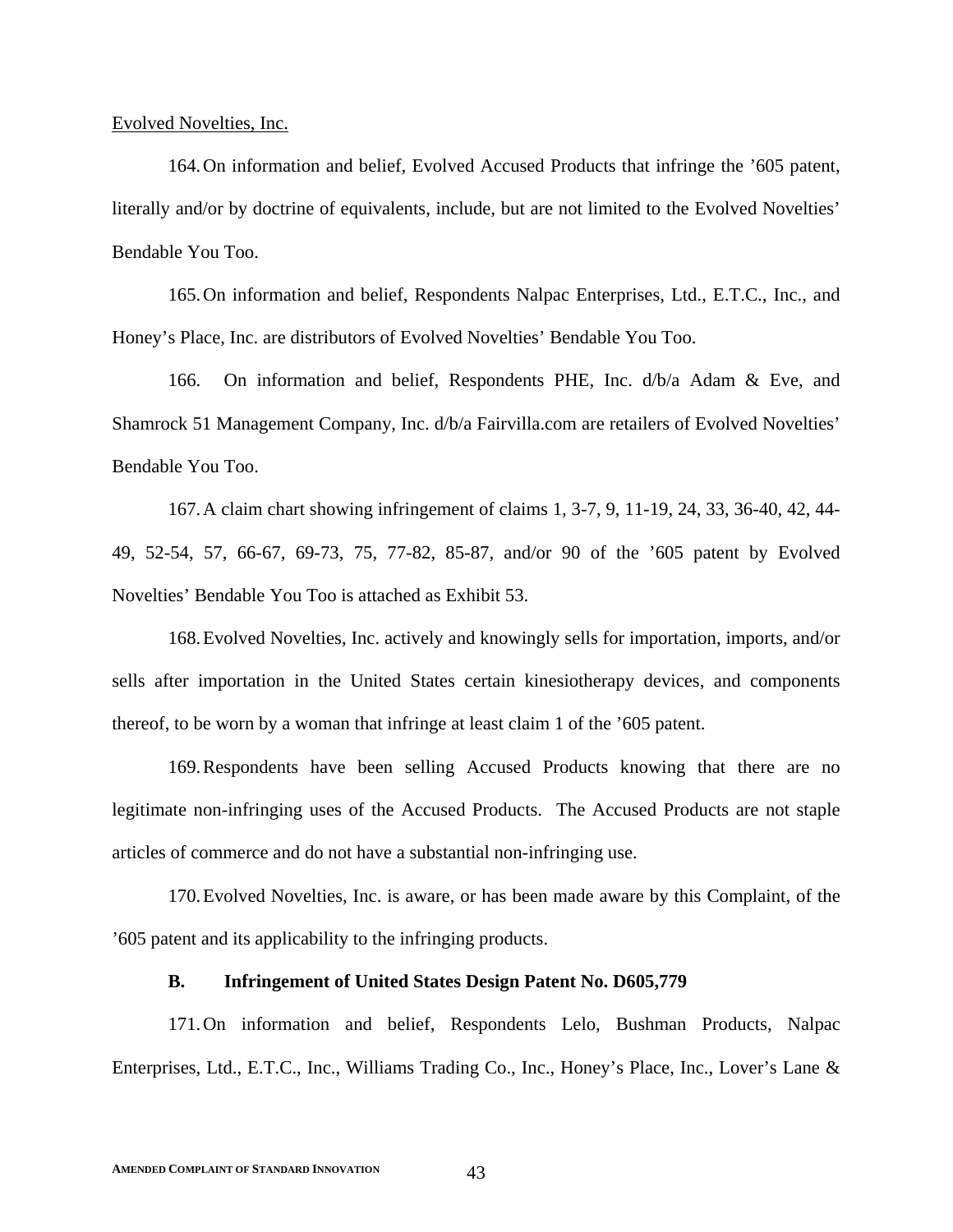Co., PHE, Inc. d/b/a Adam & Eve, Castle Megastore Group, Inc., Shamrock 51 Management Company, Inc. d/b/a Fairvilla.com, Peekay Inc., Marsoner, Inc. d/b/a Fascinations, Love Boutique-Vista, LLC d/b/a Déjà vu, and Toys in Babeland LLC sell for importation and/or sell after importation into the United States certain kinesiotherapy devices, and components thereof, to be worn by a woman that infringe the claim of the '779 patent. The identification of a specific model or type of certain kinesiotherapy devices, and components thereof, to be worn by a woman is not intended to limit the scope of the Investigation, and any remedy should extend to all infringing kinesiotherapy devices, and components thereof, to be worn by a woman.

#### Lelo

172.On information and belief, Lelo Accused Products that infringe the '779 patent, literally and/or by doctrine of equivalents, include, but are not limited to the Insignia Tiani.

173.On information and belief, Respondents Lelo, Nalpac Enterprises, Ltd., E.T.C., Inc., Williams Trading Co., Inc., and Honey's Place, Inc. are distributors of Lelo's Insignia Tiani.

174.On information and belief, Respondents Lover's Lane & Co., PHE, Inc. d/b/a Adam & Eve, Castle Megastore Group, Inc., Shamrock 51 Management Company, Inc. d/b/a Fairvilla.com, and Toys in Babeland LLC are retailers of Lelo's Insignia Tiani.

175.A claim chart showing infringement the claim of the '779 patent by Lelo's Insignia Tiani is attached as Exhibit 54.

176.Lelo actively and knowingly sells for importation, imports, and/or sells after importation in the United States certain kinesiotherapy devices, and components thereof, to be worn by a woman that infringe the claim of the '779 patent.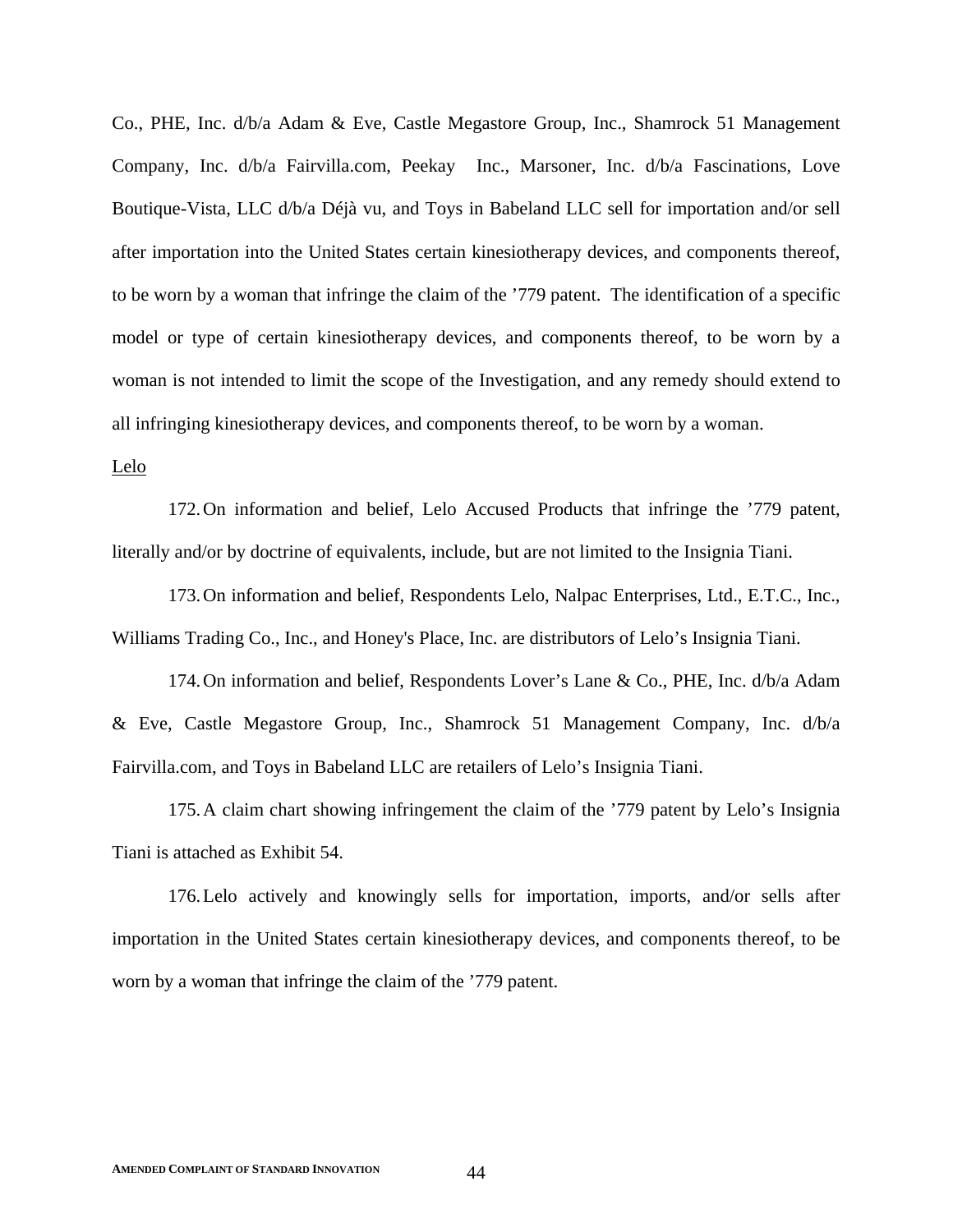177.Respondents have been selling Accused Products knowing that there are no legitimate non-infringing uses of the Accused Products. The Accused Products are not staple articles of commerce and do not have a substantial non-infringing use.

178.Lelo is aware, or has been made aware by this Complaint, of the '779 patent and its applicability to the infringing products.

#### Momentum Management, LLC a.k.a. Bushman Products

179.On information and belief, Bushman Products' Accused Products that infringe the '779 patent, literally and/or by doctrine of equivalents, include, but are not limited to its The Screaming O Ogee.

180.On information and belief, Respondents Bushman Products, Nalpac Enterprises, Ltd., E.T.C., Inc., and Honey's Place, Inc. are distributors of Bushman Products' The Screaming O Ogee.

181.On information and belief, Respondents Lover's Lane & Co., PHE, Inc. d/b/a Adam & Eve, Shamrock 51 Management Company, Inc. d/b/a Fairvilla.com, Peekay Inc., Marsoner, Inc. d/b/a Fascinations, and Love Boutique-Vista, LLC d/b/a Déjà vu are retailers of The Screaming O Ogee.

182.A claim chart showing infringement of the claim of the '779 patent by Bushman Products' The Screaming O is attached as Exhibit 55.

183.Bushman Products actively and knowingly sells for importation, imports, and/or sells after importation in the United States certain kinesiotherapy devices, and components thereof, to be worn by a woman that infringe the claim of the '779 patent.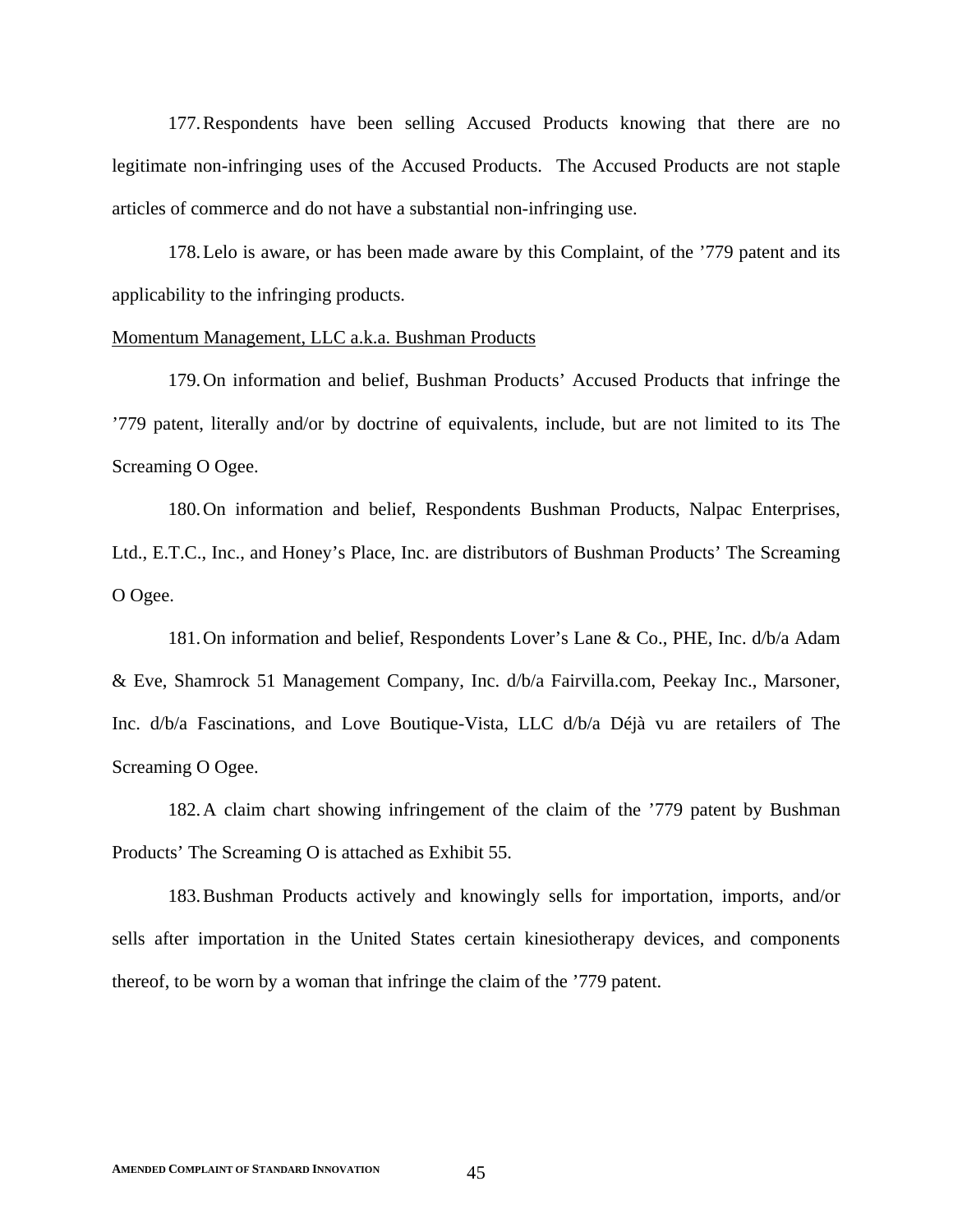184.Respondents have been selling Accused Products knowing that there are no legitimate non-infringing uses of the Accused Products. The Accused Products are not staple articles of commerce and do not have a substantial non-infringing use.

185.Bushman Products is aware, or has been made aware by this Complaint, of the '779 patent and its applicability to the infringing products.

#### **VII. TARIFF CLASSIFICATION UNDER THE HARMONIZED TARIFF SCHEDULE**

186.On information and belief, the infringing certain kinesiotherapy devices, and components thereof, to be worn by a woman have been imported into the United States under at least subheading 9019.10.20.

187.The forgoing is illustrative and is not intended to restrict the scope of any remedy sought by Complainant.

#### **VIII. RELATED LITIGATION**

188.Standard Innovation is filing, contemporaneously with the filing of this complaint, a complaint with the United States District Court for the Southern District of Texas asserting infringement of the '605 patent against LELOi AB, LELO Inc., and LELO.

## **IX. DOMESTIC INDUSTRY**

189. An industry exists in the United States as required by subsection (a)(2) and (a)(3) of Section 337 relating to Standard Innovation's sexual kinesiotherapy devices, and components thereof, to be worn by a woman.

#### **A. Standard Innovation's Practice of the Asserted Patent**

190.The '605 and '779 patents are practiced by Standard Innovation.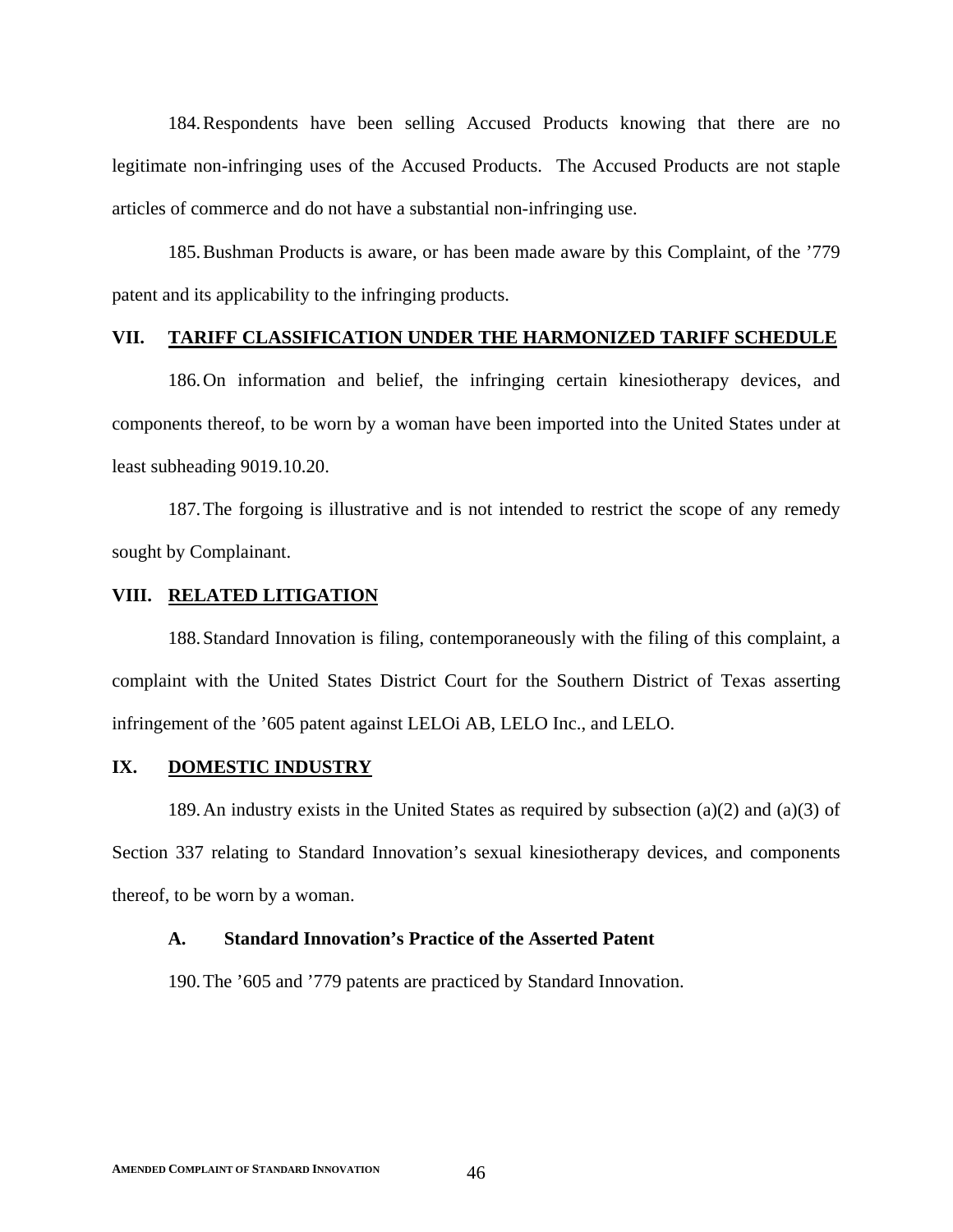#### The '605 Patent

191.Standard Innovation practices at least claims 1-7, 9-21, 23, 24, 26, 33-40, 42-54, 56, 57, 59, 66-73, 75-87, 89, 90, and 92 of the '605 patent as shown in the claim chart in Exhibit 56. Standard Innovation products practicing the '605 patent include the We-Vibe® (We-Vibe, We-Vibe II, and We-Vibe 3).

#### The '779 Patent

192.Standard Innovation practices the claim of the '779 patent as shown in the claim chart in Exhibit 57. Standard Innovation products practicing the '779 patent include the We-Vibe® (We-Vibe, We-Vibe II, and We-Vibe 3).

# **B. United States Economic Activity Relating to the Asserted Patents**

193.A domestic industry exists in the United States with respect to the articles protected by each of the Asserted Patents pursuant to 19 U.S.C. § 1337(a)(3)(A), (B) and/or (C). *See* Confidential Exhibit 58.

194.Standard Innovation has made significant investments within the U.S. in the exploitation of each of the Asserted Patents including, *inter alia*, research and development, manufacturing activities, educational seminar and training activities, licensing and distribution agreement negotiation activities, distribution/administration and logistics activities, and significant U.S. investments and expenditures in research and development, manufacturing supply contracts, educational seminars, training, warehouse space, and employment of labor and capital related to articles protected by the Asserted Patents including, *inter alia*, research and development, educational seminars, logistics, customer service, warranty fulfillment, distribution, training, promotion, sales, and marketing. Confidential Exhibit 58 is a declaration by Anne Finlayson regarding Standard Innovation's domestic industry, detailing Standard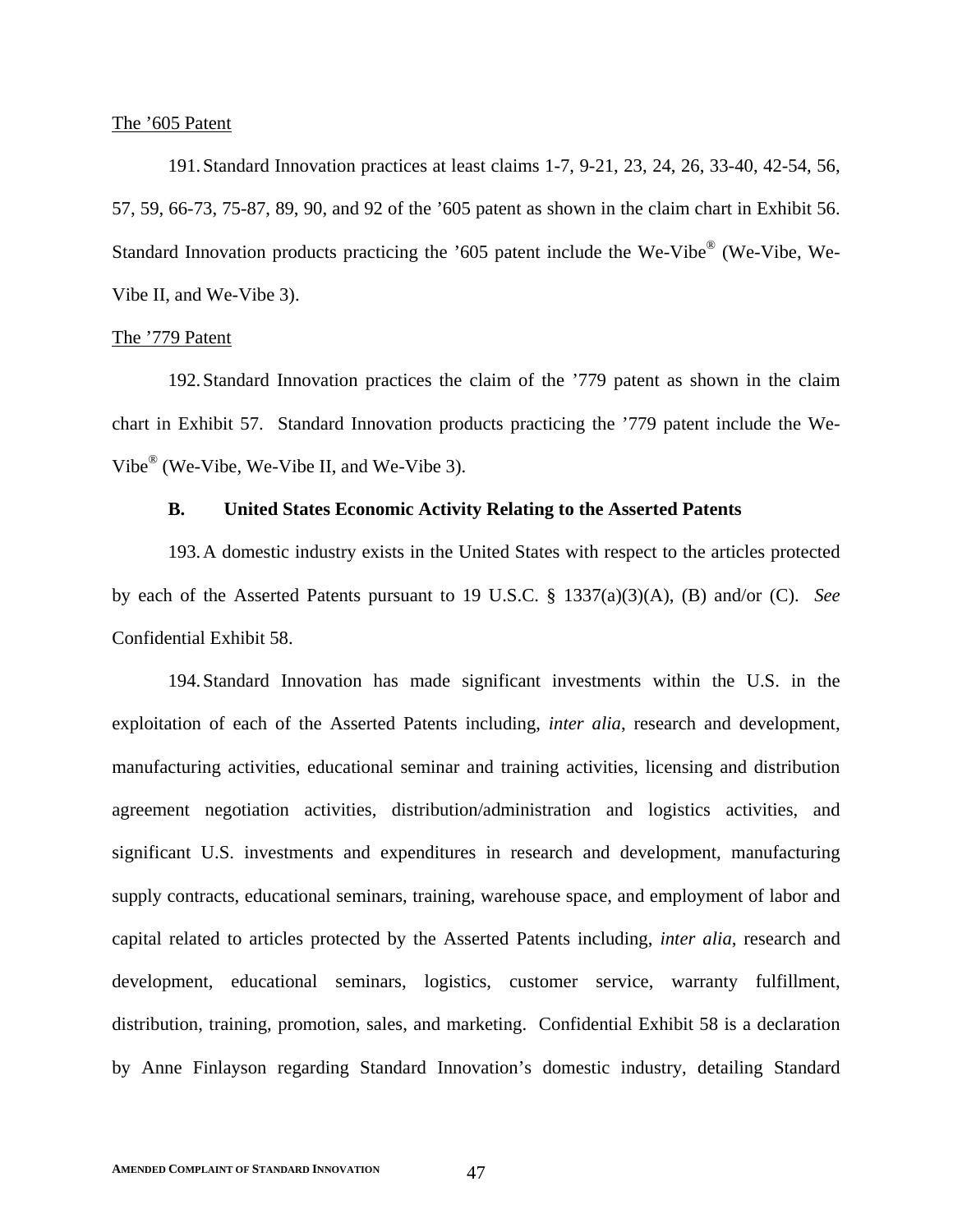Innovation's significant domestic investments in the exploitation of, or related to, each of the Asserted Patents and articles protected by the Asserted Patents. These domestic activities are likely to increase in the future as a result of Standard Innovation's increasing U.S. sales of kinesiotherapy devices, as well as Standard Innovation's expansion of its product offerings in the U.S. market, such as its remote-controlled stimulation device product line. *See* Confidential Exhibit 58.

195.Standard Innovation began making U.S. commercial sales of the We-Vibe® product line in 2008. Since that date, Standard Innovation has sold a significant number of We-Vibe® units in the U.S. accounting for millions of dollars in sales. Further, as shown in Confidential Exhibit 58, Standard Innovation's sales this year are even greater than prior years. Standard Innovation has conducted significant product research and development in the U.S. and entered into manufacturing supply agreements with companies headquartered in the U.S. to produce the current We-Vibe® units and to continue developing new We-Vibe products. The research and development activities include cooperative efforts with U.S. companies headquartered in New Jersey, Delaware, Florida, New York, Ohio, California, and Minnesota. These Standard Innovation partners explore, develop, and design critical source materials necessary to manufacture Standard Innovation's products. In addition, Standard Innovation commissioned product research and development studies in the U.S., which are used to determine product improvements and future developments of Standard Innovation's products. The manufacturing supply agreements include chip technology and services from companies in Arizona and California that are critical to Standard Innovation's products. To facilitate logistical support for the We-Vibe product in the U.S., Standard Innovation has maintained up to two warehouses for the Domestic Industry products in Ogdensburg, NY totaling 13,000 sq. ft., containing We-Vibe®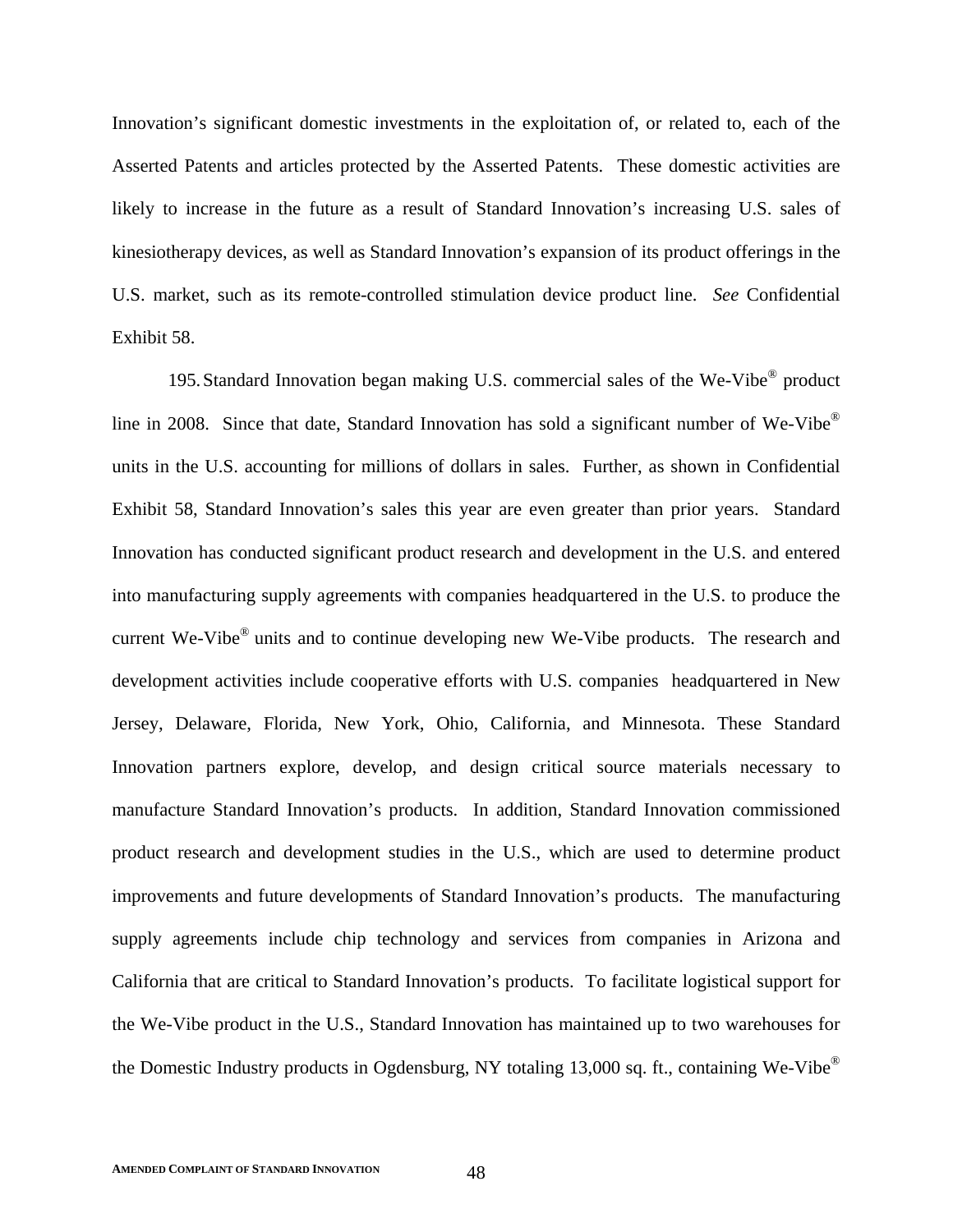products, chargers for We-Vibe® products, point of purchase displays, banners, buttons, and retailer kits that include point of purchase banners, display stands, posters, promotional cards, and buttons. Standard Innovation maintains a significant amount of inventory (in both quantity and value) in the warehouse facility in Ogdensburg, NY and has expenditures related to the warehouse facility. *See* Confidential Exhibits 58 and 59.

196.Standard Innovation has devoted significant investments to protection of intellectual property rights, negotiation of licensing and regional distribution agreements, educational training and seminars, research and development activities, logistics, distribution, warranty fulfillment, sales, and marketing efforts in the United States. Moreover, approximately 15% of the Complainants' world-wide work force is based in the U.S. as of September 30, 2011, a significant investment in the employment of labor and capital associated with products practicing the '605 and '779 patents. The Confidential Declaration of Anne Finlayson details Standard Innovation's salary expenditures for the U.S. employees as well as expenditures for U.S. or worldwide employees working on products practicing the '605 patent and expenses related to protection of intellectual property rights, logistics, manufacturing supply contracts for components, research and development, education training and seminars, distribution, administrative activities, sales, and marketing efforts in the United States. As the Confidential Declaration details, educational seminar and training activities were held by Standard Innovations directly and Standard Innovation is engaged in relationships with experts in the selfhelp and sexual wellness arena to facilitate additional educational activities as domestic industry in the U.S. Further, Standard Innovation negotiated toward an intellectual property rights licensing agreement with a company in California *See* Confidential Exhibit 58. Since the inception of Standard Innovation (US) Corp., Standard Innovation has provided research and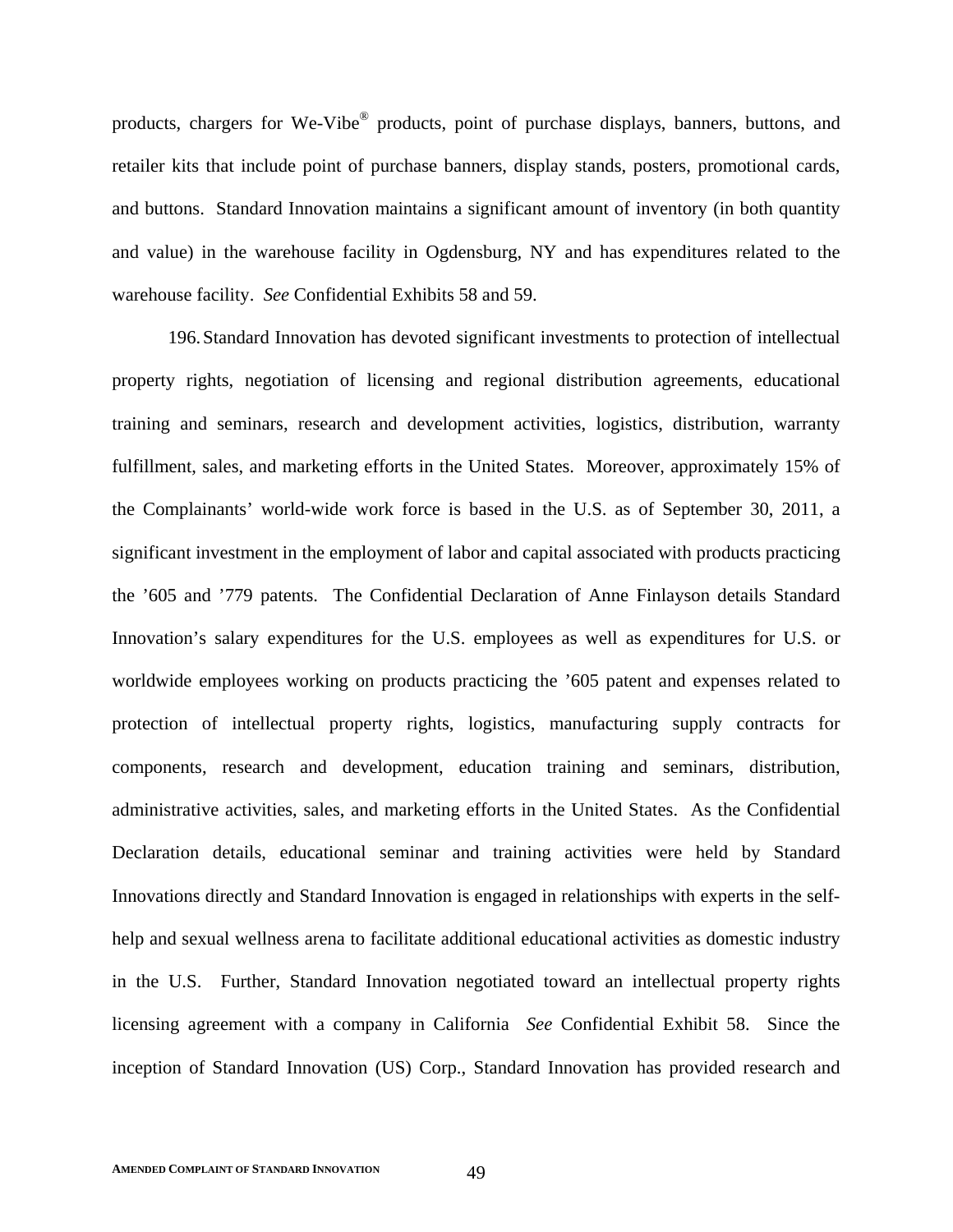development information, know-how, and continued technical support to Standard Innovation (US) Corp. Employees from Standard Innovation work in conjunction with the employees in the U.S. to provide assistance, research, product development feedback, and educational training in support of the Domestic Industry Products. *See* Confidential Exhibit 58.

197.Standard Innovation's domestic marketing activities for Standard Innovation's products includes its U.S. webstore at www.we-vibe.com accessible only in the United States (from an IP address originating in the U.S.) and product brochures. *See* Exhibit 60. Standard Innovation has retained a publicist in the U.S. who promotes the We-Vibe<sup>®</sup> product. Standard Innovation regularly participates in U.S. trade shows such as ANME Show, CURVExpo, Adult Entertainment Expo, and AVN Novelty Expo including the July 2007 AVN Novelty Expo in Los Angeles, California where the We-Vibe<sup>®</sup> prototype was first revealed to the public and product development activities are performed. Standard Innovation is quite proud that the We-Vibe<sup>®</sup> was included in the gift bags presented to stars and celebrities at the American Academy of Motion Picture Arts and Sciences ("the Oscars") in 2009 and 2010 and the National Football League ("NFL") Superbowl in 2010. Standard Innovation has also entered into regional agreements with several U.S. product distribution entities and directly with several U.S. retail entities that have brought and continue to bring the patented technology to the U.S. market. *See* Confidential Exhibit 61. Standard Innovation makes regular customer support visits to its distributors and key U.S. retailers and provides e-mail and phone support for its other U.S. customers to provide assistance, warranty fulfillment, and training in support of the Domestic Industry products. *See* Confidential Exhibit 58.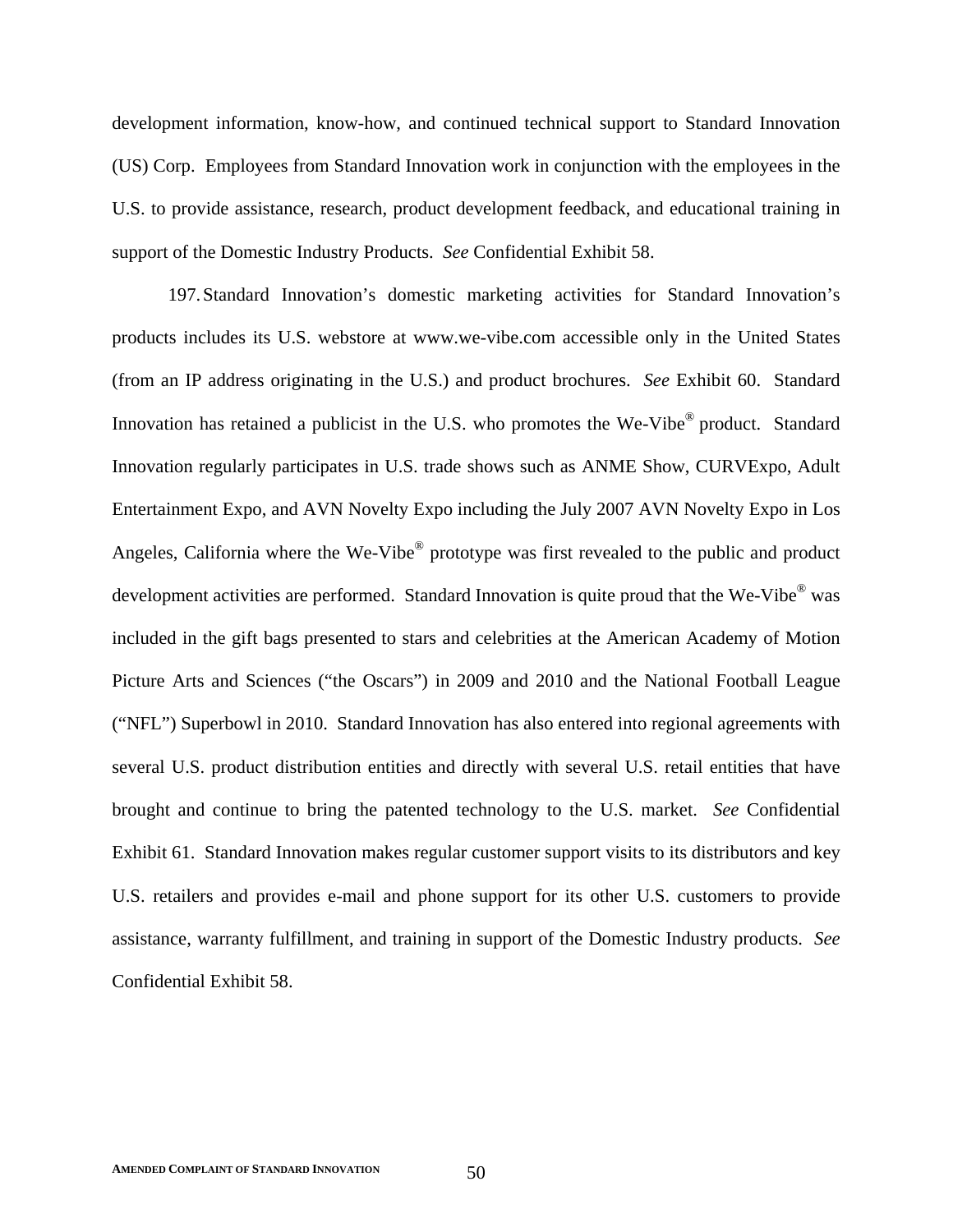# **X. GENERAL EXCLUSION ORDER**

198.A general exclusion order is necessary to prevent the circumvention of an exclusion order limited to the named Respondents.

199.There is a widespread pattern of infringement of the Asserted Patents by imported kinesiotherapy devices, and components thereof, to be worn by a woman and it is difficult to identify the source of infringing products. On information and belief, infringing kinesiotherapy devices, and components thereof, to be worn by a woman are routinely imported into the Untied States, sold for importation into the United States, and/or sold within the United States after importation by numerous unknown entities and from numerous origins, including Canada, China, and Japan. For example, Standard Innovation has identified some infringing kinesiotherapy devices, and components thereof, to be worn by a woman were manufactured or assembled in China based on their country of original marking,, but Standard Innovation has not been able to determine the name of the manufacturer, distributor, and/or retailers due to the apparently fleeting nature of the companies that make and sell the infringing kinesiotherapy devices, and components thereof, to be worn by a woman. Examples of companies that sell the Accused Products but that Standard Innovation cannot identify include companies with websites such as Pleasure Galaxie, Sensual Moments, Pillow Game, U4ria, Between the Sheets, Love Dreamer, Fun Wares, Va Va Voom, etc. *See* Exhibit 62.

200.Business conditions suggest that foreign manufacturers other than the Respondents may attempt to enter the United States market with infringing products. There is an established and growing demand in the United States for kinesiotherapy devices, and components thereof, to be worn by a woman, and there are well-established marketing and distribution networks for these products, which are typically sold through internet websites or local retail stores.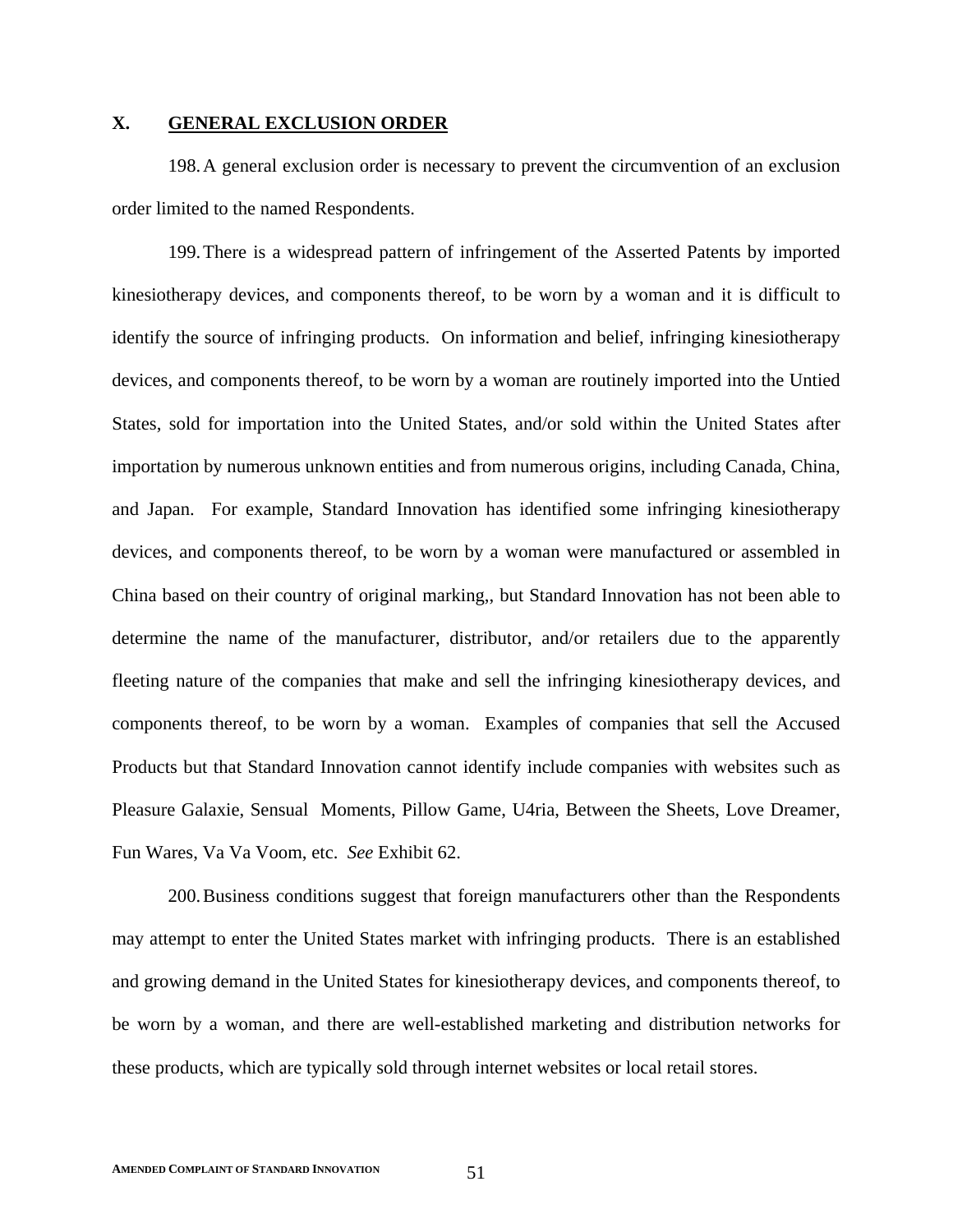201.The kinesiotherapy devices, and components thereof, to be worn by a woman that are imported into the United States by a number of foreign manufacturers, including NANMA Manufacturing Company, Ltd. are sold in the United States by a number of different domestic companies under a number of different brands. A limited exclusion order may prevent some domestic companies from selling infringing kinesiotherapy devices, and components thereof, to be worn by a woman, but the nature of the industry and the ease of manufacturing infringing kinesiotherapy devices, and components thereof, to be worn by a woman, and the existing channels of distribution for such products suggest that new companies and new brands would take their place.

202.There are many producers of plastic molded products, particularly in Asia, that could readily and inexpensively retool their production facilities to produce infringing kinesiotherapy devices, and components thereof, to be worn by a woman to replace the Respondents should the Commission enter only limited relief.

# **XI. RELIEF REQUESTED**

203.WHEREFORE, by reason of the foregoing, Complainants respectfully request that the United States International Trade Commission:

(a) Institute an investigation, pursuant to Section 337 of the Tariff Act of 1930, as amended, 19 U.S.C.  $\S 1337(a)(1)(B)(i)$  and (b)(1), with respect to violations of Section 337 based upon the importation into the United States, the sale for importation, and/or the sale within the United States after importation of Respondents' Accused Products that infringe, induce the infringement, and/or contribute to the infringement of one or more of claims 1-7, 9-21, 23, 24, 26, 33-40, 42-54, 56, 57, 59, 66-73, 75-87, 89, 90, and 92 of the '605 patent and/or the claim of the '779 patent;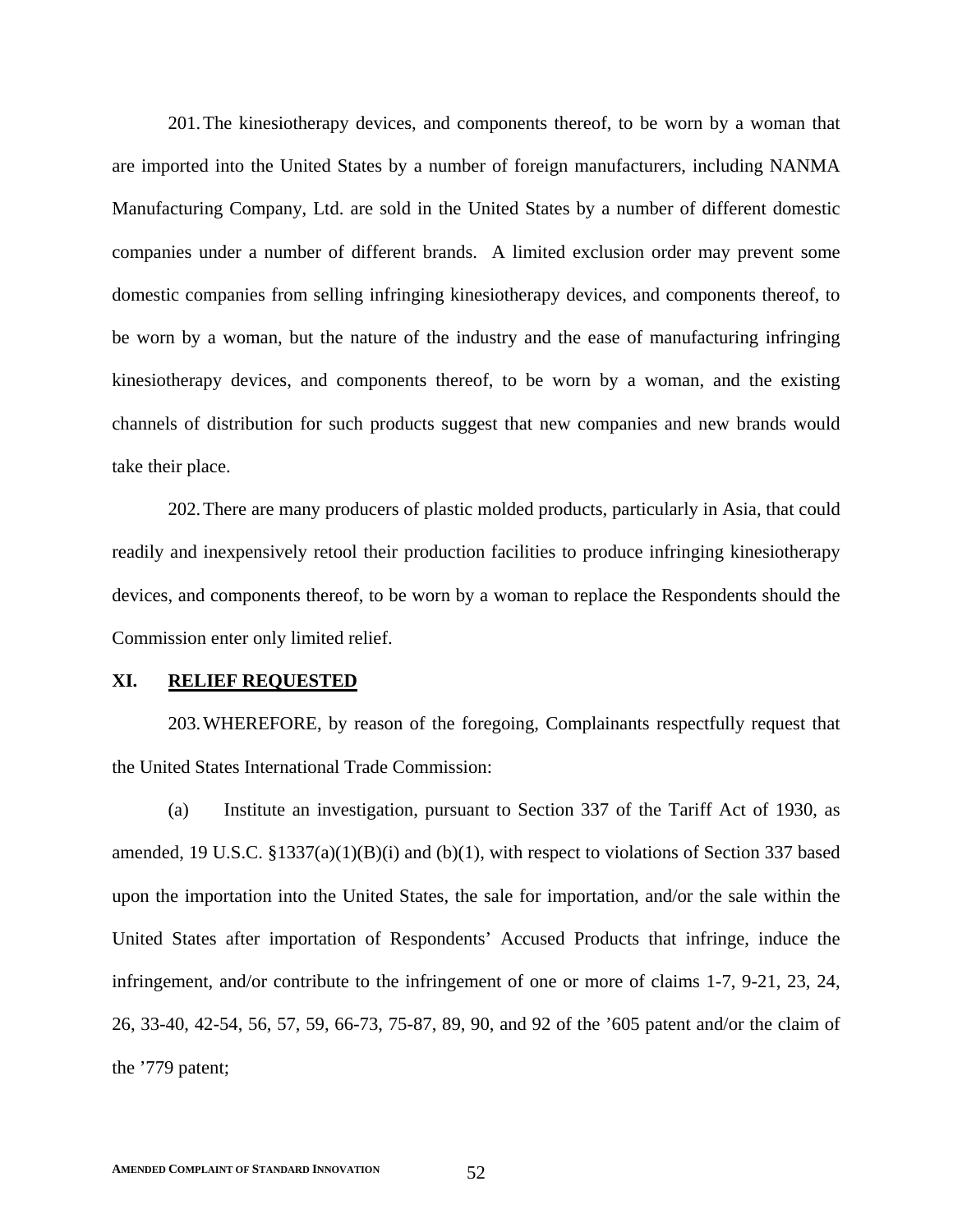(b) Schedule and conduct a hearing on said unlawful acts and determine that there has been a violation of Section 337;

(c) Issue a general exclusion order pursuant to 19 U.S.C. § 1337(d)(2), or in the alternative, a limited exclusion order directed to each named Respondent (and its subsidiaries, affiliates, and entities under its control), excluding from entry into the United States or admission into Foreign Trade Zones in the United States of all kinesiotherapy devices, and components thereof, to be worn by a woman that infringe one or more claims of the Asserted patents;

(d) Issue a permanent exclusion order forbidding entry into the United States of certain kinesiotherapy devices, and components thereof, to be worn by a woman, including, but not limited to, vibrators, sexual health and wellness items, and novelty items that infringe claims 1-7, 9-21, 23, 24, 26, 33-40, 42-54, 56, 57, 59, 66-73, 75-87, 89, 90, and 92 of the '605 patent and/or the claim of the '779 patent;

(e) Issue permanent cease and desist orders, pursuant to 19 U.S.C. § 1337(f), directing Respondents, their affiliates, and others acting on behalf of Respondents, to cease and desist from importing, marketing, advertising, demonstrating, warehousing inventory for distribution, offering for sale, selling distributing, licensing or use of certain kinesiotherapy devices, and components thereof, to be worn by a woman, including but not limited to, vibrators, sexual health and wellness items, and novelty items in the Untied States or transferring outside of the United States, that infringe one or more of the asserted claims of Standard Innovation's '605 patent and/or the '779 patent;

(f) Order that any importation during the presidential review period be made subject to a bond sufficient to protect the Complainants from any injury; and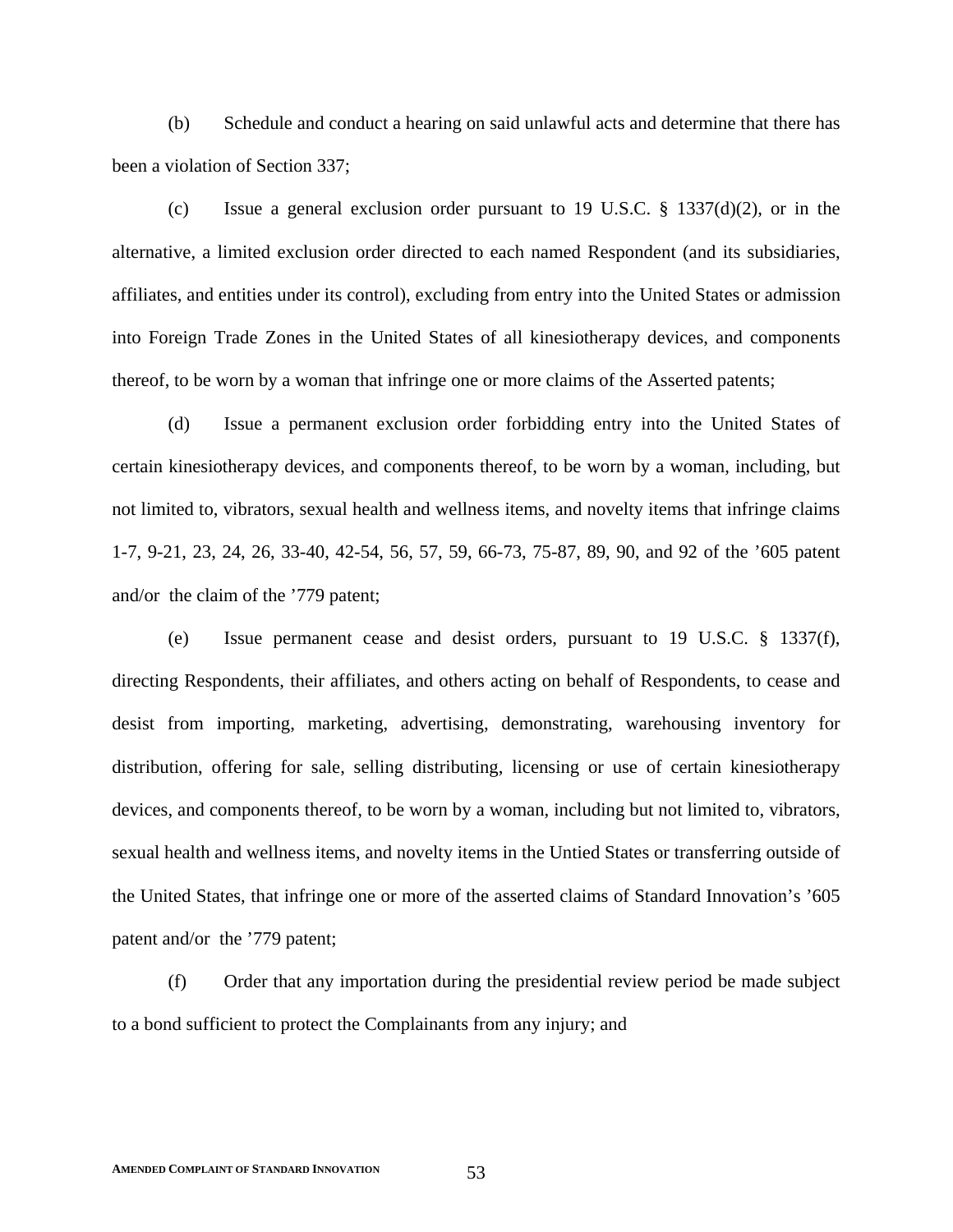(g) Grant such other and further relief as the Commission deems just and proper based upon the facts as determined by the investigation and authority of the Commission.

Date: June 1, 2012 Respectfully submitted,

/s/Robert P. Lord

Brian Kent Wunder Robert P. Lord Lisa Erin Margonis OSHA LIANG LLP 909 Fannin Street, Suite 3500 Houston, TX 77010-1034 Phone: (713) 228-8600 Fax: (713) 228-8778

COUNSEL FOR COMPLAINANTS STANDARD INNOVATION (US) CORP. AND STANDARD INNOVATION CORPORATION